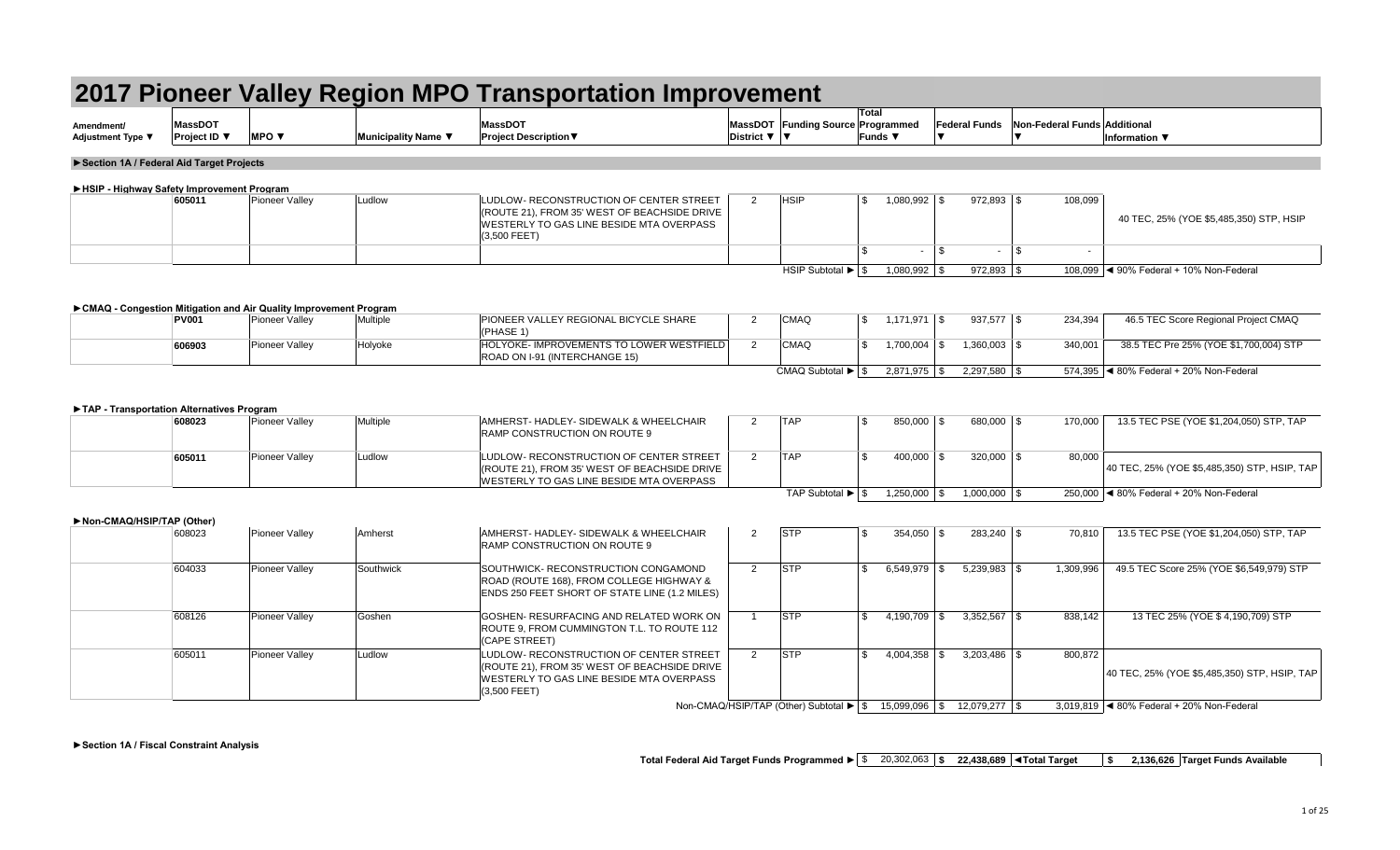|                                        |                |              |                     |                              | 2017 Pioneer Valley Region MPO Transportation Improvement         |                 |                      |                                          |                                  |                                     |
|----------------------------------------|----------------|--------------|---------------------|------------------------------|-------------------------------------------------------------------|-----------------|----------------------|------------------------------------------|----------------------------------|-------------------------------------|
|                                        | <b>MassDOT</b> |              |                     | <b>MassDOT</b>               |                                                                   | lTotal          |                      | Non-Federal Funds Additional             |                                  |                                     |
| Amendment/<br><b>Adjustment Type \</b> | Project ID ▼   | <b>MPO ▼</b> | Municipality Name ▼ | <b>Project Description ▼</b> | MassDOT Funding Source Programmed<br>District $\nabla$   $\nabla$ | <b> Funds ▼</b> | <b>Federal Funds</b> |                                          | Information $\blacktriangledown$ |                                     |
|                                        |                |              |                     |                              | Total Non-CMAQ/HSIP/TAP (Other) Programmed ▶ S                    | 15,099,096 \$   |                      | 16,729,598   ◀ Max. Non-                 |                                  | 1,630,502 Non-CMAQ/HSIP/TAP (Other) |
|                                        |                |              |                     |                              |                                                                   |                 |                      | <b>CMAQ/HSIP/TAP</b>                     |                                  | Available                           |
|                                        |                |              |                     |                              | Total HSIP Programmed ▶ S                                         | 1,080,992       |                      | 1,080,992  ◀ Min. HSIP                   |                                  | <b>HSIP Recommended Met</b>         |
|                                        |                |              |                     |                              | Total CMAQ Programmed ▶ S                                         | 2,871,975       |                      | 3.378.100 $\blacktriangleleft$ Min. CMAQ |                                  | 506,125 CMAQ Recommended Not Met    |
|                                        |                |              |                     |                              | Total TAP Programmed ▶ S                                          |                 |                      | 1,250,000  ◀ Min. TAP                    |                                  | <b>TAP Recommended Met</b>          |

#### **Remaining HSIP, CMAQ, and TAP Funds**  $\,$  \$ 506,125

## **►Section 1B / Federal Aid Bridge Projects**

### **►Statewide Systematic Maintenance Program**

|  |  | No Projects Programmed |                                                   |  |                                                    |
|--|--|------------------------|---------------------------------------------------|--|----------------------------------------------------|
|  |  | No Projects Programmed |                                                   |  |                                                    |
|  |  |                        | Statewide Bridge Maintenance Program Subtotal ▶ S |  | $\blacktriangleleft$ 80% Federal + 20% Non-Federal |

#### **►On System**

| r vn vyvwm | 605384 | <b>Pioneer Valley</b> | Aqawam | AGAWAM-WEST SPRINGFIELD- BRIDGE<br>REPLACEMENT, A-05-002=W-21-014, ROUTE 147<br>OVER THE WESTFIELD RIVER & INTERSECTION &<br>SIGNAL IMPROVEMENTS @ 3 LOCATIONS | <b>NHPF</b>            | 20,957,129                  | 16,765,703 \$ | 4,191,426 | \$21M. 5M Bridge, 16M STP - STATEWIDE<br>Infrastructure, OK. |
|------------|--------|-----------------------|--------|----------------------------------------------------------------------------------------------------------------------------------------------------------------|------------------------|-----------------------------|---------------|-----------|--------------------------------------------------------------|
|            |        |                       |        |                                                                                                                                                                |                        |                             |               |           |                                                              |
|            |        |                       |        |                                                                                                                                                                | On System Subtotal ▶ S | $\frac{1}{2}$ 20,957,129 \$ | 16,765,703 \$ |           | 4,191,426 $\blacktriangleleft$ 80% Federal + 20% Non-Federal |

#### **►Off-System**

| 607528 | <b>Pioneer Valley</b> | Amherst      | AMHERST- BRIDGE REPLACEMENT, A-08-008, MILL<br><b>STREET OVER MILL RIVER</b>                                  | <b>STP-BR-OFF</b>     | 2.075.400 | 1.660.320 \\$  | 415.080 |                                             |
|--------|-----------------------|--------------|---------------------------------------------------------------------------------------------------------------|-----------------------|-----------|----------------|---------|---------------------------------------------|
| 607549 | <b>Pioneer Valley</b> | Chesterfield | CHESTERFIELD- BRIDGE REPLACEMENT, C-12-009,<br><b>IRELAND STREET OVER WEST BRANCH BRONSON</b><br><b>BROOK</b> | <b>STP-BR-OFF</b>     | 3.341.040 | $2,672,832$ \$ | 668,208 |                                             |
|        |                       |              |                                                                                                               | Off-System Subtotal ▶ | 5,416,440 | 4,333,152 \$   |         | 1.083.288   ◀ 80% Federal + 20% Non-Federal |

#### **►Statewide Bridge Inspection Program**

|  |  | No Projects Programmed                            |  |  |                                                    |
|--|--|---------------------------------------------------|--|--|----------------------------------------------------|
|  |  | No Projects Programmed                            |  |  |                                                    |
|  |  | Statewide Bridge Inspection Program Subtotal ▶ \$ |  |  | $\blacktriangleleft$ 80% Federal + 20% Non-Federal |

#### **►Section 1C / Federal Aid Non-Target Projects**

#### **►Other Federal Aid**

|  |  | cts Programmed<br>.<br>$\sim$ $\sim$ |                          |  |  |                                               |
|--|--|--------------------------------------|--------------------------|--|--|-----------------------------------------------|
|  |  | No Projects Programmeo               |                          |  |  |                                               |
|  |  |                                      | - I letotdu2 bi∆ letebe∃ |  |  | g Split Varies by Funding Source_<br>1. U. U. |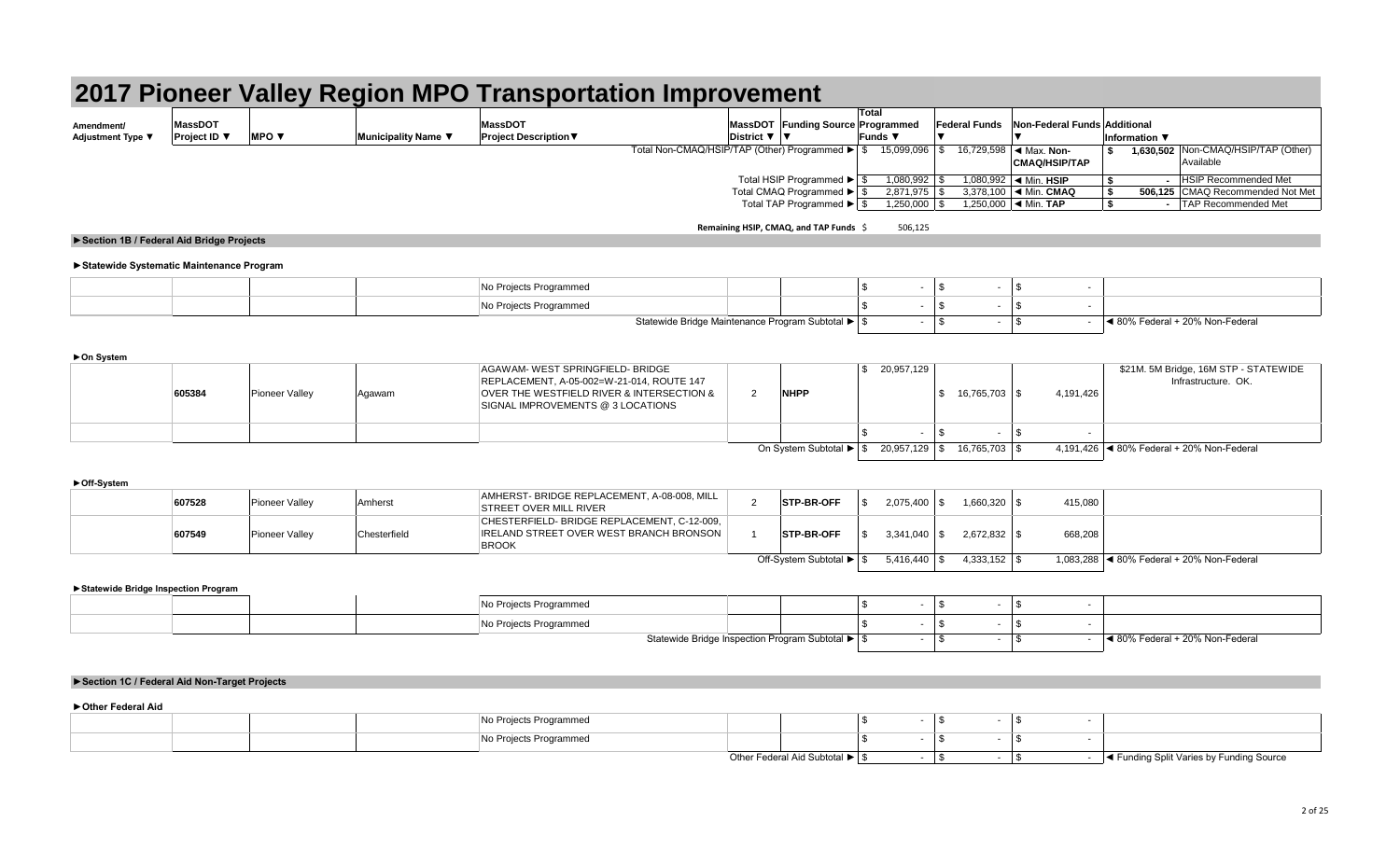|                                                 |                                |                                                             |                     |                                                                              |                |                                                                        | <b>Total</b>     |                                                  |                                     |                                             |
|-------------------------------------------------|--------------------------------|-------------------------------------------------------------|---------------------|------------------------------------------------------------------------------|----------------|------------------------------------------------------------------------|------------------|--------------------------------------------------|-------------------------------------|---------------------------------------------|
| Amendment/<br>Adjustment Type ▼                 | <b>MassDOT</b><br>Project ID ▼ | <b>MPO</b> $\blacktriangledown$                             | Municipality Name ▼ | <b>MassDOT</b><br><b>Project Description ▼</b>                               | District ▼ ▼   | MassDOT Funding Source Programmed                                      | Funds ▼          | <b>Federal Funds</b><br>$\overline{\phantom{a}}$ | Non-Federal Funds Additional        | Information ▼                               |
|                                                 |                                |                                                             |                     |                                                                              |                |                                                                        |                  |                                                  |                                     |                                             |
|                                                 |                                | Section 1D / Federal Aid Major & State Category Projects    |                     |                                                                              |                |                                                                        |                  |                                                  |                                     |                                             |
| Regional Major Infrastructure                   |                                |                                                             |                     |                                                                              |                |                                                                        |                  |                                                  |                                     |                                             |
|                                                 | 607731                         | <b>Pioneer Valley</b>                                       | Springfield         | SPRINGFIELD- VIADUCT DECK REPLACEMENT OF S-<br>24-061 ON I-91 (EARLY ACTION) | $\overline{2}$ | <b>NHPP</b><br>\$                                                      | 9,000,000        | $7,200,000$ \$<br>l \$                           | 1,800,000                           | AC Yr 4 of 4. Total Cost = \$183M.          |
|                                                 |                                |                                                             |                     |                                                                              |                | \$                                                                     | $\blacksquare$   | $\sqrt{S}$<br>$\blacksquare$                     | $\sqrt{S}$<br>$\blacksquare$        |                                             |
|                                                 |                                |                                                             |                     |                                                                              |                | Regional Major Infrastructure Subtotal $\blacktriangleright$ $\mid$ \$ | $9,000,000$ \$   | 7,200,000 \$                                     |                                     | 1,800,000   ◀ 80% Federal + 20% Non-Federal |
|                                                 |                                | Statewide Americans with Disability Act Implementation Plan |                     | No Projects Programmed                                                       |                | \$                                                                     | $\sim$           | $\sqrt{S}$<br>$\sim$                             | $\sqrt{3}$<br>$\sim$                |                                             |
|                                                 |                                |                                                             |                     | No Projects Programmed                                                       |                | $\mathbf{\$}$                                                          | $\sim$           | $\vert$ \$                                       | $-1$ \$<br>$\sim$                   |                                             |
|                                                 |                                |                                                             |                     |                                                                              |                | Statewide ADA Implementation Plan Subtotal ▶ S                         | $-1$ \$          |                                                  | $-1$ \$<br>$\sim$                   | ■ 80% Federal + 20% Non-Federal             |
| Statewide Congestion Mitigation and Air Quality |                                |                                                             |                     |                                                                              |                |                                                                        |                  |                                                  |                                     |                                             |
|                                                 |                                |                                                             |                     | No Projects Programmed                                                       |                | \$                                                                     | $\sim$           | $\sqrt{S}$                                       | $-1$ \$<br>$\overline{\phantom{a}}$ |                                             |
|                                                 |                                |                                                             |                     | No Projects Programmed                                                       |                | \$                                                                     | $\sim$           | $\sqrt{3}$<br>$\sim$                             | $\sqrt{3}$<br>$\sim$                |                                             |
|                                                 |                                |                                                             |                     |                                                                              |                | Statewide CMAQ Subtotal ▶ S                                            | $-1$ \$          |                                                  | $-1$ \$<br>$\sim$                   | ◀ 80% Federal + 20% Non-Federal             |
| Statewide HSIP Program                          |                                |                                                             |                     |                                                                              |                |                                                                        |                  |                                                  |                                     |                                             |
|                                                 |                                |                                                             |                     | No Projects Programmed                                                       |                | \$                                                                     | $\sim$           | <b>S</b>                                         | $-1$ \$<br>$\sim$                   |                                             |
|                                                 |                                |                                                             |                     | No Projects Programmed                                                       |                | $\overline{\mathbb{S}}$                                                | $\sim$           | $\sqrt{S}$<br>$\sim$                             | $\sqrt{3}$<br>$\sim$                |                                             |
|                                                 |                                |                                                             |                     |                                                                              |                | Statewide HSIP Program Subtotal ▶ S                                    |                  |                                                  | $-1$ \$<br>$\sim$                   | ◀ 90% Federal + 10% Non-Federal             |
| ▶ Statewide Infrastructure Program              |                                |                                                             |                     |                                                                              |                |                                                                        |                  |                                                  |                                     |                                             |
|                                                 |                                |                                                             |                     | No Projects Programmed                                                       |                | \$                                                                     | $-1$ \$          |                                                  | $-1$ \$<br>$\sim$                   |                                             |
|                                                 |                                |                                                             |                     | No Projects Programmed                                                       |                | \$                                                                     | $\sim$           | $\vert$ \$                                       | $-1$ \$<br>$\sim$                   |                                             |
|                                                 |                                |                                                             |                     |                                                                              |                | Statewide Infrastructure Program Subtotal ▶ \$                         |                  |                                                  | $-1$ \$<br>$\blacksquare$           | ◀ 80% Federal + 20% Non-Federal             |
| Statewide Interstate Maintenance Program        |                                |                                                             |                     |                                                                              |                |                                                                        |                  |                                                  |                                     |                                             |
|                                                 | 608211                         | Pioneer Valley                                              | Multiple            | CHICOPEE- SPRINGFIELD- INTERSTATE<br>MAINTENANCE & RELATED WORK ON I-291     | $\overline{2}$ | <b>NHPP</b><br><b>S</b>                                                | 4,118,400 \$     | 3,706,560 \$                                     | 411,840                             |                                             |
|                                                 |                                |                                                             |                     |                                                                              |                | \$                                                                     |                  | <b>S</b>                                         | <b>S</b><br>$\blacksquare$          |                                             |
|                                                 |                                |                                                             |                     |                                                                              |                |                                                                        |                  |                                                  |                                     |                                             |
|                                                 |                                |                                                             |                     | Statewide Interstate Maintenance Program Subtotal ▶   \$                     |                |                                                                        | $4,118,400$ \ \$ | $3,706,560$ \$                                   |                                     | 411,840   ◀ 90% Federal + 10% Non-Federal   |
|                                                 |                                |                                                             |                     |                                                                              |                |                                                                        |                  |                                                  |                                     |                                             |
| ▶ Statewide Intelligent Transportation Systems  |                                |                                                             |                     | No Projects Programmed<br>No Projects Programmed                             |                | \$<br>$\mathbf{\hat{R}}$                                               | $\sim$           | $\vert$ \$<br>$\blacksquare$<br><b>\$</b>        | 8<br>$\blacksquare$                 |                                             |

#### **►Statewide National Freight Program**

|  | וחו<br>יצו<br>. |  |  |  |
|--|-----------------|--|--|--|
|--|-----------------|--|--|--|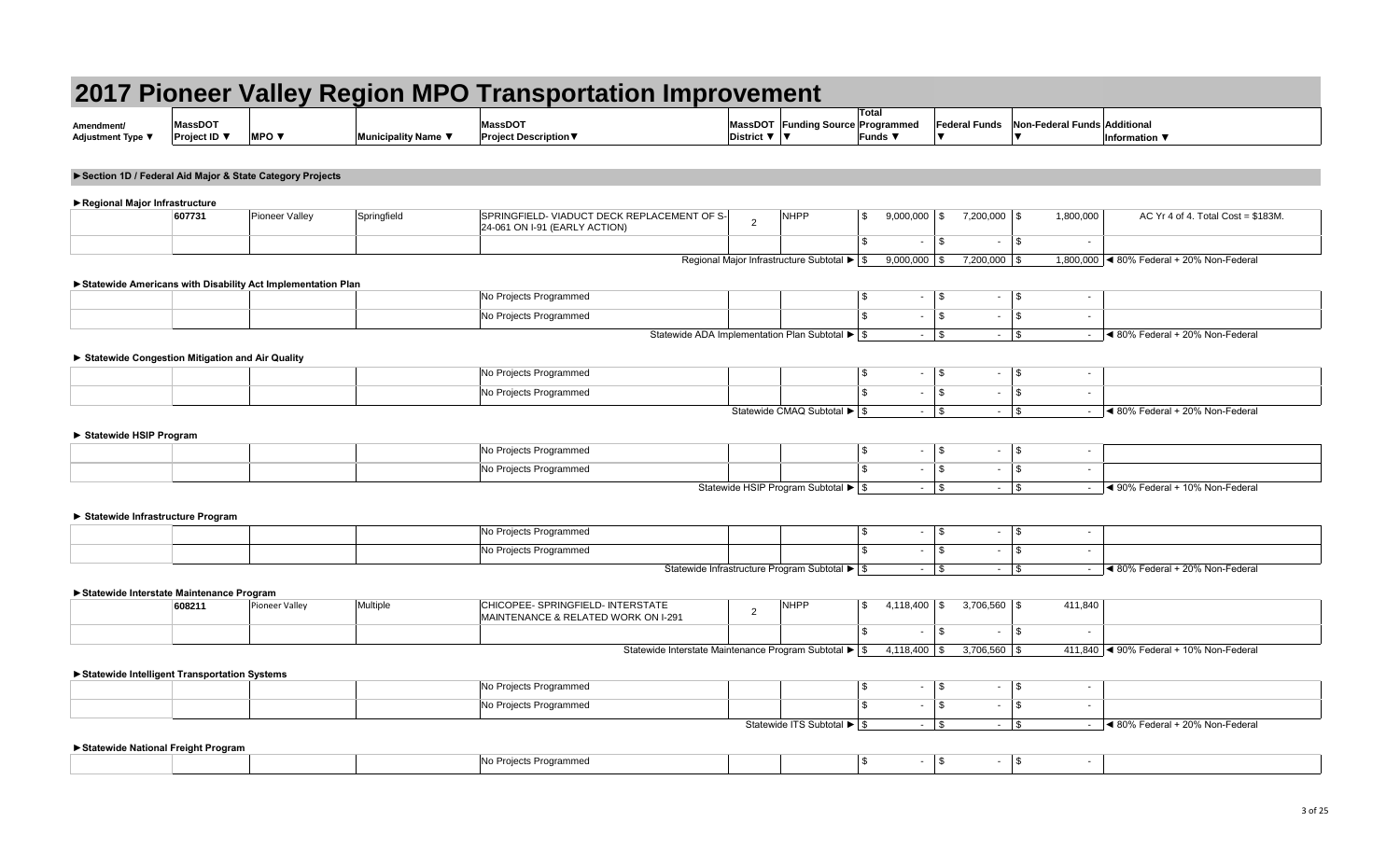| <b>MPO ▼</b><br>Project ID ▼<br>Municipality Name ▼<br>Project Description ▼<br>District ▼ ▼<br><b>Funds ▼</b><br>Adjustment Type ▼<br>Information ▼<br>\$<br>\$<br>No Projects Programmed<br>$\omega$<br>Statewide National Freight Program Subtotal ▶ Statewide National Freight Program Subtotal ▶ St<br>$-$ \$<br>$-$ 4 80% Federal + 20% Non-Federal<br>\$<br>$\sim$ 1<br>Statewide National Highway System Preservation Program<br>No Projects Programmed<br>\$<br>1\$<br>\$<br>$\sim$<br>$\sim$<br>$\sim$<br>\$.<br>\$<br>\$<br>No Projects Programmed<br>$\sim$<br>$\sim$<br>$\sim$<br>Statewide NHS Preservation Program Subtotal ▶ \$<br>$-$ \$<br>$-$ 4 80% Federal + 20% Non-Federal<br>Statewide Planning Program<br>No Projects Programmed<br>-\$<br>\$<br>1\$<br>$\sim$<br>$\sim$<br>$\overline{\phantom{a}}$<br>$\mathfrak{L}$<br>$\sqrt{3}$<br>\$<br>No Projects Programmed<br>$\sim$<br>$\sim$<br>$\sim$<br>$-$ 4 80% Federal + 20% Non-Federal<br>Statewide Planning Program Subtotal ▶   \$<br>$-$ \$<br>$-1$ \$<br>Statewide Railroad Grade Crossings<br>No Projects Programmed<br>-\$<br>$\ddot{s}$<br>$-1$ \$<br>$\sim$<br>$\sim$<br>\$.<br>$\mathfrak{S}$<br>\$<br>No Projects Programmed<br>$\sim$<br>$\sim$<br>$\sim$<br>Statewide RR Grade Crossings Subtotal ▶ \$<br>$-$ \$<br>$-$ 4 80% Federal + 20% Non-Federal<br>Statewide Safe Routes to Schools Program<br>No Projects Programmed<br>$\sqrt{3}$<br><b>S</b><br>\$<br>$\sim$<br>$\blacksquare$<br>$\sim$<br>\$<br>$\mathfrak{S}$<br>\$<br>No Projects Programmed<br>$\sim$<br>$\sim$<br>$\sim$<br>Statewide Safe Routes to Schools Program Subtotal ▶ \$<br>- <a> - <a> I<br/> <a> I<br/> <a> I<br/> <a> I<br/> <a> I<br/> <a> I<br/> <a> I<br/> <a> I<br/> <a> I<br/> <a> I<br/> <a> I<br/> <a> I<br/> &lt;<a> I<br/>&lt;</a> I<br/>Source<br/><math>-1</math>\$<br/><math>-1</math>\$<br/>▶ Statewide Stormwater Retrofits<br/>AGAWAM- CHICOPEE- HOLYOKE- WEST<br/>STP-TE<br/><math>1,276,062</math> \$<br/>1,020,850 \$<br/>255,212<br/>608192<br/>Pioneer Valley<br/>Multiple<br/><math>\overline{2}</math><br/>\$<br/>SPRINGFIELD- STORMWATER IMPROVEMENTS<br/>ALONG I-91, I-391, ROUTE 57 AND ROUTE 5<br/>\$<br/>\$<br/>\$<br/><math display="inline">\sim</math><br/><math display="inline">\sim</math><br/>255,212 4 80% Federal + 20% Non-Federal<br/>Statewide Stormwater Retrofits Subtotal ▶ St<br/><math>1,276,062</math> \$<br/><math>1,020,850</math> \$<br/>Statewide Transportation Enhancements<br/>No Projects Programmed<br><math>\mathfrak s</math><br><math>-</math> \$<br>\$<br><math display="inline">\sim</math><br><math display="inline">\sim</math><br><math>\overline{\mathbf{s}}</math><br>\$<br>\$<br>No Projects Programmed<br><math display="inline">\sim</math><br><math display="inline">\sim</math><br><math display="inline">\sim</math><br>Statewide Transportation Enhancements Subtotal ▶ S<br/><math>-</math> 4 80% Federal + 20% Non-Federal<br/>▶ Other Statewide Items<br/><b>ABP GANS Repayment</b><br/>\$<br/>\$<br/><math> \sqrt{ }</math><br/><math display="inline">\sim 10</math><br/><math display="inline">\sim</math><br/>Award Adjustments, Change Orders, Project Value<br/><math>\mathbb{S}</math><br/><math>\mathbb{S}</math><br/>\$<br/><math display="inline">\sim</math><br/><math display="inline">\sim</math><br/><math display="inline">\blacksquare</math><br/>Changes, Etc.<br/>DBEs, FAPO, Pavement Lab Retrofits, and Misc.<br/>\$<br/>\$<br/><math>\mathfrak{F}</math><br/><math display="inline">\sim</math><br/><math display="inline">\sim</math><br/><math display="inline">\overline{\phantom{a}}</math><br/>Programs<br/>Planning<br/>\$<br/>- \$<br/>\$<br/><math display="inline">\sim</math><br/><math display="inline">\sim</math><br/><math display="inline">\sim</math><br/>Statewide Design and Right of Way<br/>\$<br/>\$<br/>\$<br/><math display="inline">\sim</math><br/><math display="inline">\sim</math><br/><math display="inline">\sim</math></br></br></br></br></br></br></br></br></br></br></br></br></br></a></a></a></a></a></a></a></a></a></a></a></a></a> | Amendment/ | <b>MassDOT</b> |  | <b>MassDOT</b>                       | MassDOT Funding Source Programmed | Total | <b>Federal Funds</b> | Non-Federal Funds Additional |  |
|------------------------------------------------------------------------------------------------------------------------------------------------------------------------------------------------------------------------------------------------------------------------------------------------------------------------------------------------------------------------------------------------------------------------------------------------------------------------------------------------------------------------------------------------------------------------------------------------------------------------------------------------------------------------------------------------------------------------------------------------------------------------------------------------------------------------------------------------------------------------------------------------------------------------------------------------------------------------------------------------------------------------------------------------------------------------------------------------------------------------------------------------------------------------------------------------------------------------------------------------------------------------------------------------------------------------------------------------------------------------------------------------------------------------------------------------------------------------------------------------------------------------------------------------------------------------------------------------------------------------------------------------------------------------------------------------------------------------------------------------------------------------------------------------------------------------------------------------------------------------------------------------------------------------------------------------------------------------------------------------------------------------------------------------------------------------------------------------------------------------------------------------------------------------------------------------------------------------------------------------------------------------------------------------------------------------------------------------------------------------------------------------------------------------------------------------------------------------------------------------------------------------------------------------------------------------------------------------------------------------------------------------------------------------------------------------------------------------------------------------------------------------------------------------------------------------------------------------------------------------------------------------------------------------------------------------------------------------------------------------------------------------------------------------------------------------------------------------------------------------------------------------------------------------------------------------------------------------------------------------------------------------------------------------------------------------------------------------------------------------------------------------------------------------------------------------------------------------------------------------------------------------------------------------------------------------------------------------------------------------------------------------------------------------------------------------------------------------------------------------------------------------------------------------------------------------------------------------------------------------------------------------------------------------------------------------------------------------------------------------------------------------------------------------------------------------------------------------------------------------------------------------|------------|----------------|--|--------------------------------------|-----------------------------------|-------|----------------------|------------------------------|--|
|                                                                                                                                                                                                                                                                                                                                                                                                                                                                                                                                                                                                                                                                                                                                                                                                                                                                                                                                                                                                                                                                                                                                                                                                                                                                                                                                                                                                                                                                                                                                                                                                                                                                                                                                                                                                                                                                                                                                                                                                                                                                                                                                                                                                                                                                                                                                                                                                                                                                                                                                                                                                                                                                                                                                                                                                                                                                                                                                                                                                                                                                                                                                                                                                                                                                                                                                                                                                                                                                                                                                                                                                                                                                                                                                                                                                                                                                                                                                                                                                                                                                                                                                                |            |                |  |                                      |                                   |       |                      |                              |  |
|                                                                                                                                                                                                                                                                                                                                                                                                                                                                                                                                                                                                                                                                                                                                                                                                                                                                                                                                                                                                                                                                                                                                                                                                                                                                                                                                                                                                                                                                                                                                                                                                                                                                                                                                                                                                                                                                                                                                                                                                                                                                                                                                                                                                                                                                                                                                                                                                                                                                                                                                                                                                                                                                                                                                                                                                                                                                                                                                                                                                                                                                                                                                                                                                                                                                                                                                                                                                                                                                                                                                                                                                                                                                                                                                                                                                                                                                                                                                                                                                                                                                                                                                                |            |                |  |                                      |                                   |       |                      |                              |  |
|                                                                                                                                                                                                                                                                                                                                                                                                                                                                                                                                                                                                                                                                                                                                                                                                                                                                                                                                                                                                                                                                                                                                                                                                                                                                                                                                                                                                                                                                                                                                                                                                                                                                                                                                                                                                                                                                                                                                                                                                                                                                                                                                                                                                                                                                                                                                                                                                                                                                                                                                                                                                                                                                                                                                                                                                                                                                                                                                                                                                                                                                                                                                                                                                                                                                                                                                                                                                                                                                                                                                                                                                                                                                                                                                                                                                                                                                                                                                                                                                                                                                                                                                                |            |                |  |                                      |                                   |       |                      |                              |  |
|                                                                                                                                                                                                                                                                                                                                                                                                                                                                                                                                                                                                                                                                                                                                                                                                                                                                                                                                                                                                                                                                                                                                                                                                                                                                                                                                                                                                                                                                                                                                                                                                                                                                                                                                                                                                                                                                                                                                                                                                                                                                                                                                                                                                                                                                                                                                                                                                                                                                                                                                                                                                                                                                                                                                                                                                                                                                                                                                                                                                                                                                                                                                                                                                                                                                                                                                                                                                                                                                                                                                                                                                                                                                                                                                                                                                                                                                                                                                                                                                                                                                                                                                                |            |                |  |                                      |                                   |       |                      |                              |  |
|                                                                                                                                                                                                                                                                                                                                                                                                                                                                                                                                                                                                                                                                                                                                                                                                                                                                                                                                                                                                                                                                                                                                                                                                                                                                                                                                                                                                                                                                                                                                                                                                                                                                                                                                                                                                                                                                                                                                                                                                                                                                                                                                                                                                                                                                                                                                                                                                                                                                                                                                                                                                                                                                                                                                                                                                                                                                                                                                                                                                                                                                                                                                                                                                                                                                                                                                                                                                                                                                                                                                                                                                                                                                                                                                                                                                                                                                                                                                                                                                                                                                                                                                                |            |                |  |                                      |                                   |       |                      |                              |  |
|                                                                                                                                                                                                                                                                                                                                                                                                                                                                                                                                                                                                                                                                                                                                                                                                                                                                                                                                                                                                                                                                                                                                                                                                                                                                                                                                                                                                                                                                                                                                                                                                                                                                                                                                                                                                                                                                                                                                                                                                                                                                                                                                                                                                                                                                                                                                                                                                                                                                                                                                                                                                                                                                                                                                                                                                                                                                                                                                                                                                                                                                                                                                                                                                                                                                                                                                                                                                                                                                                                                                                                                                                                                                                                                                                                                                                                                                                                                                                                                                                                                                                                                                                |            |                |  |                                      |                                   |       |                      |                              |  |
|                                                                                                                                                                                                                                                                                                                                                                                                                                                                                                                                                                                                                                                                                                                                                                                                                                                                                                                                                                                                                                                                                                                                                                                                                                                                                                                                                                                                                                                                                                                                                                                                                                                                                                                                                                                                                                                                                                                                                                                                                                                                                                                                                                                                                                                                                                                                                                                                                                                                                                                                                                                                                                                                                                                                                                                                                                                                                                                                                                                                                                                                                                                                                                                                                                                                                                                                                                                                                                                                                                                                                                                                                                                                                                                                                                                                                                                                                                                                                                                                                                                                                                                                                |            |                |  |                                      |                                   |       |                      |                              |  |
|                                                                                                                                                                                                                                                                                                                                                                                                                                                                                                                                                                                                                                                                                                                                                                                                                                                                                                                                                                                                                                                                                                                                                                                                                                                                                                                                                                                                                                                                                                                                                                                                                                                                                                                                                                                                                                                                                                                                                                                                                                                                                                                                                                                                                                                                                                                                                                                                                                                                                                                                                                                                                                                                                                                                                                                                                                                                                                                                                                                                                                                                                                                                                                                                                                                                                                                                                                                                                                                                                                                                                                                                                                                                                                                                                                                                                                                                                                                                                                                                                                                                                                                                                |            |                |  |                                      |                                   |       |                      |                              |  |
|                                                                                                                                                                                                                                                                                                                                                                                                                                                                                                                                                                                                                                                                                                                                                                                                                                                                                                                                                                                                                                                                                                                                                                                                                                                                                                                                                                                                                                                                                                                                                                                                                                                                                                                                                                                                                                                                                                                                                                                                                                                                                                                                                                                                                                                                                                                                                                                                                                                                                                                                                                                                                                                                                                                                                                                                                                                                                                                                                                                                                                                                                                                                                                                                                                                                                                                                                                                                                                                                                                                                                                                                                                                                                                                                                                                                                                                                                                                                                                                                                                                                                                                                                |            |                |  |                                      |                                   |       |                      |                              |  |
|                                                                                                                                                                                                                                                                                                                                                                                                                                                                                                                                                                                                                                                                                                                                                                                                                                                                                                                                                                                                                                                                                                                                                                                                                                                                                                                                                                                                                                                                                                                                                                                                                                                                                                                                                                                                                                                                                                                                                                                                                                                                                                                                                                                                                                                                                                                                                                                                                                                                                                                                                                                                                                                                                                                                                                                                                                                                                                                                                                                                                                                                                                                                                                                                                                                                                                                                                                                                                                                                                                                                                                                                                                                                                                                                                                                                                                                                                                                                                                                                                                                                                                                                                |            |                |  |                                      |                                   |       |                      |                              |  |
|                                                                                                                                                                                                                                                                                                                                                                                                                                                                                                                                                                                                                                                                                                                                                                                                                                                                                                                                                                                                                                                                                                                                                                                                                                                                                                                                                                                                                                                                                                                                                                                                                                                                                                                                                                                                                                                                                                                                                                                                                                                                                                                                                                                                                                                                                                                                                                                                                                                                                                                                                                                                                                                                                                                                                                                                                                                                                                                                                                                                                                                                                                                                                                                                                                                                                                                                                                                                                                                                                                                                                                                                                                                                                                                                                                                                                                                                                                                                                                                                                                                                                                                                                |            |                |  |                                      |                                   |       |                      |                              |  |
|                                                                                                                                                                                                                                                                                                                                                                                                                                                                                                                                                                                                                                                                                                                                                                                                                                                                                                                                                                                                                                                                                                                                                                                                                                                                                                                                                                                                                                                                                                                                                                                                                                                                                                                                                                                                                                                                                                                                                                                                                                                                                                                                                                                                                                                                                                                                                                                                                                                                                                                                                                                                                                                                                                                                                                                                                                                                                                                                                                                                                                                                                                                                                                                                                                                                                                                                                                                                                                                                                                                                                                                                                                                                                                                                                                                                                                                                                                                                                                                                                                                                                                                                                |            |                |  |                                      |                                   |       |                      |                              |  |
|                                                                                                                                                                                                                                                                                                                                                                                                                                                                                                                                                                                                                                                                                                                                                                                                                                                                                                                                                                                                                                                                                                                                                                                                                                                                                                                                                                                                                                                                                                                                                                                                                                                                                                                                                                                                                                                                                                                                                                                                                                                                                                                                                                                                                                                                                                                                                                                                                                                                                                                                                                                                                                                                                                                                                                                                                                                                                                                                                                                                                                                                                                                                                                                                                                                                                                                                                                                                                                                                                                                                                                                                                                                                                                                                                                                                                                                                                                                                                                                                                                                                                                                                                |            |                |  |                                      |                                   |       |                      |                              |  |
|                                                                                                                                                                                                                                                                                                                                                                                                                                                                                                                                                                                                                                                                                                                                                                                                                                                                                                                                                                                                                                                                                                                                                                                                                                                                                                                                                                                                                                                                                                                                                                                                                                                                                                                                                                                                                                                                                                                                                                                                                                                                                                                                                                                                                                                                                                                                                                                                                                                                                                                                                                                                                                                                                                                                                                                                                                                                                                                                                                                                                                                                                                                                                                                                                                                                                                                                                                                                                                                                                                                                                                                                                                                                                                                                                                                                                                                                                                                                                                                                                                                                                                                                                |            |                |  |                                      |                                   |       |                      |                              |  |
|                                                                                                                                                                                                                                                                                                                                                                                                                                                                                                                                                                                                                                                                                                                                                                                                                                                                                                                                                                                                                                                                                                                                                                                                                                                                                                                                                                                                                                                                                                                                                                                                                                                                                                                                                                                                                                                                                                                                                                                                                                                                                                                                                                                                                                                                                                                                                                                                                                                                                                                                                                                                                                                                                                                                                                                                                                                                                                                                                                                                                                                                                                                                                                                                                                                                                                                                                                                                                                                                                                                                                                                                                                                                                                                                                                                                                                                                                                                                                                                                                                                                                                                                                |            |                |  |                                      |                                   |       |                      |                              |  |
|                                                                                                                                                                                                                                                                                                                                                                                                                                                                                                                                                                                                                                                                                                                                                                                                                                                                                                                                                                                                                                                                                                                                                                                                                                                                                                                                                                                                                                                                                                                                                                                                                                                                                                                                                                                                                                                                                                                                                                                                                                                                                                                                                                                                                                                                                                                                                                                                                                                                                                                                                                                                                                                                                                                                                                                                                                                                                                                                                                                                                                                                                                                                                                                                                                                                                                                                                                                                                                                                                                                                                                                                                                                                                                                                                                                                                                                                                                                                                                                                                                                                                                                                                |            |                |  |                                      |                                   |       |                      |                              |  |
|                                                                                                                                                                                                                                                                                                                                                                                                                                                                                                                                                                                                                                                                                                                                                                                                                                                                                                                                                                                                                                                                                                                                                                                                                                                                                                                                                                                                                                                                                                                                                                                                                                                                                                                                                                                                                                                                                                                                                                                                                                                                                                                                                                                                                                                                                                                                                                                                                                                                                                                                                                                                                                                                                                                                                                                                                                                                                                                                                                                                                                                                                                                                                                                                                                                                                                                                                                                                                                                                                                                                                                                                                                                                                                                                                                                                                                                                                                                                                                                                                                                                                                                                                |            |                |  |                                      |                                   |       |                      |                              |  |
|                                                                                                                                                                                                                                                                                                                                                                                                                                                                                                                                                                                                                                                                                                                                                                                                                                                                                                                                                                                                                                                                                                                                                                                                                                                                                                                                                                                                                                                                                                                                                                                                                                                                                                                                                                                                                                                                                                                                                                                                                                                                                                                                                                                                                                                                                                                                                                                                                                                                                                                                                                                                                                                                                                                                                                                                                                                                                                                                                                                                                                                                                                                                                                                                                                                                                                                                                                                                                                                                                                                                                                                                                                                                                                                                                                                                                                                                                                                                                                                                                                                                                                                                                |            |                |  |                                      |                                   |       |                      |                              |  |
|                                                                                                                                                                                                                                                                                                                                                                                                                                                                                                                                                                                                                                                                                                                                                                                                                                                                                                                                                                                                                                                                                                                                                                                                                                                                                                                                                                                                                                                                                                                                                                                                                                                                                                                                                                                                                                                                                                                                                                                                                                                                                                                                                                                                                                                                                                                                                                                                                                                                                                                                                                                                                                                                                                                                                                                                                                                                                                                                                                                                                                                                                                                                                                                                                                                                                                                                                                                                                                                                                                                                                                                                                                                                                                                                                                                                                                                                                                                                                                                                                                                                                                                                                |            |                |  |                                      |                                   |       |                      |                              |  |
|                                                                                                                                                                                                                                                                                                                                                                                                                                                                                                                                                                                                                                                                                                                                                                                                                                                                                                                                                                                                                                                                                                                                                                                                                                                                                                                                                                                                                                                                                                                                                                                                                                                                                                                                                                                                                                                                                                                                                                                                                                                                                                                                                                                                                                                                                                                                                                                                                                                                                                                                                                                                                                                                                                                                                                                                                                                                                                                                                                                                                                                                                                                                                                                                                                                                                                                                                                                                                                                                                                                                                                                                                                                                                                                                                                                                                                                                                                                                                                                                                                                                                                                                                |            |                |  |                                      |                                   |       |                      |                              |  |
|                                                                                                                                                                                                                                                                                                                                                                                                                                                                                                                                                                                                                                                                                                                                                                                                                                                                                                                                                                                                                                                                                                                                                                                                                                                                                                                                                                                                                                                                                                                                                                                                                                                                                                                                                                                                                                                                                                                                                                                                                                                                                                                                                                                                                                                                                                                                                                                                                                                                                                                                                                                                                                                                                                                                                                                                                                                                                                                                                                                                                                                                                                                                                                                                                                                                                                                                                                                                                                                                                                                                                                                                                                                                                                                                                                                                                                                                                                                                                                                                                                                                                                                                                |            |                |  |                                      |                                   |       |                      |                              |  |
|                                                                                                                                                                                                                                                                                                                                                                                                                                                                                                                                                                                                                                                                                                                                                                                                                                                                                                                                                                                                                                                                                                                                                                                                                                                                                                                                                                                                                                                                                                                                                                                                                                                                                                                                                                                                                                                                                                                                                                                                                                                                                                                                                                                                                                                                                                                                                                                                                                                                                                                                                                                                                                                                                                                                                                                                                                                                                                                                                                                                                                                                                                                                                                                                                                                                                                                                                                                                                                                                                                                                                                                                                                                                                                                                                                                                                                                                                                                                                                                                                                                                                                                                                |            |                |  |                                      |                                   |       |                      |                              |  |
|                                                                                                                                                                                                                                                                                                                                                                                                                                                                                                                                                                                                                                                                                                                                                                                                                                                                                                                                                                                                                                                                                                                                                                                                                                                                                                                                                                                                                                                                                                                                                                                                                                                                                                                                                                                                                                                                                                                                                                                                                                                                                                                                                                                                                                                                                                                                                                                                                                                                                                                                                                                                                                                                                                                                                                                                                                                                                                                                                                                                                                                                                                                                                                                                                                                                                                                                                                                                                                                                                                                                                                                                                                                                                                                                                                                                                                                                                                                                                                                                                                                                                                                                                |            |                |  |                                      |                                   |       |                      |                              |  |
|                                                                                                                                                                                                                                                                                                                                                                                                                                                                                                                                                                                                                                                                                                                                                                                                                                                                                                                                                                                                                                                                                                                                                                                                                                                                                                                                                                                                                                                                                                                                                                                                                                                                                                                                                                                                                                                                                                                                                                                                                                                                                                                                                                                                                                                                                                                                                                                                                                                                                                                                                                                                                                                                                                                                                                                                                                                                                                                                                                                                                                                                                                                                                                                                                                                                                                                                                                                                                                                                                                                                                                                                                                                                                                                                                                                                                                                                                                                                                                                                                                                                                                                                                |            |                |  |                                      |                                   |       |                      |                              |  |
|                                                                                                                                                                                                                                                                                                                                                                                                                                                                                                                                                                                                                                                                                                                                                                                                                                                                                                                                                                                                                                                                                                                                                                                                                                                                                                                                                                                                                                                                                                                                                                                                                                                                                                                                                                                                                                                                                                                                                                                                                                                                                                                                                                                                                                                                                                                                                                                                                                                                                                                                                                                                                                                                                                                                                                                                                                                                                                                                                                                                                                                                                                                                                                                                                                                                                                                                                                                                                                                                                                                                                                                                                                                                                                                                                                                                                                                                                                                                                                                                                                                                                                                                                |            |                |  |                                      |                                   |       |                      |                              |  |
|                                                                                                                                                                                                                                                                                                                                                                                                                                                                                                                                                                                                                                                                                                                                                                                                                                                                                                                                                                                                                                                                                                                                                                                                                                                                                                                                                                                                                                                                                                                                                                                                                                                                                                                                                                                                                                                                                                                                                                                                                                                                                                                                                                                                                                                                                                                                                                                                                                                                                                                                                                                                                                                                                                                                                                                                                                                                                                                                                                                                                                                                                                                                                                                                                                                                                                                                                                                                                                                                                                                                                                                                                                                                                                                                                                                                                                                                                                                                                                                                                                                                                                                                                |            |                |  |                                      |                                   |       |                      |                              |  |
|                                                                                                                                                                                                                                                                                                                                                                                                                                                                                                                                                                                                                                                                                                                                                                                                                                                                                                                                                                                                                                                                                                                                                                                                                                                                                                                                                                                                                                                                                                                                                                                                                                                                                                                                                                                                                                                                                                                                                                                                                                                                                                                                                                                                                                                                                                                                                                                                                                                                                                                                                                                                                                                                                                                                                                                                                                                                                                                                                                                                                                                                                                                                                                                                                                                                                                                                                                                                                                                                                                                                                                                                                                                                                                                                                                                                                                                                                                                                                                                                                                                                                                                                                |            |                |  |                                      |                                   |       |                      |                              |  |
|                                                                                                                                                                                                                                                                                                                                                                                                                                                                                                                                                                                                                                                                                                                                                                                                                                                                                                                                                                                                                                                                                                                                                                                                                                                                                                                                                                                                                                                                                                                                                                                                                                                                                                                                                                                                                                                                                                                                                                                                                                                                                                                                                                                                                                                                                                                                                                                                                                                                                                                                                                                                                                                                                                                                                                                                                                                                                                                                                                                                                                                                                                                                                                                                                                                                                                                                                                                                                                                                                                                                                                                                                                                                                                                                                                                                                                                                                                                                                                                                                                                                                                                                                |            |                |  |                                      |                                   |       |                      |                              |  |
|                                                                                                                                                                                                                                                                                                                                                                                                                                                                                                                                                                                                                                                                                                                                                                                                                                                                                                                                                                                                                                                                                                                                                                                                                                                                                                                                                                                                                                                                                                                                                                                                                                                                                                                                                                                                                                                                                                                                                                                                                                                                                                                                                                                                                                                                                                                                                                                                                                                                                                                                                                                                                                                                                                                                                                                                                                                                                                                                                                                                                                                                                                                                                                                                                                                                                                                                                                                                                                                                                                                                                                                                                                                                                                                                                                                                                                                                                                                                                                                                                                                                                                                                                |            |                |  |                                      |                                   |       |                      |                              |  |
|                                                                                                                                                                                                                                                                                                                                                                                                                                                                                                                                                                                                                                                                                                                                                                                                                                                                                                                                                                                                                                                                                                                                                                                                                                                                                                                                                                                                                                                                                                                                                                                                                                                                                                                                                                                                                                                                                                                                                                                                                                                                                                                                                                                                                                                                                                                                                                                                                                                                                                                                                                                                                                                                                                                                                                                                                                                                                                                                                                                                                                                                                                                                                                                                                                                                                                                                                                                                                                                                                                                                                                                                                                                                                                                                                                                                                                                                                                                                                                                                                                                                                                                                                |            |                |  |                                      |                                   |       |                      |                              |  |
|                                                                                                                                                                                                                                                                                                                                                                                                                                                                                                                                                                                                                                                                                                                                                                                                                                                                                                                                                                                                                                                                                                                                                                                                                                                                                                                                                                                                                                                                                                                                                                                                                                                                                                                                                                                                                                                                                                                                                                                                                                                                                                                                                                                                                                                                                                                                                                                                                                                                                                                                                                                                                                                                                                                                                                                                                                                                                                                                                                                                                                                                                                                                                                                                                                                                                                                                                                                                                                                                                                                                                                                                                                                                                                                                                                                                                                                                                                                                                                                                                                                                                                                                                |            |                |  |                                      |                                   |       |                      |                              |  |
|                                                                                                                                                                                                                                                                                                                                                                                                                                                                                                                                                                                                                                                                                                                                                                                                                                                                                                                                                                                                                                                                                                                                                                                                                                                                                                                                                                                                                                                                                                                                                                                                                                                                                                                                                                                                                                                                                                                                                                                                                                                                                                                                                                                                                                                                                                                                                                                                                                                                                                                                                                                                                                                                                                                                                                                                                                                                                                                                                                                                                                                                                                                                                                                                                                                                                                                                                                                                                                                                                                                                                                                                                                                                                                                                                                                                                                                                                                                                                                                                                                                                                                                                                |            |                |  |                                      |                                   |       |                      |                              |  |
|                                                                                                                                                                                                                                                                                                                                                                                                                                                                                                                                                                                                                                                                                                                                                                                                                                                                                                                                                                                                                                                                                                                                                                                                                                                                                                                                                                                                                                                                                                                                                                                                                                                                                                                                                                                                                                                                                                                                                                                                                                                                                                                                                                                                                                                                                                                                                                                                                                                                                                                                                                                                                                                                                                                                                                                                                                                                                                                                                                                                                                                                                                                                                                                                                                                                                                                                                                                                                                                                                                                                                                                                                                                                                                                                                                                                                                                                                                                                                                                                                                                                                                                                                |            |                |  |                                      |                                   |       |                      |                              |  |
|                                                                                                                                                                                                                                                                                                                                                                                                                                                                                                                                                                                                                                                                                                                                                                                                                                                                                                                                                                                                                                                                                                                                                                                                                                                                                                                                                                                                                                                                                                                                                                                                                                                                                                                                                                                                                                                                                                                                                                                                                                                                                                                                                                                                                                                                                                                                                                                                                                                                                                                                                                                                                                                                                                                                                                                                                                                                                                                                                                                                                                                                                                                                                                                                                                                                                                                                                                                                                                                                                                                                                                                                                                                                                                                                                                                                                                                                                                                                                                                                                                                                                                                                                |            |                |  |                                      |                                   |       |                      |                              |  |
|                                                                                                                                                                                                                                                                                                                                                                                                                                                                                                                                                                                                                                                                                                                                                                                                                                                                                                                                                                                                                                                                                                                                                                                                                                                                                                                                                                                                                                                                                                                                                                                                                                                                                                                                                                                                                                                                                                                                                                                                                                                                                                                                                                                                                                                                                                                                                                                                                                                                                                                                                                                                                                                                                                                                                                                                                                                                                                                                                                                                                                                                                                                                                                                                                                                                                                                                                                                                                                                                                                                                                                                                                                                                                                                                                                                                                                                                                                                                                                                                                                                                                                                                                |            |                |  |                                      |                                   |       |                      |                              |  |
|                                                                                                                                                                                                                                                                                                                                                                                                                                                                                                                                                                                                                                                                                                                                                                                                                                                                                                                                                                                                                                                                                                                                                                                                                                                                                                                                                                                                                                                                                                                                                                                                                                                                                                                                                                                                                                                                                                                                                                                                                                                                                                                                                                                                                                                                                                                                                                                                                                                                                                                                                                                                                                                                                                                                                                                                                                                                                                                                                                                                                                                                                                                                                                                                                                                                                                                                                                                                                                                                                                                                                                                                                                                                                                                                                                                                                                                                                                                                                                                                                                                                                                                                                |            |                |  |                                      |                                   |       |                      |                              |  |
| $\sim 100$<br>$\sim$ 10 $\pm$<br>$\sim$                                                                                                                                                                                                                                                                                                                                                                                                                                                                                                                                                                                                                                                                                                                                                                                                                                                                                                                                                                                                                                                                                                                                                                                                                                                                                                                                                                                                                                                                                                                                                                                                                                                                                                                                                                                                                                                                                                                                                                                                                                                                                                                                                                                                                                                                                                                                                                                                                                                                                                                                                                                                                                                                                                                                                                                                                                                                                                                                                                                                                                                                                                                                                                                                                                                                                                                                                                                                                                                                                                                                                                                                                                                                                                                                                                                                                                                                                                                                                                                                                                                                                                        |            |                |  | <b>Statewide Recreational Trails</b> |                                   | \$    | $\overline{\$}$      | \$                           |  |

#### 4 of 25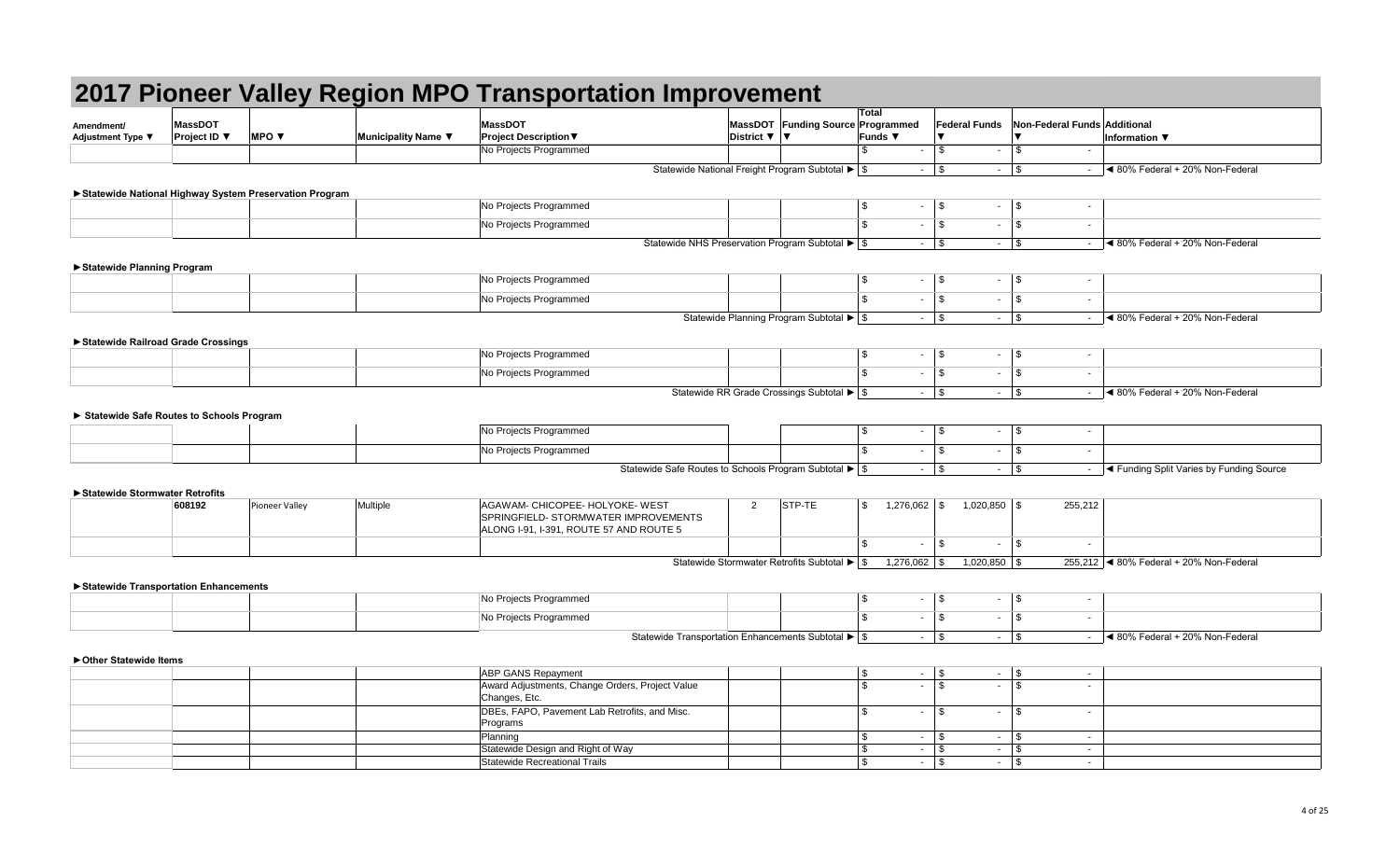|                                          |                                |                                 |                                            | 2017 Pioneer Valley Region MPO Transportation Improvement |                                                       |                                                                      |                              |                        |                                     |                                                                                                     |
|------------------------------------------|--------------------------------|---------------------------------|--------------------------------------------|-----------------------------------------------------------|-------------------------------------------------------|----------------------------------------------------------------------|------------------------------|------------------------|-------------------------------------|-----------------------------------------------------------------------------------------------------|
| Amendment/<br><b>Adjustment Type ▼</b>   | <b>MassDOT</b><br>Project ID ▼ | <b>MPO</b> $\blacktriangledown$ | Municipality Name ▼                        | <b>MassDOT</b><br><b>Project Description ▼</b>            | District $\nabla$ $\nabla$                            | MassDOT Funding Source Programmed                                    | Total<br>Funds ▼             | <b>Federal Funds</b>   | <b>Non-Federal Funds Additional</b> | Information ▼                                                                                       |
|                                          |                                |                                 |                                            |                                                           |                                                       | Other Statewide Items Subtotal ▶ S                                   | $\sim$ 100 $\mu$             | $\mathbf{R}$<br>$\sim$ | £.                                  | ◀ Funding Split Varies by Funding Source                                                            |
|                                          |                                |                                 |                                            |                                                           |                                                       |                                                                      |                              |                        |                                     |                                                                                                     |
| Section 2A / Non-Federal Projects        |                                |                                 |                                            |                                                           |                                                       |                                                                      |                              |                        |                                     |                                                                                                     |
| Non Federal Aid                          |                                |                                 |                                            |                                                           |                                                       |                                                                      |                              |                        |                                     |                                                                                                     |
|                                          |                                |                                 |                                            | No Projects Programmed                                    |                                                       | <b>NFA</b>                                                           |                              |                        | \$                                  |                                                                                                     |
|                                          |                                |                                 |                                            | No Projects Programmed                                    |                                                       | <b>NFA</b>                                                           |                              |                        | \$<br>$\blacksquare$                |                                                                                                     |
|                                          |                                |                                 |                                            |                                                           |                                                       | Non-Federal Aid Subtotal ▶ S                                         | $\sim$                       |                        | \$                                  | ◀100% Non-Federal                                                                                   |
| Section 2B / Non-Federal Bridge Projects |                                |                                 |                                            |                                                           |                                                       |                                                                      |                              |                        |                                     |                                                                                                     |
| Section 2B / Non-Federal Bridge Projects |                                |                                 |                                            |                                                           |                                                       |                                                                      |                              |                        |                                     |                                                                                                     |
|                                          |                                |                                 |                                            | No Projects Programmed                                    |                                                       | <b>NFA</b>                                                           |                              |                        | \$                                  |                                                                                                     |
|                                          |                                |                                 |                                            | No Projects Programmed                                    |                                                       | <b>NFA</b>                                                           |                              |                        | \$.<br>$\blacksquare$               |                                                                                                     |
|                                          |                                |                                 |                                            |                                                           | Section 2B / Non-Federal Bridge Projects Subtotal ▶ S |                                                                      |                              |                        | £.                                  | ■ 100% Non-Federal                                                                                  |
|                                          |                                |                                 |                                            |                                                           |                                                       |                                                                      | <b>TIP Section 1:</b>        | <b>TIP Section 2:</b>  | <b>Total of All</b>                 |                                                                                                     |
|                                          |                                |                                 | 2017 Pioneer Valley Region MPO TIP Summary |                                                           |                                                       |                                                                      |                              |                        | <b>Projects</b> ▼                   |                                                                                                     |
|                                          |                                |                                 |                                            |                                                           |                                                       | Total $\blacktriangleright$                                          | 52,070,094 \$                | $\sim$ 100 $\mu$       | $\vert$ \$                          | 52,070,094 < Total Spending in Region                                                               |
|                                          |                                |                                 |                                            |                                                           |                                                       | Federal Funds ►<br>Non-Federal Funds $\blacktriangleright$ $\mid$ \$ | 42,176,014<br>$9,894,080$ \$ |                        | \$.<br>\$                           | 42,176,014  ◀ Total Federal Spending in Region<br>9,894,080  ◀ Total Non-Federal Spending in Region |

`

701 CMR 7.00 Use of Road Flaggers and Police Details on Public Works Projects / 701 CMR 7.00 (the Regulation) was promulgated and became law on October 3, 2008. Under this Regulation, the CMR is applicable to any Public wo Municipal Limitation referenced in this Regulation is applicable only to projects where the Municipality is the Awarding Authority. For all projects contained in the TIP, the Commonwealth is the Awarding Authority. Therefo and Police Detail Guidelines. By placing a project on the TIP, the Municipality acknowledges that 701 CMR 7.00 is applicable to its project and design and construction will be fully compliant with this Regulation. This inf following link on the MassDOT Highway Division website: http://www.massdot.state.ma.us/Highway/flaggers/main.aspx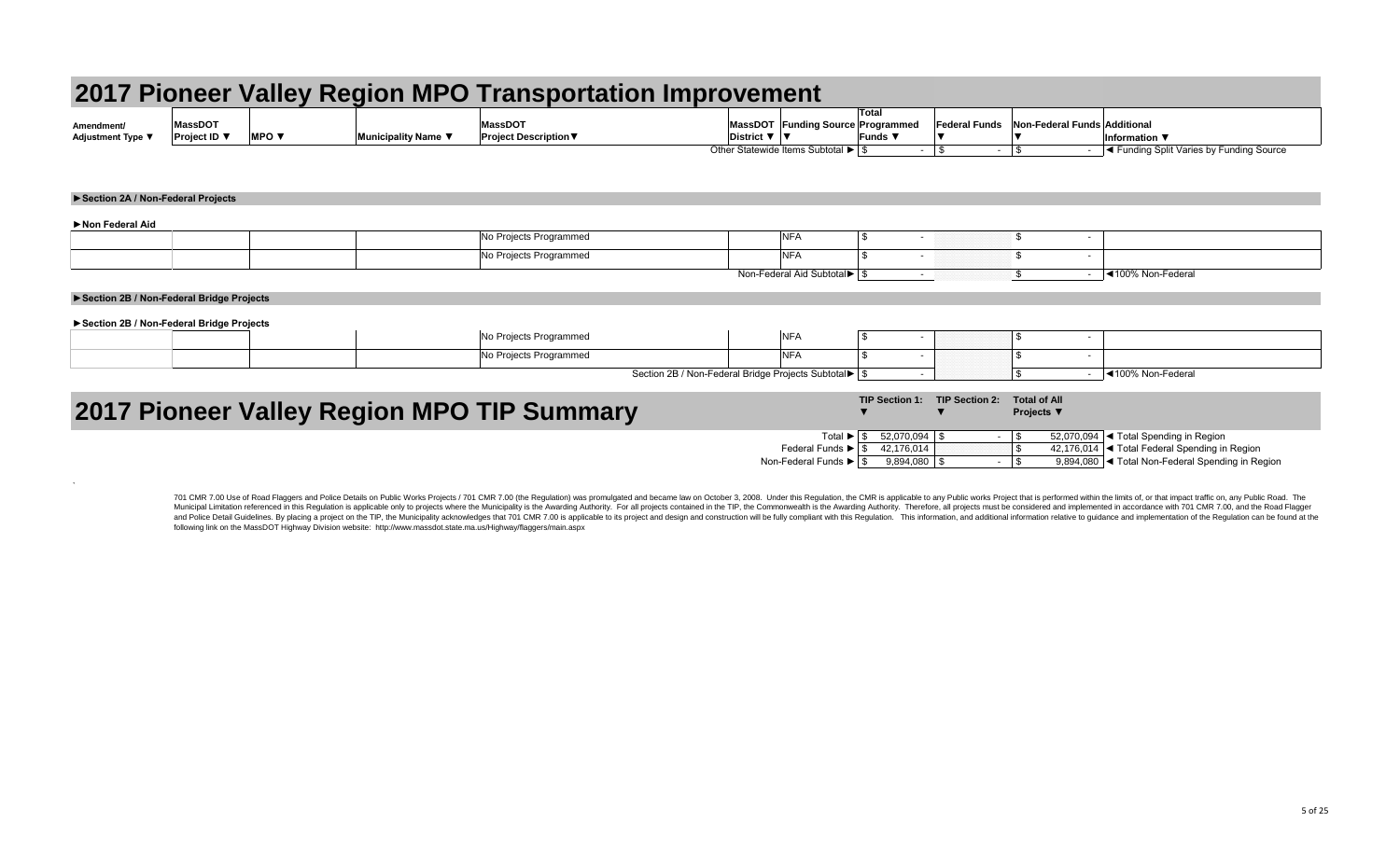#### **Amendment/ Adjustment Type ▼ MassDOT Project ID ▼ MPO ▼ Municipality Name ▼ MassDOT Project Description**▼ **MassDOT District** ▼ **Funding Source Programmed**  ▼ **Total Funds** ▼ **Federal Funds**  ▼ **Non-Federal Funds Additional**  ▼ **604203** Pioneer Valley Agawam AGAWAM- INTERSECTION IMPROVEMENTS AT ROUTE 187 & ROUTE 57 2 | HSIP | \$ 1,080,992 | \$ 972,893 | \$ 108,099 \$ - \$ - \$ - HSIP Subtotal ▶ \$ 1,080,992 \$ 972,893 \$ **604597** Pioneer Valley **Northampton** NORTHAMPTON- IMPROVEMENTS ON 1-91 INTERCHANGE 19 AT ROUTE 9 AND DAMON ROAD 2 CMAQ \$ 2,702,480 \$ 2,161,984 \$ 540,496 \$ - \$ - \$ -  $CMAO Subtotal > 3$  2.702.480 \$ 2.161,984 \$ **604597** Pioneer Valley **Northampton** NORTHAMPTON- IMPROVEMENTS ON 1-91 INTERCHANGE 19 AT ROUTE 9 AND DAMON ROAD 2 TAP \$ 540,000 \$ 432,000 \$ 108,000  $\text{\$} \qquad \text{\$} \qquad \text{\$} \qquad \text{\$} \qquad \text{\$} \qquad \text{\$}$ TAP Subtotal  $\triangleright$  \$ 540,000 \$ 432,000 \$ 108,000 603449 Pioneer Valley Westfield WESTFIELD- ROUTE 20 ACCESS IMPROVEMENTS ON COURT STREET & WESTERN AVENUE, FROM LLEWELLYN DRIVE EASTERLY TO LLOYDS HILL ROAD (PHASE I) 2 STP \$ 2,488,312 \$ 1,990,650 \$ 497,662 604738 Pioneer Valley Southampton SOUTHAMPTON- RECONSTRUCTION OF GLENDALE ROAD (PHASE II) FROM COLLEGE HIGHWAY (RT 10) NORTHWESTERLY TO POMEROY MEADOW RD (3,801 FEET) 2 STP \$ 2,386,800 \$ 1,909,440 \$ 477,360 604597 Pioneer Valley Northampton NORTHAMPTON- IMPROVEMENTS ON I-91 INTERCHANGE 19 AT ROUTE 9 AND DAMON ROAD 2 STP \$ 2,499,842 \$ 1,999,874 \$ 499,968 608236 Pioneer Valley Northampton NORTHAMPTON- RECONSTRUCTION OF DAMON 2 STP \$ 5,400,620 \$ 4,320,496 \$ 1,080,124 **2018 Pioneer Valley Region MPO Transportation Improvement Information ▼ ►Section 1A / Federal Aid Target Projects ►HSIP - Highway Safety Improvement Program**  $108.099$  < 90% Federal + 10% Non-Federal **►CMAQ - Congestion Mitigation and Air Quality Improvement Program** 58 TEC, Pre 25% (YOE \$2,288,000) HSIP, STP 63 TEC 25% (YOE \$5,742,322) STP, TAP, CMAQ  $540,496$  < 80% Federal + 20% Non-Federal **►TAP - Transportation Alternatives Program** 63 TEC 25% (YOE \$5,742,322) STP, TAP ◀ 80% Federal + 20% Non-Federal **►Non-CMAQ/HSIP/TAP (Other)** 57.5 TEC, 25% Design, (HPP-4287 \$2,503,688 Total with Match) (YOE \$4,992,000) HPP, STP 18.8 TEC Score 75% (YOE \$2,386,800) STP 64.5 TEC 25% (YOE \$5,400,620) CMAQ 63 TEC 25% (YOE \$5,742,322) STP, TAP, CMAQ

2 STP \$ 1,207,008 \$ 965,606 \$ 241,402

2 STP \$ 2,722,441 \$ 2,177,953 \$ 544,488

Non-CMAQ/HSIP/TAP (Other) Subtotal ► | \$ 16,705,023 | \$ 13,364,018 | \$ 3,341,005 | ◀ 80% Federal + 20% Non-Federal

ROAD, FROM ROUTE 9 TO ROUTE 5, INCLUDES DRAINAGE SYSTEM REPAIRS & SLOPE

ROUTE 187 & ROUTE 57

THE WARREN T.L. (5 MILES)

604203 Pioneer Valley Agawam AGAWAM- INTERSECTION IMPROVEMENTS AT

608253 Pioneer Valley Palmer PALMER- RESURFACING AND RELATED WORK ON

STABILIZATION AT THE NORWOTTUCK RAIL TRAIL

ROUTE 67, FROM 0.3 MILES EAST OF ROUTE 20 TO

15.5 TEC 0% (YOE \$2,722,441) STP

58 TEC, Pre 25% (YOE \$2,288,000) HSIP, STP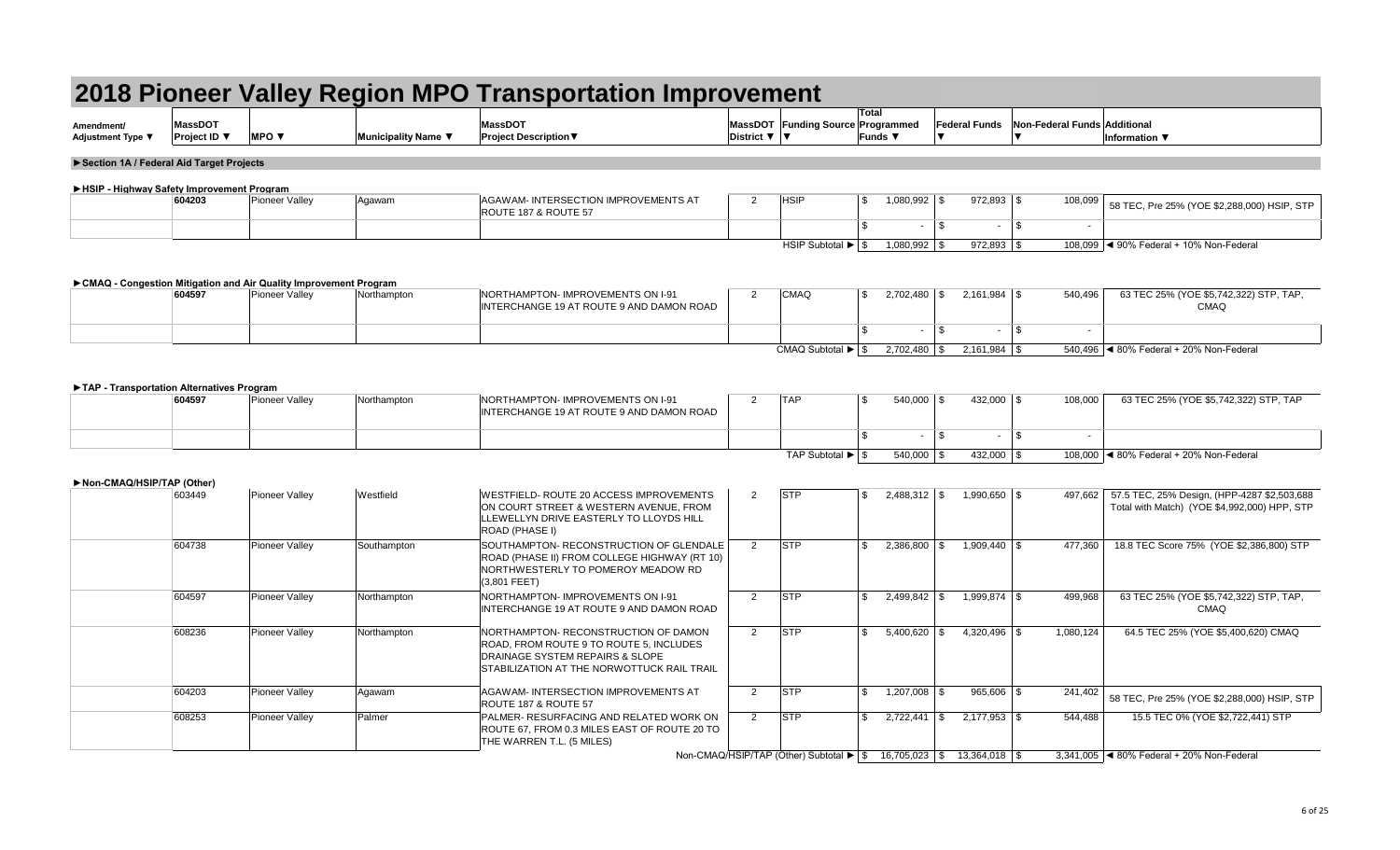| 2018 Pioneer Valley Region MPO Transportation Improvement |                                       |       |                     |                                                |                              |                                   |                                            |  |                                            |                      |
|-----------------------------------------------------------|---------------------------------------|-------|---------------------|------------------------------------------------|------------------------------|-----------------------------------|--------------------------------------------|--|--------------------------------------------|----------------------|
| Amendment/<br>Adjustment Type \                           | <b>MassDOT</b><br><b>Project ID</b> ▼ | MPO V | Municipality Name ▼ | <b>MassDOT</b><br><b>Project Description ▼</b> | District $\nabla$   $\nabla$ | MassDOT Funding Source Programmed | <b>Total</b><br>Funds $\blacktriangledown$ |  | Federal Funds Non-Federal Funds Additional | <b>Information ▼</b> |
| .                                                         |                                       |       |                     |                                                |                              |                                   |                                            |  |                                            |                      |

**►Section 1A / Fiscal Constraint Analysis**

| Total Federal Aid Target Funds Programmed ▶ S  | $21,028,495$ \$  |            | 22,303,483   ◀ Total Target              |  | 1,274,988 Target Funds Available    |
|------------------------------------------------|------------------|------------|------------------------------------------|--|-------------------------------------|
| Total Non-CMAQ/HSIP/TAP (Other) Programmed ▶ S | 16,705,023   \$  | 17.980.011 | ■ Max. Non-                              |  | 1,274,988 Non-CMAQ/HSIP/TAP (Other) |
|                                                |                  |            | <b>CMAQ/HSIP/TAP</b>                     |  | Available                           |
| Total HSIP Programmed ▶ S                      | $1.080.992$ \ \$ |            | 1,080,992 $\blacktriangleleft$ Min. HSIP |  | <b>HSIP Recommended Met</b>         |
| Total CMAQ Programmed ▶ S                      |                  |            | 2.702.480 $\blacksquare$ < Min. CMAQ     |  | <b>CMAQ Recommended Met</b>         |
| Total TAP Programmed ▶ S                       | 540,000 \$       |            | 540,000 $\blacktriangleleft$ Min. TAP    |  | <b>TAP Recommended Met</b>          |
|                                                |                  |            |                                          |  |                                     |

**Remaining HSIP, CMAQ, and TAP Funds** \$ -

### **►Section 1B / Federal Aid Bridge Projects**

#### **►Statewide Systematic Maintenance Program**

| 607939                                            | Pioneer Valley | Cummington | CUMMINGTON-BRIDGE MAINTENANCE, C-21-025.<br>ROUTE 9 OVER THE WESTFIELD RIVER |  | <b>NHPP</b> | 312.000    | 249.600 \$ | 62,400                                   |  |
|---------------------------------------------------|----------------|------------|------------------------------------------------------------------------------|--|-------------|------------|------------|------------------------------------------|--|
|                                                   |                |            |                                                                              |  |             |            |            |                                          |  |
| Statewide Bridge Maintenance Program Subtotal ▶ S |                |            |                                                                              |  | 312,000     | 249.600 \$ |            | 62.400   ◀ 80% Federal + 20% Non-Federal |  |

#### **►On System**

| 600936 | Pioneer Valley | Holyoke | HOLYOKE- BRIDGE REPLACEMENT, H-21-018,<br>LYMAN STREET OVER FIRST LEVEL CANAL | <b>NHPP</b>            | 12.233.107 \$ | 9.786.486 \$     | 2,446,621 |                                             |
|--------|----------------|---------|-------------------------------------------------------------------------------|------------------------|---------------|------------------|-----------|---------------------------------------------|
|        |                |         |                                                                               |                        |               |                  |           |                                             |
|        |                |         |                                                                               | On System Subtotal ▶ S | 12,233,107 \$ | $9.786.486$ \ \$ |           | 2,446,621   ◀ 80% Federal + 20% Non-Federal |

#### **►Off-System**

|  |  | No Projects Programmed |                                             |  |  |                                   |
|--|--|------------------------|---------------------------------------------|--|--|-----------------------------------|
|  |  | No Projects Programmed |                                             |  |  |                                   |
|  |  |                        | $Off$ Cyptom Cubtotal $\blacktriangleright$ |  |  | I ◀ 80% Federal + 20% Non-Federal |

#### **►Statewide Bridge Inspection Program**

|  |  | No Projects Programmed                              |  |  |  |                                 |
|--|--|-----------------------------------------------------|--|--|--|---------------------------------|
|  |  | No Projects Programmed                              |  |  |  |                                 |
|  |  | Statewide Bridge Inspection Program Subtotal ▶   \$ |  |  |  | ◀ 80% Federal + 20% Non-Federal |

#### **►Section 1C / Federal Aid Non-Target Projects**

#### **►Other Federal Aid**

|  | 603449 | <b>Pioneer Valley</b> | Westfield | <b>IWESTFIELD- ROUTE 20 ACCESS IMPROVEMENTS</b> | <b>IHPF</b> | 2,503,688 | 2,002,950 \$ | 500.738   57.5 TEC, 25% Design, (HPP-4287 \$2,503,688 |
|--|--------|-----------------------|-----------|-------------------------------------------------|-------------|-----------|--------------|-------------------------------------------------------|
|  |        |                       |           | ON COURT STREET & WESTERN AVENUE. FROM          |             |           |              | Total with Match) (YOE \$4,992,000) HPP, STP          |
|  |        |                       |           | <b>ILLEWELLYN DRIVE EASTERLY TO LLOYDS HILL</b> |             |           |              |                                                       |
|  |        |                       |           | <b>ROAD (PHASE I)</b>                           |             |           |              |                                                       |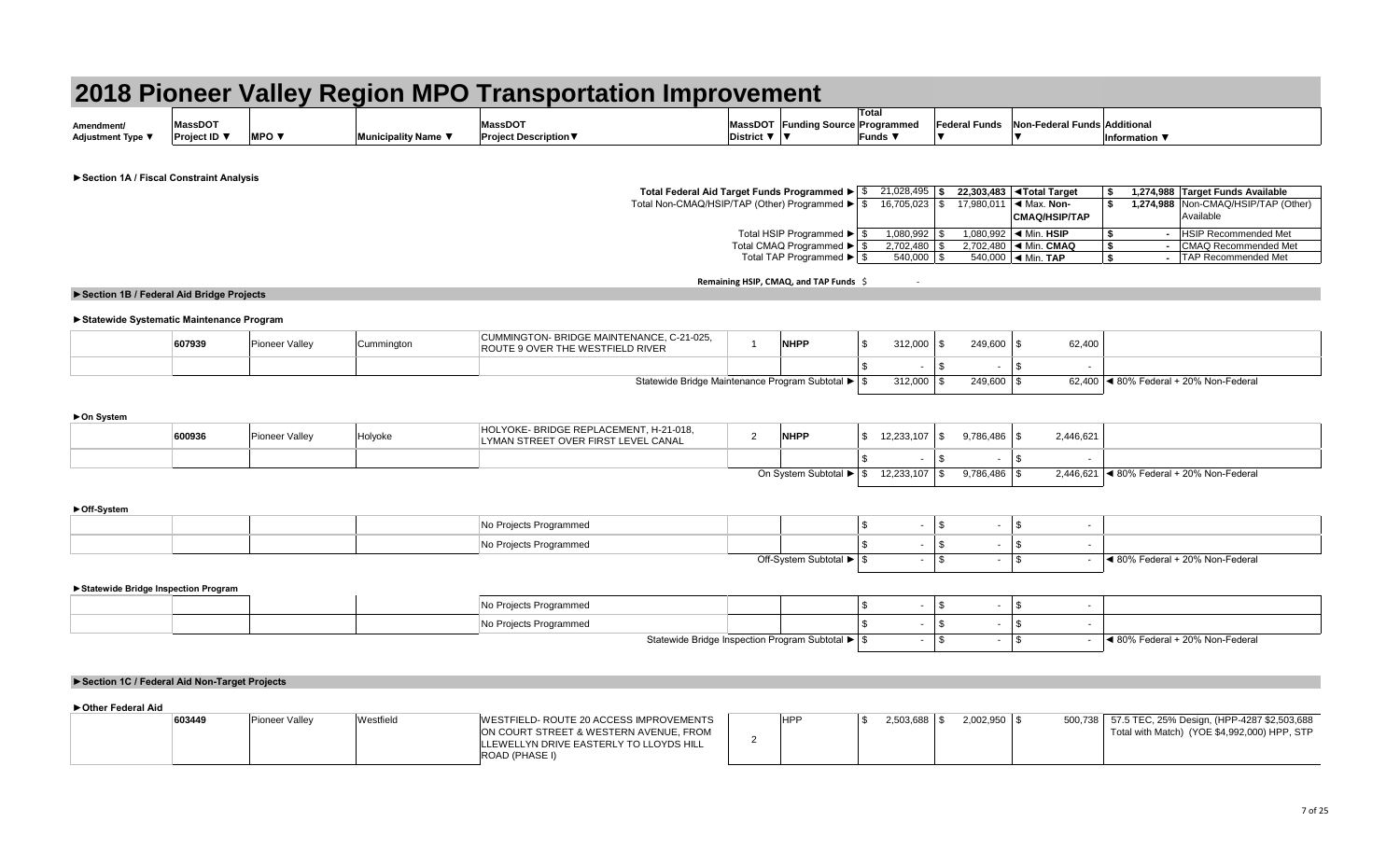|                          |                     |                                 |                     |                              |                     |                                   | Total   |           |                |                                            |                                                   |
|--------------------------|---------------------|---------------------------------|---------------------|------------------------------|---------------------|-----------------------------------|---------|-----------|----------------|--------------------------------------------|---------------------------------------------------|
| Amendment/               | <b>MassDOT</b>      |                                 |                     | <b>MassDOT</b>               |                     | MassDOT Funding Source Programmed |         |           |                | Federal Funds Non-Federal Funds Additional |                                                   |
| <b>Adjustment Type \</b> | <b>Project ID</b> ▼ | <b>MPO</b> $\blacktriangledown$ | Municipality Name ▼ | <b>Project Description ▼</b> | <b>District ▼ N</b> |                                   | Funds V |           |                |                                            | Information $\blacktriangledown$                  |
|                          |                     |                                 |                     |                              |                     |                                   |         |           |                |                                            |                                                   |
|                          |                     |                                 |                     |                              |                     |                                   |         |           |                |                                            |                                                   |
|                          |                     |                                 |                     |                              |                     | Other Federal Aid Subtotal ▶ S    |         | 2.503.688 | $2,002,950$ \$ |                                            | 500,738  ◀ Funding Split Varies by Funding Source |

#### **►Section 1D / Federal Aid Major & State Category Projects**

#### **►Regional Major Infrastructure**

| No Projects Programmed |                                                  |  |  |                                                      |
|------------------------|--------------------------------------------------|--|--|------------------------------------------------------|
| No Projects Programmed |                                                  |  |  |                                                      |
|                        | <b>Pogional Major Infractructure Subtotal LU</b> |  |  | 180% Federal + 20% Non-Federal<br>$\sim$ 0070 $\sim$ |

#### **►Statewide Americans with Disability Act Implementation Plan**

|                                                 |  |  | No Projects Programmed |  |                                                    |  |  |
|-------------------------------------------------|--|--|------------------------|--|----------------------------------------------------|--|--|
|                                                 |  |  | No Projects Programmed |  |                                                    |  |  |
| Statewide ADA Implementation Plan Subtotal ▶ \$ |  |  |                        |  | $\blacktriangleleft$ 80% Federal + 20% Non-Federal |  |  |

#### **► Statewide Congestion Mitigation and Air Quality**

| 607589                      | Pioneer Valley | Springfield | SPRINGFIELD- NORTH END PEDESTRIAN PATH<br>CONSTRUCTION (UNDER THE CONNECTICUT<br>RIVER RAILROAD), BETWEEN PLAINFIELD STREET<br>AND BIRNIE AVENUE, INCLUDES CONSTRUCTION<br>OF NEW BRIDGE S-24-044 |  | <b>CMAQ</b> | 4,492,800 \ \$ | $3.594.240$ \\$ | 898,560 | TEC 24                                    |
|-----------------------------|----------------|-------------|---------------------------------------------------------------------------------------------------------------------------------------------------------------------------------------------------|--|-------------|----------------|-----------------|---------|-------------------------------------------|
|                             |                |             |                                                                                                                                                                                                   |  |             |                |                 |         |                                           |
| Statewide CMAQ Subtotal ▶ S |                |             |                                                                                                                                                                                                   |  |             | 4,492,800 \$   | $3.594.240$ \\$ |         | 898,560   ◀ 80% Federal + 20% Non-Federal |

#### **► Statewide HSIP Program**

| 607736                              | Pioneer Valley | Chicopee | CHICOPEE- SIGNAL & INTERSECTION<br>IMPROVEMENTS AT 11 INTERSECTIONS ALONG<br>ROUTE 33 (MEMORIAL DRIVE), FROM FULLER ROAD<br><b>TO BRITTON STREET</b> | <b>HSIP</b> |                 | $3.968.619$ \$ | $3.571.757$ \\$ | 396.862                                   | <b>TEC 40.5</b> |
|-------------------------------------|----------------|----------|------------------------------------------------------------------------------------------------------------------------------------------------------|-------------|-----------------|----------------|-----------------|-------------------------------------------|-----------------|
|                                     |                |          |                                                                                                                                                      |             |                 |                |                 |                                           |                 |
| Statewide HSIP Program Subtotal ▶ S |                |          |                                                                                                                                                      |             | $3,968,619$ \\$ | $3,571,757$ \$ |                 | 396,862   ◀ 90% Federal + 10% Non-Federal |                 |

#### **► Statewide Infrastructure Program**

|                                                |  | No Projects Programmed |  |  |  |  |                                                    |
|------------------------------------------------|--|------------------------|--|--|--|--|----------------------------------------------------|
|                                                |  | No Projects Programmed |  |  |  |  |                                                    |
| Statewide Infrastructure Program Subtotal ▶ \$ |  |                        |  |  |  |  | $\blacktriangleleft$ 80% Federal + 20% Non-Federal |

**►Statewide Interstate Maintenance Program** 

|  |  | No Projects Programmed |                                                        |  |  |  |                                                         |
|--|--|------------------------|--------------------------------------------------------|--|--|--|---------------------------------------------------------|
|  |  | No Projects Programmed |                                                        |  |  |  |                                                         |
|  |  |                        | Statewide Interstate Maintenance Program Subtotal ▶ St |  |  |  | % Federal + 10% Non-Federal<br>$\blacktriangleleft$ 90% |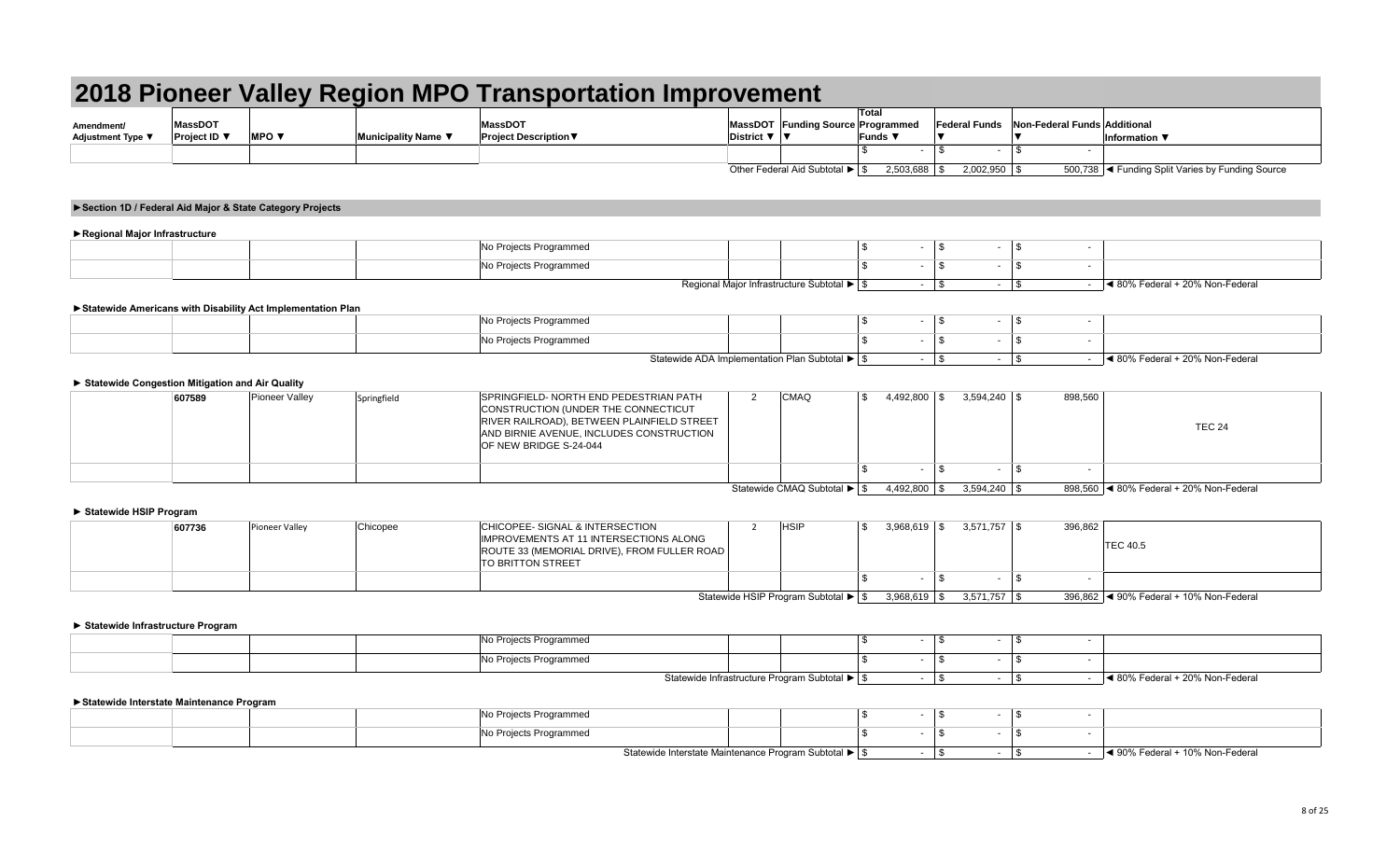#### **2018 Pioneer Valley Region MPO Transportation Improvement Total MassDOT**<br>Project ID ▼ **MassDOT MassDOT Federal Funds Amendment/ Funding Source Programmed Non-Federal Funds Additional Provided Provided Provided Properties Properties Properties Properties Properties Project Description**▼ **District** ▼ **Funds** ▼ **Adjustment Type ▼ Information ▼**  ▼ ▼ ▼ **►Statewide Intelligent Transportation Systems** No Projects Programmed and the set of the set of the set of the set of the set of the set of the set of the set of the set of the set of the set of the set of the set of the set of the set of the set of the set of the set No Projects Programmed the set of the set of the set of the set of the set of the set of the set of the set of the set of the set of the set of the set of the set of the set of the set of the set of the set of the set of t Statewide ITS Subtotal ▶ \$ 60% Federal + 20% Non-Federal  $\text{\$} \qquad \text{\$} \qquad \text{\$} \qquad \text{\$} \qquad \text{\$} \qquad \text{\$}$ **►Statewide National Freight Program** No Projects Programmed and the set of the set of the set of the set of the set of the set of the set of the set of the set of the set of the set of the set of the set of the set of the set of the set of the set of the set No Projects Programmed and the set of the set of the set of the set of the set of the set of the set of the set of the set of the set of the set of the set of the set of the set of the set of the set of the set of the set Statewide National Freight Program Subtotal ▶ \$ - \$ - 180% Federal + 20% Non-Federal \$ - \$ - \$ - **►Statewide National Highway System Preservation Program 607474** Pioneer Valley Multiple GRANBY- SOUTH HADLEY- RESURFACING & 2 NHPP \$ 1,946,880 \$ 1,557,504 \$ 389,376 TEC 20.5 RELATED WORK ON ROUTE 202, FROM LYMAN STREET SOUTH HADLEY TO PLEASANT STREET GRANBY (2 MILES)  $\text{\$} \qquad \text{\$} \qquad \text{\$} \qquad \text{\$} \qquad \text{\$} \qquad \text{\$}$ Statewide NHS Preservation Program Subtotal ► \$ 1,946,880 \$ 1,557,504 \$ 389,376 4 80% Federal + 20% Non-Federal **►Statewide Planning Program** No Projects Programmed \$ - \$ - \$ - No Projects Programmed and the set of the set of the set of the set of the set of the set of the set of the set of the set of the set of the set of the set of the set of the set of the set of the set of the set of the set Statewide Planning Program Subtotal ▶ \$ - \$ - \$ - 480% Federal + 20% Non-Federal  $\text{\$} \qquad \text{\$} \qquad \text{\$} \qquad \text{\$} \qquad \text{\$} \qquad \text{\$}$ **►Statewide Railroad Grade Crossings** No Projects Programmed and the set of the set of the set of the set of the set of the set of the set of the set of the set of the set of the set of the set of the set of the set of the set of the set of the set of the set No Projects Programmed the set of the set of the set of the set of the set of the set of the set of the set of the set of the set of the set of the set of the set of the set of the set of the set of the set of the set of t Statewide RR Grade Crossings Subtotal ▶ \$ \$ \$ 46.8% Federal + 20% Non-Federal  $\text{\$} \qquad \text{\$} \qquad \text{\$} \qquad \text{\$} \qquad \text{\$} \qquad \text{\$}$ **► Statewide Safe Routes to Schools Program**  $\mathbf{L}$ No Projects Programmed SRTS \$ - \$ - \$ -

| <b>No Projects Programmed</b> | 15R I S                                               |  |  |                                            |
|-------------------------------|-------------------------------------------------------|--|--|--------------------------------------------|
| No Projects Programmed        | $_{\text{onre}}$<br>5R I 5                            |  |  |                                            |
|                               | Statewide Safe Routes to Schools Program Subtotal ▶ S |  |  | I ◀ Funding Split Varies by Funding Source |

#### **►Statewide Stormwater Retrofits**

|  |  | No Projects Programmed |                                                     |  |  |                                 |
|--|--|------------------------|-----------------------------------------------------|--|--|---------------------------------|
|  |  | No Projects Programmed |                                                     |  |  |                                 |
|  |  |                        | tewide Stormwater Retrofits Subtotal ▶ ॑ :<br>State |  |  | ◀ 80% Federal + 20% Non-Federal |

#### **►Statewide Transportation Enhancements**

| No Projects Programmed |                                                                                        |  |  |                                                    |
|------------------------|----------------------------------------------------------------------------------------|--|--|----------------------------------------------------|
| No Projects Programmed |                                                                                        |  |  |                                                    |
|                        | Statewide Transportation Enhancements Subtotal ▶ Statewide Transportation Enhancements |  |  | $\blacktriangleleft$ 80% Federal + 20% Non-Federal |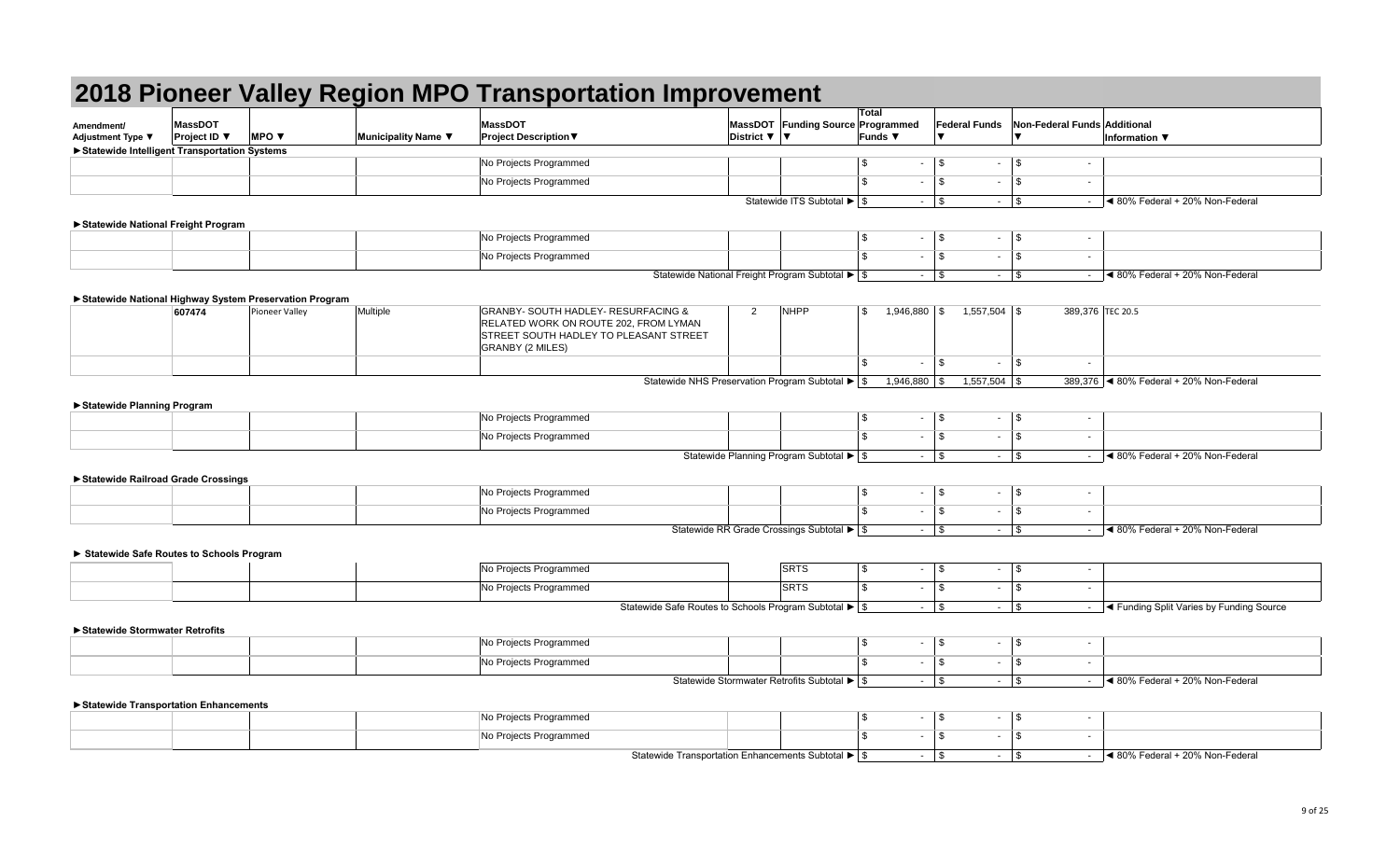|                          |                |                                 |                     |                                                 |              |                                   | Total                      |                                            |                                          |
|--------------------------|----------------|---------------------------------|---------------------|-------------------------------------------------|--------------|-----------------------------------|----------------------------|--------------------------------------------|------------------------------------------|
| Amendment/               | <b>MassDOT</b> |                                 |                     | <b>MassDOT</b>                                  |              | MassDOT Funding Source Programmed |                            | Federal Funds Non-Federal Funds Additional |                                          |
| <b>Adjustment Type ▼</b> | Project ID ▼   | <b>MPO</b> $\blacktriangledown$ | Municipality Name ▼ | <b>Project Description ▼</b>                    | District ▼ ▼ |                                   | Funds $\blacktriangledown$ |                                            | Information ▼                            |
| ▶ Other Statewide Items  |                |                                 |                     |                                                 |              |                                   |                            |                                            |                                          |
|                          |                |                                 |                     | <b>ABP GANS Repayment</b>                       |              |                                   |                            |                                            |                                          |
|                          |                |                                 |                     | Award Adjustments, Change Orders, Project Value |              |                                   |                            |                                            |                                          |
|                          |                |                                 |                     | Changes, Etc.                                   |              |                                   |                            |                                            |                                          |
|                          |                |                                 |                     | DBEs, FAPO, Pavement Lab Retrofits, and Misc.   |              |                                   |                            |                                            |                                          |
|                          |                |                                 |                     | Programs                                        |              |                                   |                            |                                            |                                          |
|                          |                |                                 |                     | Planning                                        |              |                                   |                            |                                            |                                          |
|                          |                |                                 |                     | Statewide Design and Right of Way               |              |                                   |                            |                                            |                                          |
|                          |                |                                 |                     | Statewide Recreational Trails                   |              |                                   |                            |                                            |                                          |
|                          |                |                                 |                     |                                                 |              | Other Statewide Items Subtotal L  |                            |                                            | A Funding Split Varies by Funding Source |

 $\text{\$} \qquad \text{\$} \qquad \text{\$} \qquad \text{\$} \qquad \text{\$} \qquad \text{\$}$ Other Statewide Items Subtotal ► → Funding Split Varies by Funding Source

#### **►Section 2A / Non-Federal Projects**

**►Non Federal Aid**

|  |  | No Projects Programmed | <b>NFA</b>                   |  |                       |
|--|--|------------------------|------------------------------|--|-----------------------|
|  |  | No Projects Programmed | <b>NFA</b>                   |  |                       |
|  |  |                        | Non Eodoral Aid Subtotal L C |  | $-4100\%$ Non Enderal |

#### $\texttt{\$}$  -  $\texttt{\$}$  -  $\texttt{\$}$ Non-Federal Aid Subtotal► § - \$ - < 100% Non-Federal

#### **►Section 2B / Non-Federal Bridge Projects**

| ► Section 2B / Non-Federal Bridge Projects |                        |                                                      |  |                     |
|--------------------------------------------|------------------------|------------------------------------------------------|--|---------------------|
|                                            | No Projects Programmed | <b>NFA</b>                                           |  |                     |
|                                            | No Projects Programmed | <b>NFA</b>                                           |  |                     |
|                                            |                        | Section 2B / Non-Federal Bridge Projects Subtotal▶ S |  | I ◀100% Non-Federal |

# **2018 Pioneer Valley Region MPO TIP Summary**

|                                                              | TIP Section 1:  | TIP Section 2: |      | <b>Total of All</b><br><b>Projects</b> ▼ |                                                    |
|--------------------------------------------------------------|-----------------|----------------|------|------------------------------------------|----------------------------------------------------|
| Total $\blacktriangleright$ S                                | 46.485.589 \ \$ | $\sim$         | - \$ |                                          | 46.485.589   ◀ Total Spending in Region            |
| Federal Funds $\blacktriangleright$ $\blacktriangleright$ \$ | 37.693.432      |                |      |                                          | 37,693,432   ◀ Total Federal Spending in Region    |
| Non-Federal Funds $\blacktriangleright$ $\mid$ \$            | $8.792.157$ S   | $\sim$         | -S   |                                          | 8,792,157   ◀ Total Non-Federal Spending in Region |

701 CMR 7.00 Use of Road Flaggers and Police Details on Public Works Projects / 701 CMR 7.00 (the Regulation) was promulgated and became law on October 3, 2008. Under this Regulation, the CMR is applicable to any Public wo Municipal Limitation referenced in this Regulation is applicable only to projects where the Municipality is the Awarding Authority. For all projects contained in the TIP, the Commonwealth is the Awarding Authority. Therefo and Police Detail Guidelines. By placing a project on the TIP, the Municipality acknowledges that 701 CMR 7.00 is applicable to its project and design and construction will be fully compliant with this Regulation. This inf following link on the MassDOT Highway Division website: http://www.massdot.state.ma.us/Highway/flaggers/main.aspx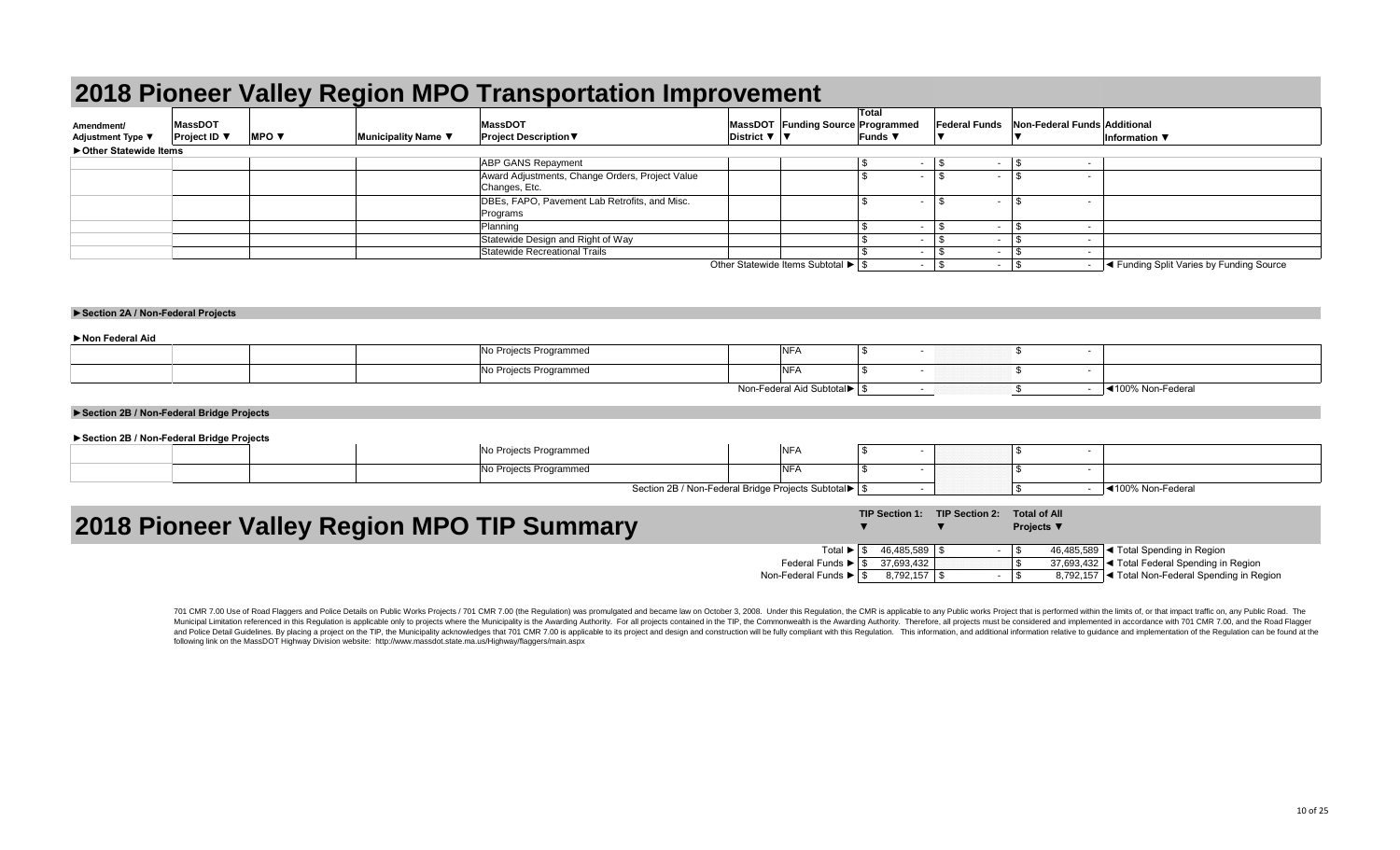|                                           |                                |                                                                  |                            | 2019 Pioneer Valley Region MPO Transportation Improvement                                                                                                                                                   |                |                                               |                         |                            |                      |                  |                                     |                                                                           |
|-------------------------------------------|--------------------------------|------------------------------------------------------------------|----------------------------|-------------------------------------------------------------------------------------------------------------------------------------------------------------------------------------------------------------|----------------|-----------------------------------------------|-------------------------|----------------------------|----------------------|------------------|-------------------------------------|---------------------------------------------------------------------------|
| Amendment/<br>Adjustment Type ▼           | <b>MassDOT</b><br>Proiect ID ▼ | <b>MPO</b> $\blacktriangledown$                                  | <b>Municipality Name ▼</b> | <b>MassDOT</b><br><b>Project Description ▼</b>                                                                                                                                                              | District ▼ V   | MassDOT Funding Source Programmed             | Total                   | Funds $\blacktriangledown$ | <b>Federal Funds</b> |                  | <b>Non-Federal Funds Additional</b> | Information ▼                                                             |
| Section 1A / Federal Aid Target Projects  |                                |                                                                  |                            |                                                                                                                                                                                                             |                |                                               |                         |                            |                      |                  |                                     |                                                                           |
| HSIP - Highway Safety Improvement Program |                                |                                                                  |                            |                                                                                                                                                                                                             |                |                                               |                         |                            |                      |                  |                                     |                                                                           |
|                                           | 606156                         | Pioneer Vallev                                                   | Holyoke                    | HOLYOKE- RECONSTRUCTION OF I-91<br><b>INTERCHANGE 17 &amp; ROUTE 141</b>                                                                                                                                    | 2              | <b>HSIP</b>                                   | $\mathbf{s}$            | $1.080.992$ \\$            |                      | $972.893$ \$     | 108.099                             | 46.5 TEC Score Pre 25% (YOE \$2,808,000)<br>HSIP. CMAQ                    |
|                                           |                                |                                                                  |                            |                                                                                                                                                                                                             |                |                                               | $\mathbf{s}$            | $\sim$                     | \$                   | $\sim$           | $\sqrt{3}$<br>$\sim$                |                                                                           |
|                                           |                                |                                                                  |                            |                                                                                                                                                                                                             |                | HSIP Subtotal $\blacktriangleright$ $\mid$ \$ |                         | $1,080,992$ \$             |                      | 972,893 \$       |                                     | 108,099 < 90% Federal + 10% Non-Federal                                   |
|                                           |                                | CMAQ - Congestion Mitigation and Air Quality Improvement Program |                            |                                                                                                                                                                                                             |                |                                               |                         |                            |                      |                  |                                     |                                                                           |
|                                           | 606156                         | <b>Pioneer Valley</b>                                            | Holyoke                    | HOLYOKE- RECONSTRUCTION OF I-91<br>INTERCHANGE 17 & ROUTE 141                                                                                                                                               | 2              | <b>CMAQ</b>                                   | $\mathbf{\hat{s}}$      | $1,727,008$ \$             |                      | $1,381,606$ \$   | 345,402                             | 46.5 TEC Score Pre 25% (YOE \$2,808,000)<br>HSIP. CMAQ                    |
|                                           | 607987                         | <b>Pioneer Valley</b>                                            | Ware                       | WARE- INTERSECTION IMPROVEMENTS @ MAIN<br>STREET, WEST STREET, NORTH STREET, SOUTH<br><b>STREET &amp; CHURCH STREET</b>                                                                                     | $\overline{2}$ | <b>CMAQ</b>                                   | $\overline{\mathbf{s}}$ | $975,472$ \$               |                      | 780,378 \$       | 195,094                             | 54.5 TEC Score 25% (YOE \$2,138,400) STP,<br>TAP. CMAQ                    |
|                                           |                                |                                                                  |                            |                                                                                                                                                                                                             |                | CMAQ Subtotal ▶ S                             |                         | $2.702.480$ \ \$           |                      | $2.161.984$ \$   |                                     | 540.496 <4 80% Federal + 20% Non-Federal                                  |
|                                           |                                |                                                                  |                            |                                                                                                                                                                                                             |                |                                               |                         |                            |                      |                  |                                     |                                                                           |
| TAP - Transportation Alternatives Program | 607987                         | <b>Pioneer Valley</b>                                            | Ware                       | WARE- INTERSECTION IMPROVEMENTS @ MAIN                                                                                                                                                                      | 2              | <b>TAP</b>                                    | \$                      | 573,500 \$                 |                      | 458,800 \$       | 114,700                             | 54.5 TEC Score 25% (YOE \$2,138,400) STP,                                 |
|                                           |                                |                                                                  |                            | STREET. WEST STREET. NORTH STREET. SOUTH<br><b>STREET &amp; CHURCH STREET</b>                                                                                                                               |                |                                               |                         |                            |                      |                  |                                     | <b>TAP</b>                                                                |
|                                           |                                |                                                                  |                            |                                                                                                                                                                                                             |                |                                               | $\overline{\mathbb{S}}$ | $\mathbf{r}$               | \$                   | $\sim$           | <b>S</b>                            | 68 TEC Score Pre 25% (YOE \$1,568,000)<br>CMAO TAP                        |
|                                           |                                |                                                                  |                            |                                                                                                                                                                                                             |                | TAP Subtotal $\blacktriangleright$ $\mid$ \$  |                         | 573,500 \$                 |                      | 458.800 \$       |                                     | 114.700 4 80% Federal + 20% Non-Federal                                   |
| Non-CMAQ/HSIP/TAP (Other)                 |                                |                                                                  |                            |                                                                                                                                                                                                             |                |                                               |                         |                            |                      |                  |                                     |                                                                           |
|                                           | 600513                         | <b>Pioneer Valley</b>                                            | Agawam                     | AGAWAM- RECONSTRUCTION OF ROUTE 187 FROM<br>425 FT. SOUTH OF S. WESTFIELD STREET TO<br>ROUTE 57 (0.3 MILES - PHASE I)                                                                                       | 2              | <b>STP</b>                                    | \$                      | $1,933,200$ \$             |                      | $1,546,560$ \ \$ |                                     | 386,640   27 TEC Score PRE 25% (YOE \$1,933,200) STP                      |
|                                           | 607987                         | <b>Pioneer Valley</b>                                            | Ware                       | WARE- INTERSECTION IMPROVEMENTS @ MAIN<br>STREET, WEST STREET, NORTH STREET, SOUTH<br><b>STREET &amp; CHURCH STREET</b>                                                                                     | 2              | <b>STP</b>                                    | $\mathbb{S}$            | 589,428 \$                 |                      | 471,542 \$       | 117,886                             | 54.5 TEC Score 25% (YOE \$2,138,400) STP,<br>TAP. CMAQ                    |
|                                           | 607773                         | <b>Pioneer Valley</b>                                            | Westfield                  | <b>WESTFIELD- IMPROVEMENTS &amp; RELATED WORK</b><br>ON ROUTE 20. COURT STEET & WESTERN AVENUE.<br>LLOYDS HILL ROAD TO HIGH STREET/MILL STREET<br><b>INTERSECTION (PHASE II)</b>                            | 2              | <b>STP</b>                                    | $\mathbb{S}$            | $6,480,000$ \\$            |                      | $5,184,000$ \ \$ | 1,296,000                           | 48.5 TEC Score 25% (YOE 6,480,000) STP,<br>(HPP will be used for Phase I) |
|                                           | 604209                         | <b>Pioneer Vallev</b>                                            | <b>Multiple</b>            | HOLYOKE-WEST SPRINGFIELD-REHABILITATION<br>OF ROUTE 5 (RIVERDALE ROAD), FROM I-91<br>(INTERCHANGE 13) TO MAIN STREET IN HOLYOKE &<br>FROM ELM STREET TO NORTH ELM STREET IN<br>WEST SPRINGFIELD (3.2 MILES) | 2              | <b>STP</b>                                    | $\mathcal{L}$           |                            |                      |                  | 962.891                             | 50 TEC Score Pre 25% (YOE \$4.814.456) STP                                |
|                                           | 607256                         | <b>Pioneer Valley</b>                                            | Holyoke                    | HOLYOKE- RESURFACING & RELATED WORK ON<br>HERITAGE STREET, FRONT STREET & DWIGHT<br>STREET FROM MAPLE ST TO THE 1ST LEVEL<br>CANAL (.54 MILES)                                                              | $\overline{2}$ | <b>STP</b>                                    | \$.                     | $3,104,024$ \$             |                      |                  | 620,805                             | 46 TEC Score 25% (YOE \$3,104,024) STP                                    |

#### 11 of 25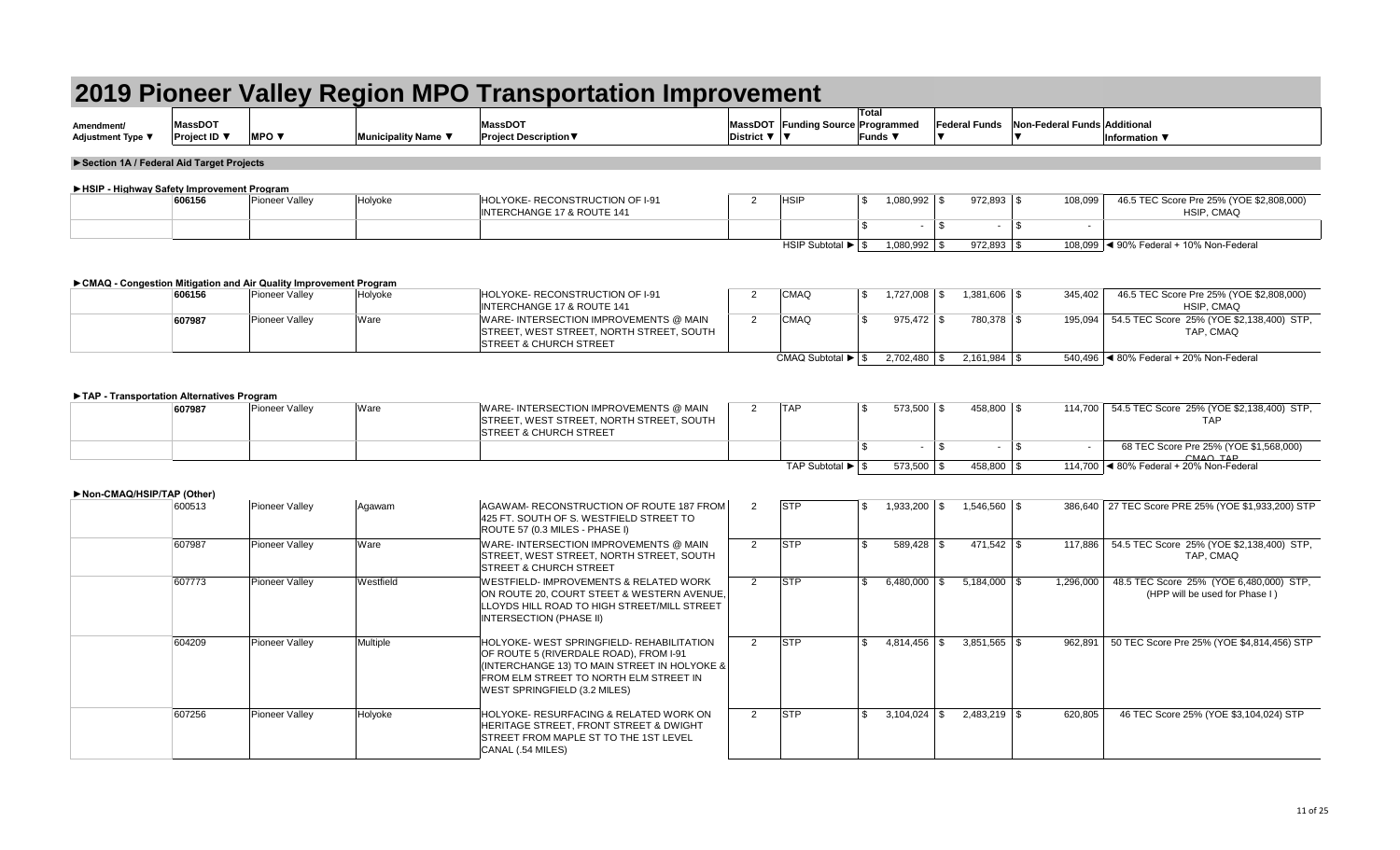| <b>2019 Pioneer Valley Region MPO Transportation Improvement</b> |                |                                 |                     |                                                                                                                          |                            |                                        |               |                      |                              |                                                      |  |
|------------------------------------------------------------------|----------------|---------------------------------|---------------------|--------------------------------------------------------------------------------------------------------------------------|----------------------------|----------------------------------------|---------------|----------------------|------------------------------|------------------------------------------------------|--|
| Amendment/                                                       | <b>MassDOT</b> |                                 |                     | <b>MassDOT</b>                                                                                                           |                            | MassDOT Funding Source Programmed      | ∣Total        | <b>Federal Funds</b> | Non-Federal Funds Additional |                                                      |  |
| <b>Adjustment Type \</b>                                         | Proiect ID ▼   | <b>MPO</b> $\blacktriangledown$ | Municipality Name ▼ | <b>Project Description ▼</b>                                                                                             | District $\nabla$ $\nabla$ |                                        | lFunds ▼      |                      |                              | Information $\blacktriangledown$                     |  |
|                                                                  | 608084         | <b>Pioneer Valley</b>           | Amherst             | AMHERST- IMPROVEMENTS & RELATED WORK ON<br>ROUTES 9 & 116, FROM UNIVERSITY DRIVE TO<br>SOUTH PLEASANT STREET (0.8 MILES) |                            | <b>STP</b>                             | 1,356,113     | $1.084.890$ \$       |                              | 271,223 48.5 TEC Score Pre 25% (YOE \$1,356,113) STP |  |
|                                                                  |                |                                 |                     |                                                                                                                          |                            | Non-CMAQ/HSIP/TAP (Other) Subtotal ▶ S | 18,277,221 \$ | 14,621,777 \$        |                              | 3,655,444   ◀ 80% Federal + 20% Non-Federal          |  |

#### **►Section 1A / Fiscal Constraint Analysis**

| Total Federal Aid Target Funds Programmed ▶   \$ | $22,634,193$ \$ |  | 23,303,483   ◀ Total Target               |  | 669,290 Target Funds Available    |
|--------------------------------------------------|-----------------|--|-------------------------------------------|--|-----------------------------------|
| Total Non-CMAQ/HSIP/TAP (Other) Programmed ▶ S   | 18,277,221   \$ |  | 18,946,511 $\blacktriangleleft$ Max. Non- |  | 669,290 Non-CMAQ/HSIP/TAP (Other) |
|                                                  |                 |  | <b>CMAQ/HSIP/TAP</b>                      |  | Available                         |
| Total HSIP Programmed ▶ S                        | 1.080.992       |  | 1.080.992 $\blacktriangleleft$ Min. HSIP  |  | <b>HSIP Recommended Met</b>       |
| Total CMAQ Programmed ▶ S                        |                 |  | 2,702,480 $\blacktriangleleft$ Min. CMAQ  |  | - CMAQ Recommended Met            |
| Total TAP Programmed ▶ S                         | $573,500$ \ \$  |  | 573,500 $\blacktriangleleft$ Min. TAP     |  | <b>TAP Recommended Met</b>        |

**Remaining HSIP, CMAQ, and TAP Funds** \$ -

### **►Section 1B / Federal Aid Bridge Projects**

### **►Statewide Systematic Maintenance Program**

| 608258 | Pioneer Valley | ntinaton | HUNTINGTON, BRIDGE PRESERVATION, BRIDGE<br>$H-27-007$ | <b>NHPP</b>                                   | 453,000 | 362,400 | 90,600 |                                                    |
|--------|----------------|----------|-------------------------------------------------------|-----------------------------------------------|---------|---------|--------|----------------------------------------------------|
|        |                |          |                                                       |                                               |         |         |        |                                                    |
|        |                |          |                                                       | ewide Bridge Maintenance Program Subtotal ▶ S | 453,000 | 362,400 | 90,600 | $\blacktriangleleft$ 80% Federal + 20% Non-Federal |

#### **►On System**

| 606552 | <b>Pioneer Valley</b> | Northampton | NORTHAMPTON-BRIDGE RECONSTRUCTION, N-19-<br>059, I-91 OVER US 5/BMRR & N-19-060, I-91 OVER<br>HOCKANUM ROAD | <b>NHPP</b> |                        | 57.206.767 S  | 45.765.414   \$ | 11,441,353 |                                              |  |
|--------|-----------------------|-------------|-------------------------------------------------------------------------------------------------------------|-------------|------------------------|---------------|-----------------|------------|----------------------------------------------|--|
|        |                       |             |                                                                                                             |             |                        |               |                 |            |                                              |  |
|        |                       |             |                                                                                                             |             | On System Subtotal ▶ S | 57,206,767 \$ | 45,765,414 \$   |            | 11,441,353   ◀ 80% Federal + 20% Non-Federal |  |

#### **►Off-System**

| Pioneer Valley | Middlefield | MIDDLEFIELD- BRIDGE REPLACEMENT, M-19-010,<br>CHESTER ROAD OVER SMART BROOK | <b>STP-BR-OFF</b>        | $1.411.344$ \\$ | 1,129,075 \$ | 282,269 |                                           |
|----------------|-------------|-----------------------------------------------------------------------------|--------------------------|-----------------|--------------|---------|-------------------------------------------|
|                |             |                                                                             |                          |                 |              |         |                                           |
|                |             |                                                                             | Off-System Subtotal ▶ \$ | $1,411,344$ \\$ | 1,129,075 \$ |         | 282,269   ◀ 80% Federal + 20% Non-Federal |

#### **►Statewide Bridge Inspection Program**

|  |  | No Projects Programmed |                                                  |  |  |                                                    |
|--|--|------------------------|--------------------------------------------------|--|--|----------------------------------------------------|
|  |  | No Projects Programmed |                                                  |  |  |                                                    |
|  |  |                        | Statewide Bridge Inspection Program Subtotal ▶ S |  |  | $\blacktriangleleft$ 80% Federal + 20% Non-Federal |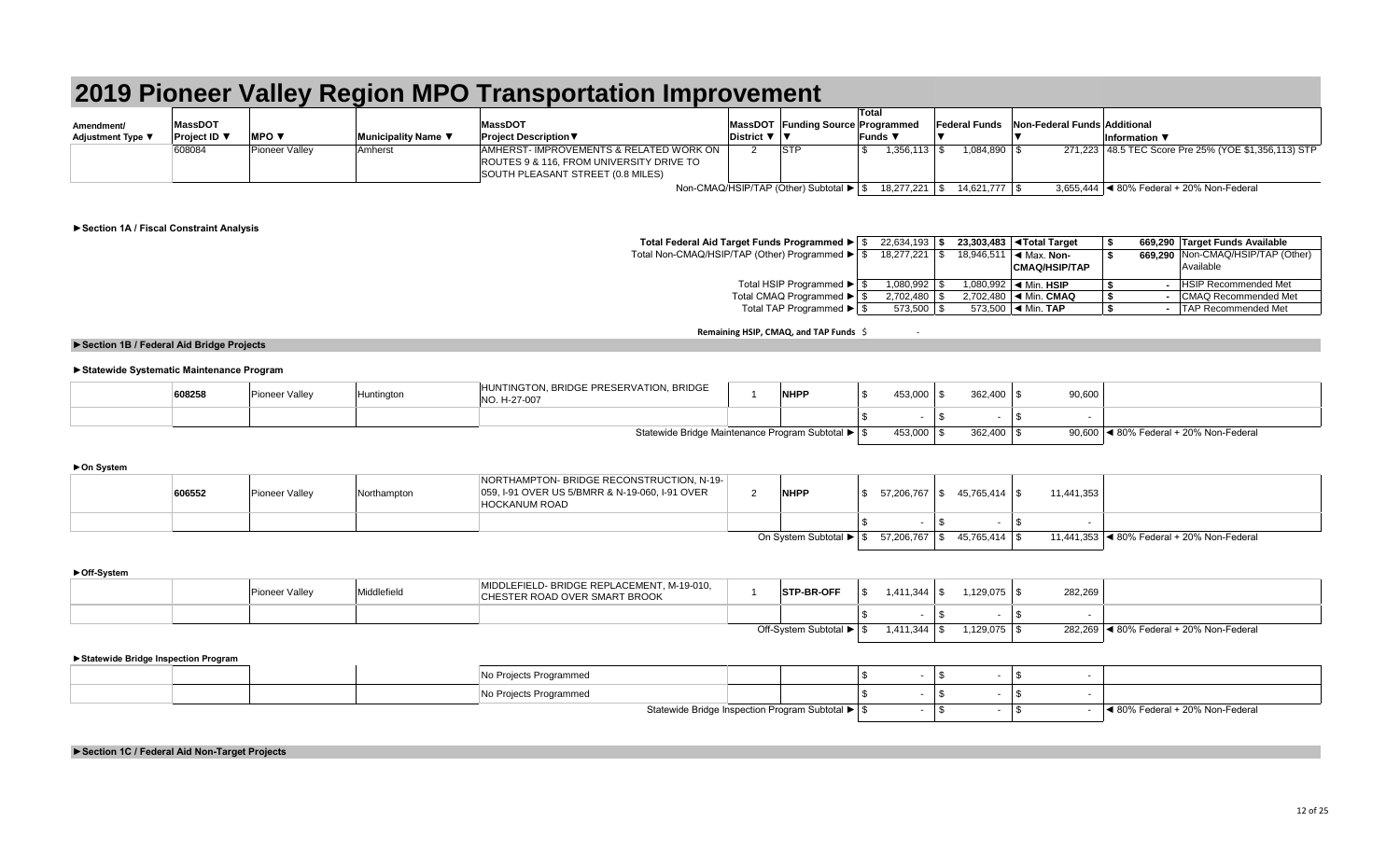|                          |                |                                 |                     |                              |                            |                                   | ∣Total  |  |                                            |                                            |
|--------------------------|----------------|---------------------------------|---------------------|------------------------------|----------------------------|-----------------------------------|---------|--|--------------------------------------------|--------------------------------------------|
| Amendment/               | <b>MassDOT</b> |                                 |                     | <b>MassDOT</b>               |                            | MassDOT Funding Source Programmed |         |  | Federal Funds Non-Federal Funds Additional |                                            |
| <b>Adjustment Type \</b> | Project ID ▼   | <b>MPO</b> $\blacktriangledown$ | Municipality Name ▼ | <b>Project Description ▼</b> | District $\nabla$ $\nabla$ |                                   | Funds ▼ |  |                                            | Information $\blacktriangledown$           |
| ▶ Other Federal Aid      |                |                                 |                     |                              |                            |                                   |         |  |                                            |                                            |
|                          |                |                                 |                     | No Projects Programmed       |                            |                                   |         |  |                                            |                                            |
|                          |                |                                 |                     | No Projects Programmed       |                            |                                   |         |  |                                            |                                            |
|                          |                |                                 |                     |                              |                            | Other Federal Aid Subtotal ▶ S    |         |  |                                            | I ◀ Funding Split Varies by Funding Source |

#### **►Section 1D / Federal Aid Major & State Category Projects**

#### **►Regional Major Infrastructure**

| INo Projects Programmed                                                                     |  |  |  |
|---------------------------------------------------------------------------------------------|--|--|--|
| No Projects Programmed                                                                      |  |  |  |
| $D = 1$ and $M = 1$ and $M = 1$ and $M = 1$ and $M = 1$ and $M = 1$ and $M = 1$ and $M = 1$ |  |  |  |

Regional Major Infrastructure Subtotal ▶ | \$ - | \$ - | ◀ 80% Federal + 20% Non-Federal

#### **►Statewide Americans with Disability Act Implementation Plan**

|  | INo Projects Programmed |                                              |  |  |
|--|-------------------------|----------------------------------------------|--|--|
|  | No Projects Programmed  |                                              |  |  |
|  |                         | المارد والمتحامين والمتحدث والمتحدث والمتحدث |  |  |

Statewide ADA Implementation Plan Subtotal ▶ | \$ - | \$ - | ◆ 80% Federal + 20% Non-Federal

#### **► Statewide Congestion Mitigation and Air Quality**

| 602911 | <b>Pioneer Valley</b> | Chicopee    | CHICOPEE- CONNECTICUT RIVERWALK & BIKEWAY<br>CONSTRUCTION. FROM BOAT RAMP NEAR I-90 TO<br>NASH FIELD (2.5 MILES), INCLUDES NEW BRIDGE C-<br>13-060 OVER OVERFLOW CHANNEL                                   | <b>CMAQ</b>                 | 4,052,959                       |                | 810,592   | TEC 27 - 25% Design                                          |
|--------|-----------------------|-------------|------------------------------------------------------------------------------------------------------------------------------------------------------------------------------------------------------------|-----------------------------|---------------------------------|----------------|-----------|--------------------------------------------------------------|
| 603783 | <b>Pioneer Valley</b> | Westfield   | IWESTFIELD- COLUMBIA GREENWAY RAIL TRAIL<br>CONSTRUCTION (CENTER DOWNTOWN SECTION),<br>FROM EAST SILVER STREET TO COWLES COURT,<br>INCLUDES W-25,014, W-25-015, W-25-016, W-25-017,<br>W-25-018 & W-25-019 | <b>CMAQ</b>                 | 6.784.161                       |                | 1.356.832 | TEC 36.6 - 75% Desing                                        |
| 605555 | <b>Pioneer Valley</b> | Northampton | INORTHAMPTON-ROUNDABOUT CONSTRUCTION<br>AT INTERSECTION ROUTES 5/10 (NORTH KING<br><b>STREET) &amp; HATFIELD STREET</b>                                                                                    | CMAQ                        | 2,985,469                       | $2.388.375$ \$ | 597.094   | TEC 52 - 25% Desian                                          |
|        |                       |             |                                                                                                                                                                                                            | Statewide CMAQ Subtotal ▶ S | 13,822,589   \$ 11,058,071   \$ |                |           | 2.764.518 $\blacktriangleleft$ 80% Federal + 20% Non-Federal |

#### **► Statewide HSIP Program**

|  | No Projects Programmed |                                        |  |                                 |
|--|------------------------|----------------------------------------|--|---------------------------------|
|  | No Projects Programmed |                                        |  |                                 |
|  |                        | Statewide HSIP Program Subtotal ▶   \$ |  | ■ 90% Federal + 10% Non-Federal |

#### **► Statewide Infrastructure Program**

| 608600 | Pioneer Valley | Multiple | Chicopee - West Springfield- Highway Lighting Upgrade | <b>STF</b>                                                                                            | 2,991,497 | 2,393,198             | 598,299                                                              |
|--------|----------------|----------|-------------------------------------------------------|-------------------------------------------------------------------------------------------------------|-----------|-----------------------|----------------------------------------------------------------------|
|        |                |          |                                                       |                                                                                                       |           |                       |                                                                      |
|        |                |          |                                                       | $O(t-t)$ is the structure $D(t)$ and $O(t)$ is $\begin{bmatrix} 0 & 0 & 0 \\ 0 & 0 & 0 \end{bmatrix}$ |           | $0.000100$ $^{\circ}$ | $F(00, 000)$ 4.000 $F_{\text{c}}$ dend : 000 New $F_{\text{c}}$ dend |

Statewide Infrastructure Program Subtotal ▶ | \$2,991,497 | \$2,393,198 | \$598,299 | ◀ 80% Federal + 20% Non-Federal +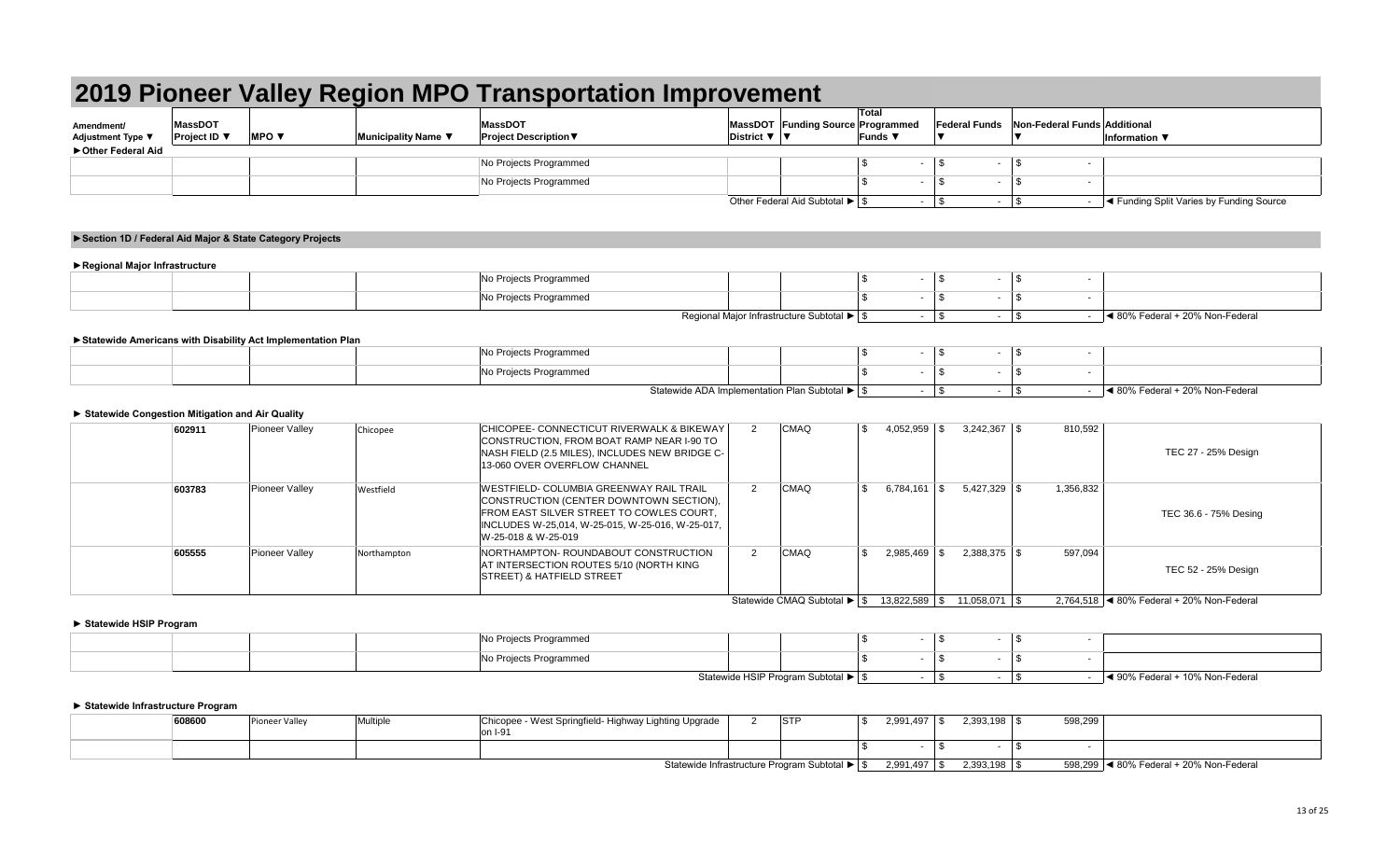| 2019 Pioneer Valley Region MPO Transportation Improvement |                                                |                                                                          |                     |                                                                      |                            |                                                  | Total                      |                                                 |                                        |                                                     |
|-----------------------------------------------------------|------------------------------------------------|--------------------------------------------------------------------------|---------------------|----------------------------------------------------------------------|----------------------------|--------------------------------------------------|----------------------------|-------------------------------------------------|----------------------------------------|-----------------------------------------------------|
| Amendment/<br>Adjustment Type ▼                           | <b>MassDOT</b><br>Project ID ▼                 | <b>MPO</b> $\blacktriangledown$                                          | Municipality Name ▼ | <b>MassDOT</b><br><b>Project Description ▼</b>                       | District $\nabla$ $\nabla$ | MassDOT Funding Source Programmed                | Funds $\blacktriangledown$ | <b>Federal Funds</b><br>$\overline{\mathbf{v}}$ | Non-Federal Funds Additional<br>IV     | Information ▼                                       |
| Statewide Interstate Maintenance Program                  |                                                |                                                                          |                     |                                                                      |                            |                                                  |                            |                                                 |                                        |                                                     |
|                                                           | 607560                                         | Pioneer Valley                                                           | Multiple            | CHICOPEE- HOLYOKE- INTERSTATE MAINTENANCE<br>& RELATED WORK ON I-391 | 2                          | <b>NHPP</b>                                      | \$<br>$9,927,072$ \$       | $8,934,365$ \$                                  | 992,707                                |                                                     |
|                                                           |                                                |                                                                          |                     |                                                                      |                            |                                                  | \$<br>$\sim$               | l \$<br>$\sim$                                  | $\sqrt{3}$<br>$\overline{\phantom{a}}$ |                                                     |
|                                                           |                                                |                                                                          |                     | Statewide Interstate Maintenance Program Subtotal ▶ S                |                            |                                                  | $9,927,072$ \$             | 8,934,365 \$                                    |                                        | 992,707 < 90% Federal + 10% Non-Federal             |
|                                                           | ▶ Statewide Intelligent Transportation Systems |                                                                          |                     |                                                                      |                            |                                                  |                            |                                                 |                                        |                                                     |
|                                                           |                                                |                                                                          |                     | No Projects Programmed                                               |                            |                                                  | \$                         | $-1$ \$<br>$\sim$                               | l \$<br>$\blacksquare$                 |                                                     |
|                                                           |                                                |                                                                          |                     | No Projects Programmed                                               |                            |                                                  | \$<br>$\sim$               | $\sqrt{3}$<br>$\blacksquare$                    | l \$<br>$\blacksquare$                 |                                                     |
|                                                           |                                                |                                                                          |                     |                                                                      |                            | Statewide ITS Subtotal ▶ S                       |                            | $-1$ \$<br>$\sim$                               | $\sqrt{3}$                             | $ \blacktriangleleft$ 80% Federal + 20% Non-Federal |
|                                                           | ▶ Statewide National Freight Program           |                                                                          |                     |                                                                      |                            |                                                  |                            |                                                 |                                        |                                                     |
|                                                           |                                                |                                                                          |                     | No Projects Programmed                                               |                            |                                                  | \$<br>$\sim$               | $\sqrt{3}$<br>$\sim$                            | l \$<br>$\blacksquare$                 |                                                     |
|                                                           |                                                |                                                                          |                     | No Projects Programmed                                               |                            |                                                  | $\mathbf{s}$<br>$\sim$     | $\sqrt{3}$<br>$\sim$                            | ا \$<br>$\blacksquare$                 |                                                     |
|                                                           |                                                |                                                                          |                     |                                                                      |                            | Statewide National Freight Program Subtotal ▶ \$ |                            | $-1$ \$                                         | $-$ \$                                 | $ \blacktriangleleft$ 80% Federal + 20% Non-Federal |
|                                                           |                                                |                                                                          |                     |                                                                      |                            |                                                  |                            |                                                 |                                        |                                                     |
|                                                           | 608466                                         | Statewide National Highway System Preservation Program<br>Pioneer Valley | Belchertown         | BELCHERTOWN- GRANBY- RESURFACING AND                                 | $\overline{2}$             | <b>NHPP</b>                                      | \$<br>$4,850,591$ \$       | $3,880,473$ \$                                  | 970,118                                |                                                     |
|                                                           |                                                |                                                                          |                     | RELATED WORK ON ROUTE 202                                            |                            |                                                  | $\overline{\mathbb{S}}$    | l \$                                            | l \$                                   |                                                     |
|                                                           |                                                |                                                                          |                     |                                                                      |                            |                                                  | $\sim$                     | $\sim$                                          | $\blacksquare$                         |                                                     |
|                                                           |                                                |                                                                          |                     | Statewide NHS Preservation Program Subtotal ▶ \$                     |                            |                                                  | $4,850,591$ \$             | $3,880,473$ \$                                  |                                        | 970,118 < 80% Federal + 20% Non-Federal             |
| ▶ Statewide Planning Program                              |                                                |                                                                          |                     |                                                                      |                            |                                                  |                            |                                                 |                                        |                                                     |
|                                                           |                                                |                                                                          |                     | No Projects Programmed                                               |                            |                                                  | \$<br>$\sim$               | $\sqrt{3}$<br>$\sim$                            | l \$<br>$\blacksquare$                 |                                                     |
|                                                           |                                                |                                                                          |                     | No Projects Programmed                                               |                            |                                                  | \$<br>$\sim$               | \$<br>$\sim$                                    | \$<br>$\mathbf{r}$                     |                                                     |
|                                                           |                                                |                                                                          |                     |                                                                      |                            | Statewide Planning Program Subtotal ▶ S          |                            | $-$ \$                                          | $-1$ \$                                | $ \blacktriangleleft$ 80% Federal + 20% Non-Federal |
|                                                           | Statewide Railroad Grade Crossings             |                                                                          |                     |                                                                      |                            |                                                  |                            |                                                 |                                        |                                                     |
|                                                           |                                                |                                                                          |                     | No Projects Programmed                                               |                            |                                                  | \$                         | $-1$ \$<br>$\sim$                               | l \$<br>$\blacksquare$                 |                                                     |
|                                                           |                                                |                                                                          |                     | No Projects Programmed                                               |                            |                                                  | \$<br>$\sim$               | $\sqrt{3}$<br>$\blacksquare$                    | l \$<br>$\blacksquare$                 |                                                     |
|                                                           |                                                |                                                                          |                     |                                                                      |                            | Statewide RR Grade Crossings Subtotal ▶ S        |                            | $-1$ \$<br>$\sim$                               | $\sqrt{3}$<br>$\sim 100$               | ■ 80% Federal + 20% Non-Federal                     |
|                                                           | Statewide Safe Routes to Schools Program       |                                                                          |                     |                                                                      |                            |                                                  |                            |                                                 |                                        |                                                     |
|                                                           |                                                |                                                                          |                     | No Projects Programmed                                               |                            | <b>SRTS</b>                                      | \$                         | $-1$ \$<br>$\sim$                               | l \$<br>$\blacksquare$                 |                                                     |
|                                                           |                                                |                                                                          |                     | No Projects Programmed                                               |                            | <b>SRTS</b>                                      | \$                         | $-1$ \$<br>$\sim$                               | l \$<br>$\blacksquare$                 |                                                     |
|                                                           |                                                |                                                                          |                     | Statewide Safe Routes to Schools Program Subtotal ▶ \$               |                            |                                                  |                            | $-1$ \$<br>$\sim$                               | $\vert$ \$                             |                                                     |
|                                                           |                                                |                                                                          |                     |                                                                      |                            |                                                  |                            |                                                 |                                        |                                                     |
| ▶ Statewide Stormwater Retrofits                          |                                                |                                                                          |                     |                                                                      |                            |                                                  |                            |                                                 |                                        |                                                     |
|                                                           | 607560                                         | <b>Pioneer Valley</b>                                                    | Multiple            | CHICOPEE- HOLYOKE- INTERSTATE MAINTENANCE<br>& RELATED WORK ON I-391 | $\overline{2}$             | STP-TE                                           | \$<br>$1,281,255$ \\$      | $1,025,004$ \$                                  | 256,251                                |                                                     |
|                                                           |                                                |                                                                          |                     | No Projects Programmed                                               |                            |                                                  | \$<br>$\sim$               | l \$<br>$\sim$                                  | l \$                                   |                                                     |
|                                                           |                                                |                                                                          |                     |                                                                      |                            | Statewide Stormwater Retrofits Subtotal ▶ S      | $1,281,255$ \$             | 1,025,004 \$                                    |                                        | 256,251 < 80% Federal + 20% Non-Federal             |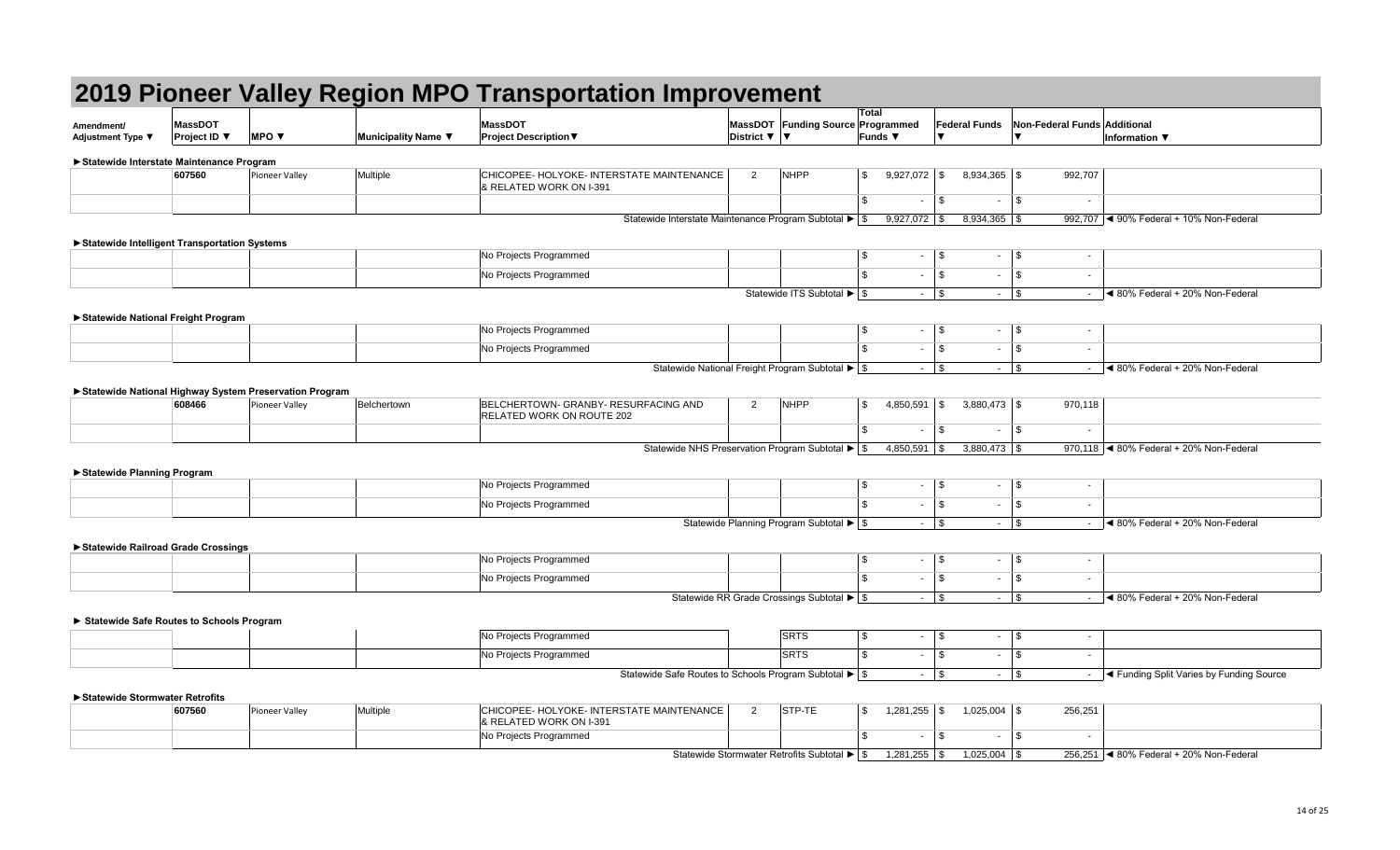| Amendment/<br><b>Adjustment Type \</b><br>▶ Statewide Transportation Enhancements | <b>MassDOT</b><br>Project ID ▼ | <b>MPO</b> $\blacktriangledown$ | Municipality Name ▼ | <b>MassDOT</b><br><b>Project Description ▼</b> |                                                     | District ▼ ▼ | MassDOT Funding Source Programmed | Total<br>Funds ▼ | <b>Federal Funds</b> Non-Federal Funds Additional | Information $\Psi$              |
|-----------------------------------------------------------------------------------|--------------------------------|---------------------------------|---------------------|------------------------------------------------|-----------------------------------------------------|--------------|-----------------------------------|------------------|---------------------------------------------------|---------------------------------|
|                                                                                   |                                |                                 |                     | No Projects Programmed                         |                                                     |              |                                   |                  |                                                   |                                 |
|                                                                                   |                                |                                 |                     | No Projects Programmed                         |                                                     |              |                                   |                  |                                                   |                                 |
|                                                                                   |                                |                                 |                     |                                                | Statewide Transportation Enhancements Subtotal ▶ \$ |              |                                   |                  |                                                   | ■ 80% Federal + 20% Non-Federal |

#### **►Other Statewide Items**

|  | <b>ABP GANS Repayment</b>                       |                                    |  |  |                                            |
|--|-------------------------------------------------|------------------------------------|--|--|--------------------------------------------|
|  | Award Adjustments, Change Orders, Project Value |                                    |  |  |                                            |
|  | Changes, Etc.                                   |                                    |  |  |                                            |
|  | DBEs, FAPO, Pavement Lab Retrofits, and Misc.   |                                    |  |  |                                            |
|  | Programs                                        |                                    |  |  |                                            |
|  | Planning                                        |                                    |  |  |                                            |
|  | Statewide Design and Right of Way               |                                    |  |  |                                            |
|  | Statewide Recreational Trails                   |                                    |  |  |                                            |
|  |                                                 | Other Statewide Items Subtotal ▶ S |  |  | I < Funding Split Varies by Funding Source |

#### **►Section 2A / Non-Federal Projects**

#### **►Non Federal Aid**

|  |  | No Projects Programmed |       | <b>NFA</b>             |  |  |                   |
|--|--|------------------------|-------|------------------------|--|--|-------------------|
|  |  | No Projects Programmed |       | NFA                    |  |  |                   |
|  |  |                        | Non-F | Federal Aid Subtotal ▶ |  |  | ◀100% Non-Federal |

### **►Section 2B / Non-Federal Bridge Projects**

|  | ► Section 2B / Non-Federal Bridge Projects |
|--|--------------------------------------------|

|  | No Projects Programmed                                  | INIE<br>ה וצו          |  |  |                   |
|--|---------------------------------------------------------|------------------------|--|--|-------------------|
|  | No Projects Programmed                                  | INIE<br>N <sub>H</sub> |  |  |                   |
|  | Section 2B / Non-Federal Bridge Projects Subtotal▶   \$ |                        |  |  | ◀100% Non-Federal |

# **2019 Pioneer Valley Region MPO TIP Summary**

|                                                             |                                                   |        | <b>Projects</b> ▼ |                                                     |
|-------------------------------------------------------------|---------------------------------------------------|--------|-------------------|-----------------------------------------------------|
|                                                             | Total $\blacktriangleright$   \$ 114.578.308   \$ | $\sim$ |                   | 114,578,308   ◀ Total Spending in Region            |
| Federal Funds ▶ S                                           | 92.763.453                                        |        |                   | 92.763.453   ◀ Total Federal Spending in Region     |
| Non-Federal Funds $\blacktriangleright$   \$21,814,855   \$ |                                                   | ٠      |                   | 21,814,855   ◀ Total Non-Federal Spending in Region |

**Projects ▼**

**TIP Section 1: TIP Section 2: Total of All** 

701 CMR 7.00 Use of Road Flaggers and Police Details on Public Works Projects / 701 CMR 7.00 (the Regulation) was promulgated and became law on October 3, 2008. Under this Regulation, the CMR is applicable to any Public wo Municipal Limitation referenced in this Regulation is applicable only to projects where the Municipality is the Awarding Authority. For all projects contained in the TIP, the Commonwealth is the Awarding Authority. Therefo and Police Detail Guidelines. By placing a project on the TIP, the Municipality acknowledges that 701 CMR 7.00 is applicable to its project and design and construction will be fully compliant with this Regulation. This inf following link on the MassDOT Highway Division website: http://www.massdot.state.ma.us/Highway/flaggers/main.aspx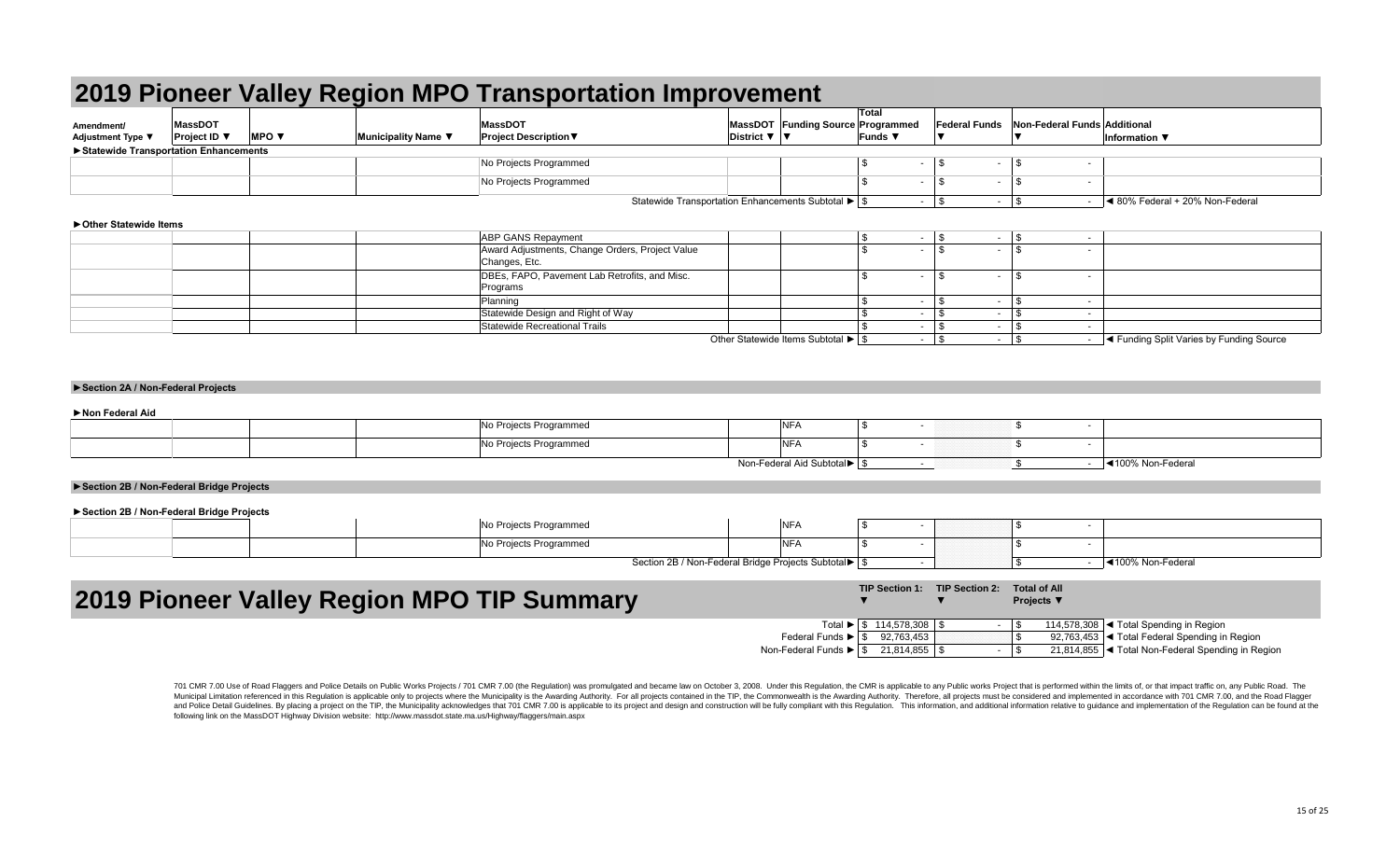|                                           |                                |                                                                                             |                     | 2020 Pioneer Valley Region MPO Transportation Improvement                                                                 |                            |                                               |                                      |                       |                                                                                          |                                                      |
|-------------------------------------------|--------------------------------|---------------------------------------------------------------------------------------------|---------------------|---------------------------------------------------------------------------------------------------------------------------|----------------------------|-----------------------------------------------|--------------------------------------|-----------------------|------------------------------------------------------------------------------------------|------------------------------------------------------|
| Amendment/<br>Adjustment Type ▼           | <b>MassDOT</b><br>Proiect ID ▼ | <b>MPO</b> $\blacktriangledown$                                                             | Municipality Name ▼ | <b>MassDOT</b><br><b>Project Description ▼</b>                                                                            | District $\nabla$ $\nabla$ | MassDOT Funding Source Programmed             | <b>Total</b><br>Funds ▼              | <b>Federal Funds</b>  | <b>Non-Federal Funds Additional</b>                                                      | Information ▼                                        |
| Section 1A / Federal Aid Target Projects  |                                |                                                                                             |                     |                                                                                                                           |                            |                                               |                                      |                       |                                                                                          |                                                      |
| HSIP - Highway Safety Improvement Program |                                |                                                                                             |                     |                                                                                                                           |                            |                                               |                                      |                       |                                                                                          |                                                      |
|                                           |                                |                                                                                             |                     | No Projects Programmed                                                                                                    |                            |                                               | -S                                   | $-1$ \$               | <b>S</b>                                                                                 |                                                      |
|                                           |                                |                                                                                             |                     | No Projects Programmed                                                                                                    |                            |                                               |                                      | \$                    | \$                                                                                       |                                                      |
|                                           |                                |                                                                                             |                     |                                                                                                                           |                            | HSIP Subtotal ▶ S                             |                                      | $-1$ \$<br>$\sim 100$ | $\sqrt{3}$                                                                               | $ \blacktriangleleft$ 90% Federal + 10% Non-Federal  |
|                                           |                                |                                                                                             |                     |                                                                                                                           |                            |                                               |                                      |                       |                                                                                          |                                                      |
|                                           | 606895                         | ► CMAQ - Congestion Mitigation and Air Quality Improvement Program<br><b>Pioneer Valley</b> | Granby              | GRANBY- IMPROVEMENTS @ 2 LOCATIONS ON<br>ROUTE 202: SCHOOL STREET & FIVE CORNERS                                          | 2                          | <b>CMAQ</b>                                   | $1,371,297$ \\$<br>\$                | $1,097,038$ \$        | 274,259                                                                                  | 42 TEC 25% (YOE \$1,371,297) CMAQ                    |
|                                           |                                |                                                                                             |                     | No Projects Programmed                                                                                                    |                            |                                               | $\mathfrak{L}$<br>$\sim$             | $\sqrt{S}$            | $\sqrt{3}$<br>$\overline{a}$                                                             |                                                      |
|                                           |                                |                                                                                             |                     |                                                                                                                           |                            | CMAQ Subtotal $\blacktriangleright$ $\mid$ \$ | $1,371,297$ \$                       | $1,097,038$ \ \$      |                                                                                          | 274,259   ◀ 80% Federal + 20% Non-Federal            |
| TAP - Transportation Alternatives Program |                                |                                                                                             |                     | No Projects Programmed<br>No Projects Programmed                                                                          |                            |                                               | \$<br>\$<br>$\overline{\phantom{a}}$ | $-1$ \$<br>l \$       | $\sqrt{3}$<br>$\blacksquare$<br>\$<br>$\sim$                                             |                                                      |
|                                           |                                |                                                                                             |                     |                                                                                                                           |                            | TAP Subtotal $\blacktriangleright$ $\mid$ \$  |                                      | $-1$ \$<br>$\sim 100$ | $\overline{\$}$<br>$\sim$                                                                | ◀ 80% Federal + 20% Non-Federal                      |
| Non-CMAQ/HSIP/TAP (Other)                 |                                |                                                                                             |                     |                                                                                                                           |                            |                                               |                                      |                       |                                                                                          |                                                      |
|                                           | 605032                         | <b>Pioneer Valley</b>                                                                       | Hadley              | HADLEY- RECONSTRUCTION ON ROUTE 9, FROM<br>EAST STREET TO MAPLE/SOUTH MAPLE ST                                            | $\overline{2}$             | <b>STP</b>                                    | 4,959,497 \$<br>-S                   | $3,967,598$ \$        | 991,899                                                                                  | 46 TEC 25% (YOE \$4,959,497) STP                     |
|                                           | 607626                         | <b>Pioneer Valley</b>                                                                       | Agawam              | AGAWAM- RESURFACING & RELATED WORK ON<br>ROUTE 159, FROM MEADOW STREET TO 150 FT.<br>SOUTH OF SUFFIELD STREET (1.1 MILES) | 2                          | <b>STP</b>                                    | \$<br>$1,624,731$ \$                 | 1,299,785 \$          | 324,946                                                                                  | 31.5 TEC 75% (YOE \$ 1,624,731) STP                  |
|                                           |                                |                                                                                             |                     |                                                                                                                           |                            | Non-CMAQ/HSIP/TAP (Other) Subtotal ▶ \$       | 6,584,228 \$                         | $5,267,382$ \$        |                                                                                          | 1,316,846 < 80% Federal + 20% Non-Federal            |
|                                           |                                |                                                                                             |                     |                                                                                                                           |                            |                                               |                                      |                       |                                                                                          |                                                      |
| ▶ Section 1A / Fiscal Constraint Analysis |                                |                                                                                             |                     | Total Federal Aid Target Funds Programmed ▶ S                                                                             |                            |                                               | $7,955,525$ \$                       |                       | 23,855,357 <total target<="" td=""><td>\$ 15,899,832 Target Funds Available</td></total> | \$ 15,899,832 Target Funds Available                 |
|                                           |                                |                                                                                             |                     | Total Non-CMAQ/HSIP/TAP (Other) Programmed ▶ \$                                                                           |                            |                                               | $6,584,228$ \$                       | 19,442,035            | ◀ Max. Non-<br><b>CMAQ/HSIP/TAP</b>                                                      | \$ 12,857,807 Non-CMAQ/HSIP/TAP (Other)<br>Available |
|                                           |                                |                                                                                             |                     |                                                                                                                           |                            | Total HSIP Programmed ▶                       |                                      |                       | 1,080,992 $\blacktriangleleft$ Min. HSIP                                                 | 1,080,992 HSIP Recommended Not Met                   |
|                                           |                                |                                                                                             |                     |                                                                                                                           |                            | Total CMAQ Programmed ▶ S                     | $1,371,297$ \$                       |                       | 2,702,480   < Min. CMAQ                                                                  | 1,331,183 CMAQ Recommended Not Met<br>\$             |

#### **►Section 1B / Federal Aid Bridge Projects**

#### **►Statewide Systematic Maintenance Program**

|--|--|--|--|--|

**Remaining HSIP, CMAQ, and TAP Funds** \$ 3,042,025

Total TAP Programmed ►

\$ 5 -  $\frac{1}{3}$  629,850 | ► Min. **TAP 1 5 629,850** | TAP Recommended Not Met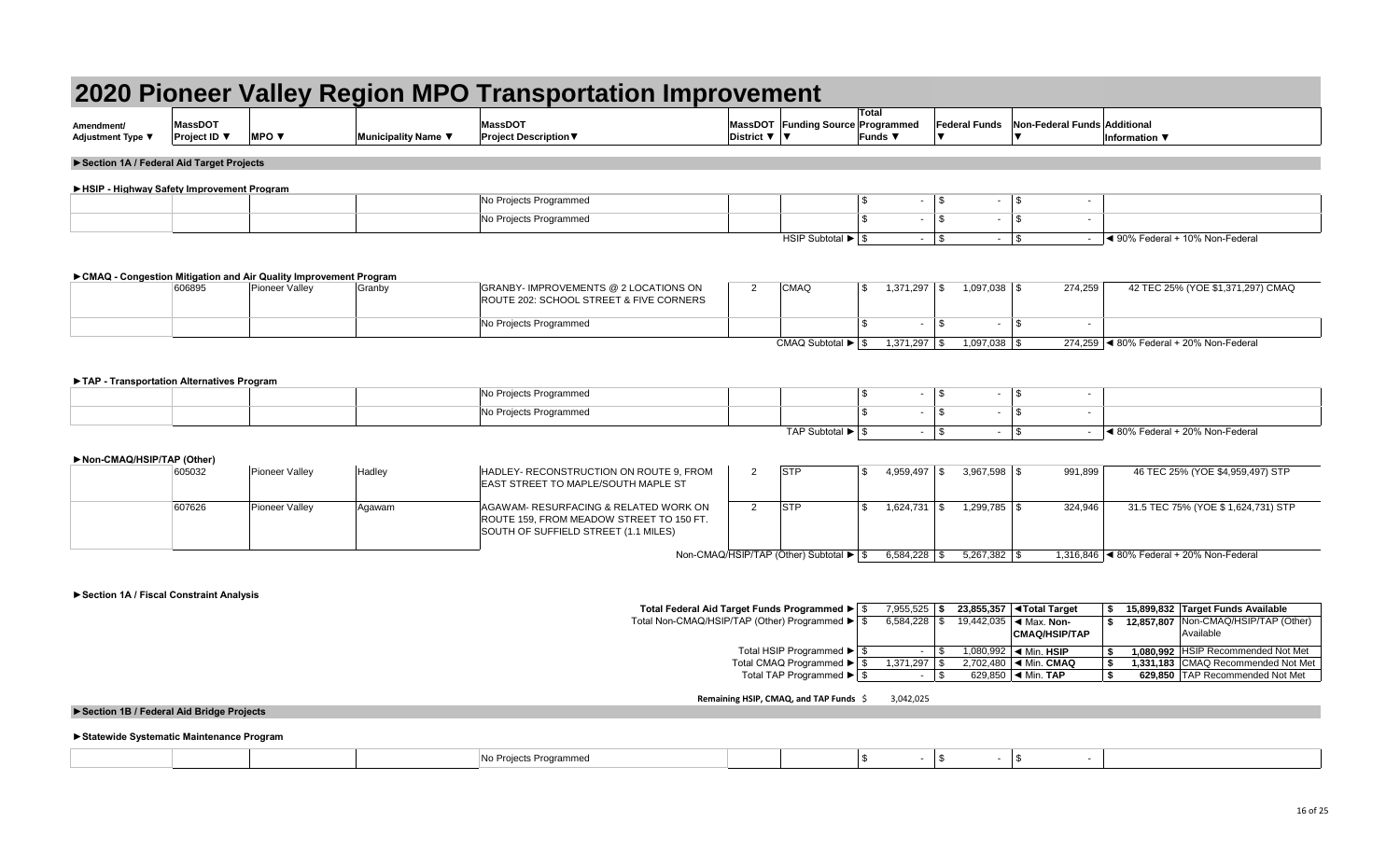|                          | 2020 Pioneer Valley Region MPO Transportation Improvement |                                 |                     |                              |                                                   |                                   |                            |                      |                              |                                  |  |  |  |
|--------------------------|-----------------------------------------------------------|---------------------------------|---------------------|------------------------------|---------------------------------------------------|-----------------------------------|----------------------------|----------------------|------------------------------|----------------------------------|--|--|--|
|                          |                                                           |                                 |                     |                              |                                                   |                                   | <b>Total</b>               |                      |                              |                                  |  |  |  |
| Amendment/               | <b>MassDOT</b>                                            |                                 |                     | <b>MassDOT</b>               |                                                   | MassDOT Funding Source Programmed |                            | <b>Federal Funds</b> | Non-Federal Funds Additional |                                  |  |  |  |
| <b>Adjustment Type</b> ▼ | Project ID ▼                                              | <b>MPO</b> $\blacktriangledown$ | Municipality Name ▼ | <b>Project Description ▼</b> | District ▼ マ                                      |                                   | Funds $\blacktriangledown$ |                      |                              | Information $\blacktriangledown$ |  |  |  |
|                          |                                                           |                                 |                     | No Projects Programmed       |                                                   |                                   |                            |                      |                              |                                  |  |  |  |
|                          |                                                           |                                 |                     |                              | Statewide Bridge Maintenance Program Subtotal ▶ S |                                   |                            |                      |                              | ◀ 80% Federal + 20% Non-Federal  |  |  |  |

| On System |
|-----------|
|-----------|

| 608460 | <b>Pioneer Vallev</b> | Hadley    | HADLEY - BRIDGE REPLACEMENT, H01005, ROUTE<br>47 (BAY ROAD) OVER FORT RIVER                        | <b>NHPP</b>          | 4,853,092                       |               | 970,618   |                                             |
|--------|-----------------------|-----------|----------------------------------------------------------------------------------------------------|----------------------|---------------------------------|---------------|-----------|---------------------------------------------|
| 400103 | <b>Pioneer Valley</b> | Westfield | WESTFIELD- BRIDGE REPLACEMENT, W-25-006,<br>ROUTE 10/202 (SOUTHWICK ROAD) OVER THE<br>LITTLE RIVER | <b>NHPP</b>          | 14,260,460   \$ 11,408,368   \$ |               | 2,852,092 | 25% Design                                  |
|        |                       |           |                                                                                                    | On System Subtotal ▶ | 19,113,552 \$                   | 15.290.842 \$ |           | 3.822.710   ◀ 80% Federal + 20% Non-Federal |

#### **►Off-System**

| 608631 | Pioneer Valley | WESTHAMPTON - BRIDGE REPLACEMENT, W-27-<br>005. KINGS HIGHWAY OVER N BRANCH MANAHN<br><b>RIVER</b> | <b>STP-BR-OFF</b>                                  | 3.071.040 | $2,456,832$ \ \; | 614,208 |                                                              |
|--------|----------------|----------------------------------------------------------------------------------------------------|----------------------------------------------------|-----------|------------------|---------|--------------------------------------------------------------|
|        |                |                                                                                                    |                                                    |           |                  |         |                                                              |
|        |                |                                                                                                    | $\bigcap$ ff Cyntam Cubtatal $\blacktriangleright$ | 3,071,040 | 2,456,832 \$     |         | $614,208$ $\blacktriangleleft$ 80% Federal + 20% Non-Federal |

#### **►Statewide Bridge Inspection Program**

|  |  | No Projects Programmed                         |  |  |  |                              |
|--|--|------------------------------------------------|--|--|--|------------------------------|
|  |  | No Projects Programmed                         |  |  |  |                              |
|  |  | Statewide Bridge Inspection Program Subtotal ▶ |  |  |  | 0% Federal + 20% Non-Federal |

#### **►Section 1C / Federal Aid Non-Target Projects**

#### **►Other Federal Aid**

|  |  | No Projects Programmed |                                                                                |  |  |                                                 |
|--|--|------------------------|--------------------------------------------------------------------------------|--|--|-------------------------------------------------|
|  |  | No Projects Programmed |                                                                                |  |  |                                                 |
|  |  |                        | $\bigcap$ thar Eadaral Aid Subtotal $\blacktriangleright$ $\lvert \ell \rvert$ |  |  | <b>4 Eunding Split Varies by Eunding Source</b> |

#### Other Federal Aid Subtotal ▶ | \$ - | - | \$ - | → Funding Split Varies by Funding Source

## **►Section 1D / Federal Aid Major & State Category Projects**

#### **►Regional Major Infrastructure**

|  |  | No Projects Programmed |                                                          |  |  |                                             |
|--|--|------------------------|----------------------------------------------------------|--|--|---------------------------------------------|
|  |  | No Projects Programmed |                                                          |  |  |                                             |
|  |  |                        | $D = -1$ and $M = 1$ and $M = -1$ and $M = 0$ . $M = -1$ |  |  | $A$ 000/ $F -$ dend $A$ 000/ Men $F -$ dend |

Regional Major Infrastructure Subtotal ▶ | \$ - | \$ - | ◀ 80% Federal + 20% Non-Federal

#### **►Statewide Americans with Disability Act Implementation Plan**

|  | $\overline{\text{M}}$<br>$\blacksquare$<br>∕r∩∩rar<br>ากาะ<br>.<br>$\sim$ $\sim$ $\sim$ $\sim$ |  |  |  |
|--|------------------------------------------------------------------------------------------------|--|--|--|
|  | No Dro<br>Projects Programmer                                                                  |  |  |  |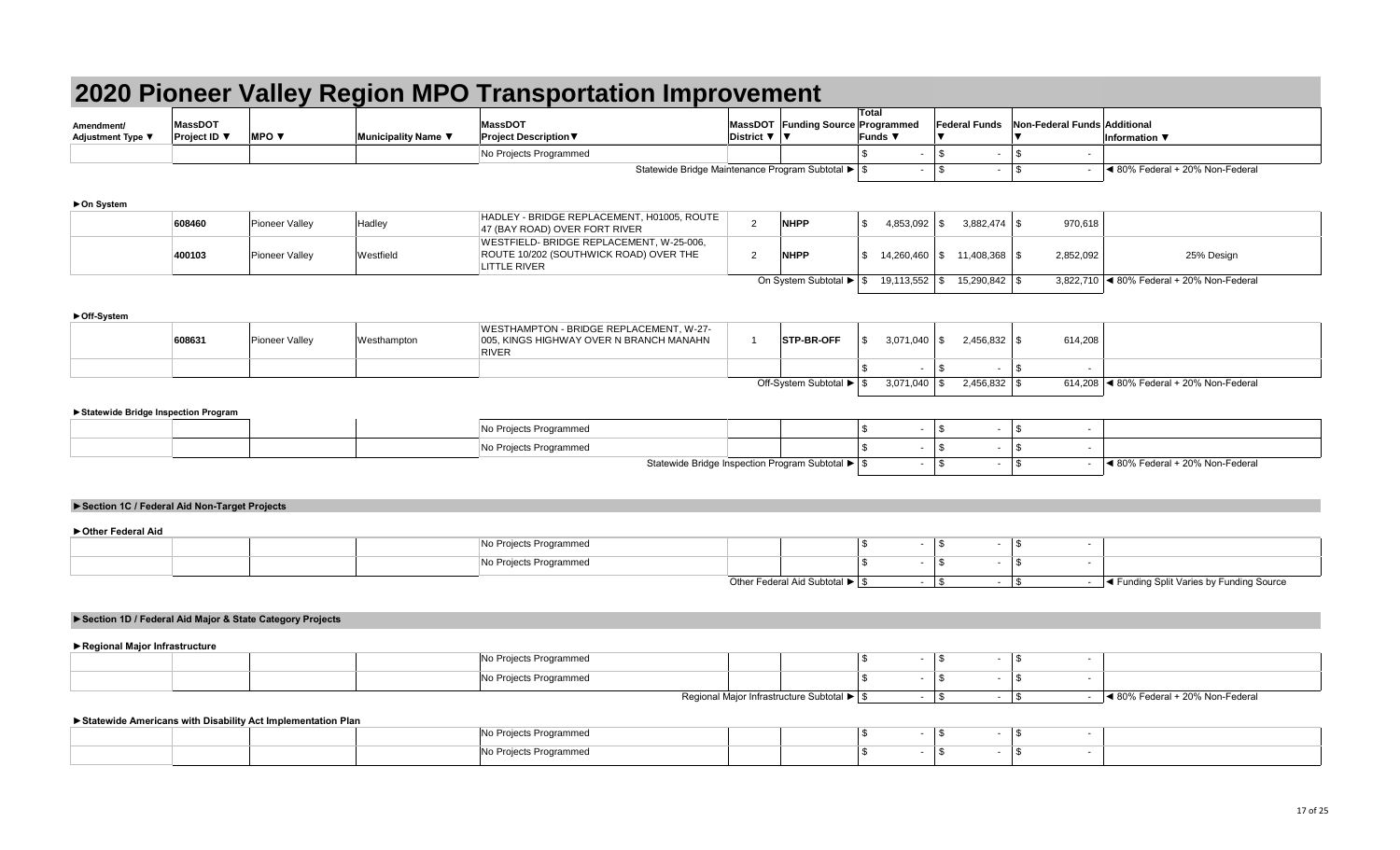| Amendment/<br>Adjustment Type ▼                 | <b>MassDOT</b><br>Project ID ▼ | <b>MPO</b> $\blacktriangledown$                        | Municipality Name ▼ | <b>MassDOT</b><br><b>Project Description ▼</b>                                                                                              | District ▼ ▼   | MassDOT Funding Source Programmed                                                          | Total<br>Funds ▼         |                 | $\overline{\mathbf{v}}$ | <b>Federal Funds</b>     | Non-Federal Funds Additional<br>$\overline{\phantom{a}}$ | <b>Information ▼</b>                                |
|-------------------------------------------------|--------------------------------|--------------------------------------------------------|---------------------|---------------------------------------------------------------------------------------------------------------------------------------------|----------------|--------------------------------------------------------------------------------------------|--------------------------|-----------------|-------------------------|--------------------------|----------------------------------------------------------|-----------------------------------------------------|
|                                                 |                                |                                                        |                     | Statewide ADA Implementation Plan Subtotal ▶ \$                                                                                             |                |                                                                                            |                          | $\sim$          | $\mathbf{R}$            | $\sim$                   | $\sqrt{S}$                                               | $-$ 4 80% Federal + 20% Non-Federal                 |
| Statewide Congestion Mitigation and Air Quality |                                |                                                        |                     |                                                                                                                                             |                |                                                                                            |                          |                 |                         |                          |                                                          |                                                     |
|                                                 | 602912                         | <b>Pioneer Valley</b>                                  | Chicopee            | CHICOPEE- CHICOPEE RIVER RIVERWALK MULTI-<br>USE PATH CONSTRUCTION, FROM GRAPE STREET<br>TO FRONT STREET (NEAR ELLERTON STREET) (1<br>MILE) | $\overline{2}$ | <b>CMAQ</b>                                                                                | \$                       | $2,273,911$ \$  |                         | $1,819,129$ \$           | 454,782                                                  |                                                     |
|                                                 | 606450                         | <b>Pioneer Valley</b>                                  | Holyoke             | HOLYOKE- TRAFFIC SIGNAL UPGRADES AT 15<br><b>INTERSECTIONS ALONG HIGH &amp; MAPLE STREETS</b>                                               | 2              | <b>CMAQ</b>                                                                                | \$                       | $3,970,042$ \$  |                         |                          | 794,008                                                  |                                                     |
|                                                 |                                |                                                        |                     |                                                                                                                                             |                | Statewide CMAQ Subtotal ▶ \$                                                               |                          | $6,243,953$ \$  |                         | $4,995,162$ \$           |                                                          | 1,248,791 < 80% Federal + 20% Non-Federal           |
| Statewide HSIP Program                          |                                |                                                        |                     |                                                                                                                                             |                |                                                                                            |                          |                 |                         |                          |                                                          |                                                     |
|                                                 | 608575                         | Pioneer Valley                                         | Multiple            | CHICOPEE TO HOLYOKE - GUIDE AND TRAFFIC<br>SIGN REPLACEMENT ON I-391                                                                        | 2              | <b>HSIP</b>                                                                                | \$                       | 562,979 \$      |                         | 506,681 \$               | 56,298                                                   |                                                     |
|                                                 |                                |                                                        |                     |                                                                                                                                             |                |                                                                                            | \$                       | $\blacksquare$  | \$                      | $\overline{\phantom{a}}$ | <b>\$</b>                                                |                                                     |
|                                                 |                                |                                                        |                     |                                                                                                                                             |                | Statewide HSIP Program Subtotal ▶ S                                                        |                          | 562,979         |                         | 506,681 \$               |                                                          | 56,298 <4 90% Federal + 10% Non-Federal             |
| Statewide Infrastructure Program                |                                |                                                        |                     | No Projects Programmed                                                                                                                      |                |                                                                                            | \$                       | $\sim$          | <b>\$</b>               | $\sim$                   | l \$<br>$\sim$                                           |                                                     |
|                                                 |                                |                                                        |                     | No Projects Programmed                                                                                                                      |                |                                                                                            | \$                       | $\sim$          | <b>\$</b>               | $\sim$                   | l \$<br>$\sim$                                           |                                                     |
|                                                 |                                |                                                        |                     |                                                                                                                                             |                | Statewide Infrastructure Program Subtotal ▶ Statewide Infrastructure Program Subtotal ▶ St |                          | $-1$ \$         |                         | $-1$ \$                  |                                                          | $-$ 4 80% Federal + 20% Non-Federal                 |
| Statewide Interstate Maintenance Program        |                                |                                                        |                     |                                                                                                                                             |                |                                                                                            |                          |                 |                         |                          |                                                          |                                                     |
|                                                 |                                |                                                        |                     | No Projects Programmed                                                                                                                      |                |                                                                                            | \$                       | $\sim$          | $\sqrt{3}$              | $\sim$                   | $\sqrt{3}$<br>$\overline{\phantom{a}}$                   |                                                     |
|                                                 |                                |                                                        |                     | No Projects Programmed                                                                                                                      |                |                                                                                            | $\overline{\mathbf{S}}$  | $\sim$          | $\mathfrak s$           | $\sim$                   | $\sqrt{3}$<br>$\sim$                                     |                                                     |
|                                                 |                                |                                                        |                     | Statewide Interstate Maintenance Program Subtotal ▶ \$                                                                                      |                |                                                                                            |                          | $ \sqrt{3}$     |                         | $-1$ \$                  |                                                          | $ \blacktriangleleft$ 90% Federal + 10% Non-Federal |
| ▶ Statewide Intelligent Transportation Systems  |                                |                                                        |                     |                                                                                                                                             |                |                                                                                            |                          |                 |                         |                          |                                                          |                                                     |
|                                                 |                                |                                                        |                     | No Projects Programmed                                                                                                                      |                |                                                                                            | \$.                      | $\sim$          | \$                      | $\sim$                   | \$<br>$\sim$                                             |                                                     |
|                                                 |                                |                                                        |                     | No Projects Programmed                                                                                                                      |                |                                                                                            | $\overline{\mathcal{S}}$ | $\sim$          | \$                      | $\blacksquare$           | <b>S</b><br>$\sim$                                       |                                                     |
|                                                 |                                |                                                        |                     |                                                                                                                                             |                | Statewide ITS Subtotal ▶ S                                                                 |                          | $-1$ \$         |                         | $-1$ \$                  |                                                          | $-$ 4 80% Federal + 20% Non-Federal                 |
|                                                 |                                |                                                        |                     |                                                                                                                                             |                |                                                                                            |                          |                 |                         |                          |                                                          |                                                     |
| ▶ Statewide National Freight Program            |                                |                                                        |                     | No Projects Programmed                                                                                                                      |                |                                                                                            | \$                       | $\sim$          | <b>S</b>                | $\sim$                   | l \$<br>$\sim$                                           |                                                     |
|                                                 |                                |                                                        |                     | No Projects Programmed                                                                                                                      |                |                                                                                            | \$                       | $\sim$          | \$                      | $\sim$                   | $\sqrt{3}$<br>$\sim$                                     |                                                     |
|                                                 |                                |                                                        |                     |                                                                                                                                             |                | Statewide National Freight Program Subtotal ▶ \$                                           |                          | $-1$ \$         |                         | $-1$ \$                  |                                                          | $-$ 4 80% Federal + 20% Non-Federal                 |
|                                                 |                                | Statewide National Highway System Preservation Program |                     |                                                                                                                                             |                |                                                                                            |                          |                 |                         |                          |                                                          |                                                     |
|                                                 | 608473                         | Pioneer Valley                                         | South Hadley        | SOUTH HADLEY- RESURFACING AND RELATED<br><b>WORK ON ROUTE 116</b>                                                                           | 2              | <b>NHPP</b>                                                                                | \$                       | $2,619,187$ \\$ |                         | $2,095,350$ \$           | 523,837                                                  |                                                     |
|                                                 |                                |                                                        |                     |                                                                                                                                             |                |                                                                                            | \$                       |                 | - \$                    | $\sim$                   | <b>\$</b>                                                |                                                     |
|                                                 |                                |                                                        |                     |                                                                                                                                             |                |                                                                                            |                          |                 |                         |                          |                                                          |                                                     |

#### **►Statewide Planning Program**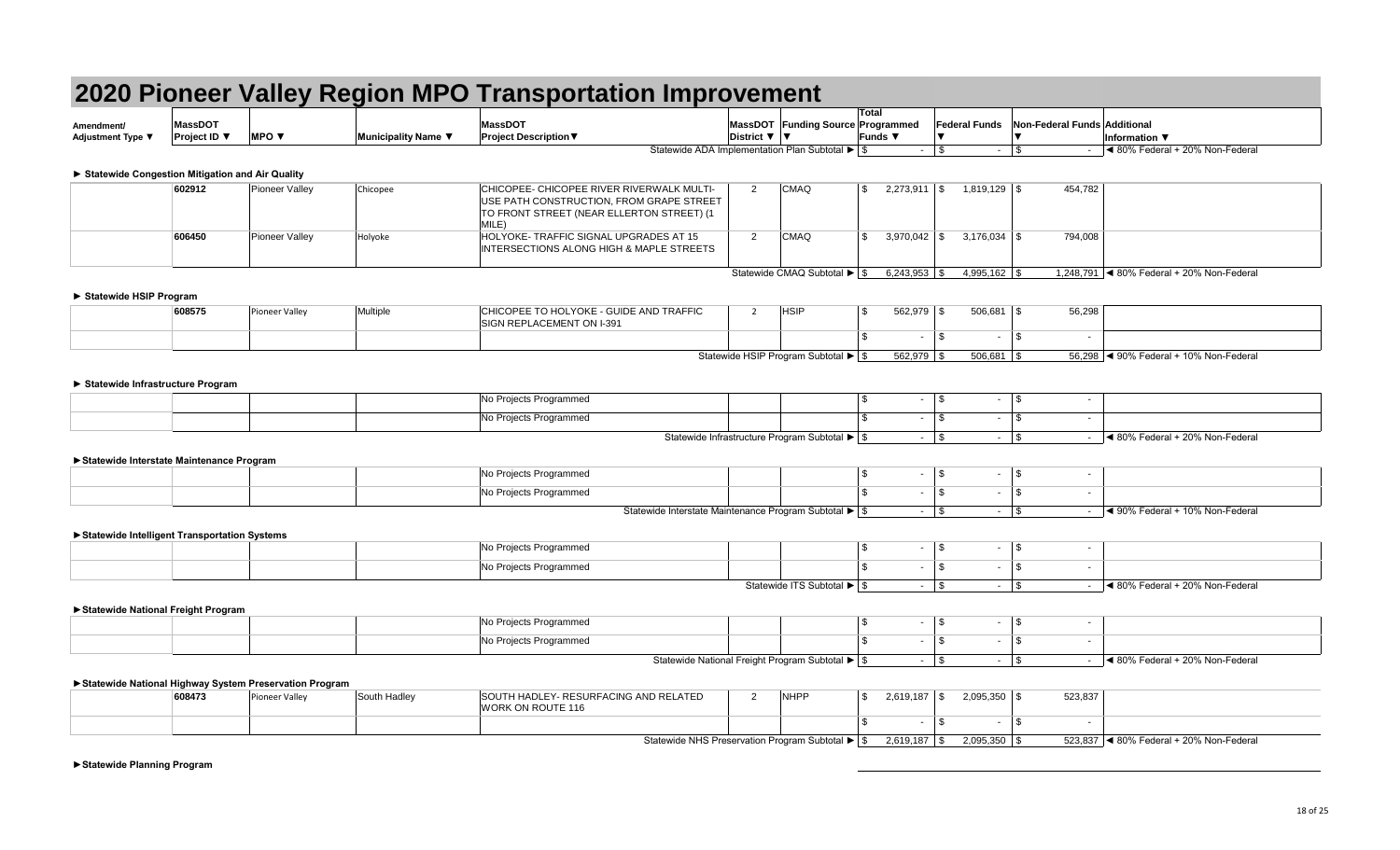|                                                                    |                                |                                 |                     | <b>MassDOT</b>                                                            |                                                                                                     | <b>Total</b>                                  |                                              |                |                                                       |
|--------------------------------------------------------------------|--------------------------------|---------------------------------|---------------------|---------------------------------------------------------------------------|-----------------------------------------------------------------------------------------------------|-----------------------------------------------|----------------------------------------------|----------------|-------------------------------------------------------|
| Amendment/<br>Adjustment Type ▼                                    | <b>MassDOT</b><br>Project ID ▼ | <b>MPO</b> $\blacktriangledown$ | Municipality Name ▼ | <b>Project Description ▼</b>                                              | MassDOT Funding Source Programmed<br>District $\nabla$ $\nabla$                                     | Funds ▼                                       | <b>Federal Funds</b>                         |                | Non-Federal Funds Additional<br>Information $\Psi$    |
|                                                                    |                                |                                 |                     | No Projects Programmed                                                    |                                                                                                     | $\mathfrak{L}$                                | $\sqrt{3}$                                   | \$             |                                                       |
|                                                                    |                                |                                 |                     |                                                                           |                                                                                                     | $\sim$                                        | $\sim$                                       |                |                                                       |
|                                                                    |                                |                                 |                     | No Projects Programmed                                                    |                                                                                                     | $\mathfrak{L}$                                | \$<br>$\sim$                                 | \$             | $\sim$                                                |
|                                                                    |                                |                                 |                     |                                                                           | Statewide Planning Program Subtotal ▶ \$                                                            |                                               | $-$ \$<br>$\sim$ $-$                         | $\mathfrak{L}$ | $-$ 4 80% Federal + 20% Non-Federal                   |
|                                                                    |                                |                                 |                     |                                                                           |                                                                                                     |                                               |                                              |                |                                                       |
| Statewide Railroad Grade Crossings                                 |                                |                                 |                     | No Projects Programmed                                                    |                                                                                                     | \$                                            | $ \sqrt{3}$                                  | $-1$ \$        | $\sim$                                                |
|                                                                    |                                |                                 |                     |                                                                           |                                                                                                     |                                               |                                              |                |                                                       |
|                                                                    |                                |                                 |                     | No Projects Programmed                                                    |                                                                                                     | $\hat{\mathcal{L}}$                           | <b>S</b><br>$\sim$                           | \$             | $\sim$                                                |
|                                                                    |                                |                                 |                     |                                                                           | Statewide RR Grade Crossings Subtotal ▶ \$                                                          |                                               | $ \sqrt{3}$                                  | $-$ \$         | $-$ 4 80% Federal + 20% Non-Federal                   |
|                                                                    |                                |                                 |                     |                                                                           |                                                                                                     |                                               |                                              |                |                                                       |
| Statewide Safe Routes to Schools Program                           |                                |                                 |                     | No Projects Programmed                                                    | <b>SRTS</b>                                                                                         | \$                                            | $-1$ \$                                      | $-1$ \$        | $\sim$                                                |
|                                                                    |                                |                                 |                     |                                                                           |                                                                                                     |                                               |                                              |                |                                                       |
|                                                                    |                                |                                 |                     | No Projects Programmed                                                    | <b>SRTS</b>                                                                                         | $\mathbb{S}$                                  | $\sqrt{S}$<br>$\sim$                         | \$             | $\sim$                                                |
|                                                                    |                                |                                 |                     |                                                                           | Statewide Safe Routes to Schools Program Subtotal ▶ \$                                              |                                               | $-1$ \$                                      |                | - <a>I<br/>Tunding Split Varies by Funding Source</a> |
|                                                                    |                                |                                 |                     |                                                                           |                                                                                                     |                                               |                                              |                |                                                       |
| ▶ Statewide Stormwater Retrofits                                   |                                |                                 |                     |                                                                           |                                                                                                     |                                               |                                              |                |                                                       |
|                                                                    |                                |                                 |                     | No Projects Programmed                                                    |                                                                                                     | $\mathfrak{L}$                                | $-1$ \$                                      | $-1$ \$        | $\sim$                                                |
|                                                                    |                                |                                 |                     | No Projects Programmed                                                    |                                                                                                     | $\mathfrak{L}$<br>$\sim$                      | \$<br>$\sim$                                 | \$             | $\sim$                                                |
|                                                                    |                                |                                 |                     |                                                                           | Statewide Stormwater Retrofits Subtotal ▶ \$                                                        |                                               | $\sim$ 1                                     | \$             | $-$ 4 80% Federal + 20% Non-Federal                   |
|                                                                    |                                |                                 |                     |                                                                           |                                                                                                     |                                               |                                              |                |                                                       |
|                                                                    |                                |                                 |                     |                                                                           |                                                                                                     |                                               |                                              |                |                                                       |
|                                                                    |                                |                                 |                     |                                                                           |                                                                                                     |                                               |                                              |                |                                                       |
|                                                                    |                                |                                 |                     | No Projects Programmed                                                    |                                                                                                     | \$                                            | $-1$ \$                                      |                | $\sim$                                                |
|                                                                    |                                |                                 |                     | No Projects Programmed                                                    |                                                                                                     | $\mathfrak{L}$<br>$\sim$                      | \$<br>$\sim$ $-$                             | \$             | $\overline{\phantom{a}}$                              |
|                                                                    |                                |                                 |                     |                                                                           |                                                                                                     |                                               | $-1$ \$<br>$\sim$ $-$                        |                | $\sim 100$                                            |
|                                                                    |                                |                                 |                     |                                                                           | Statewide Transportation Enhancements Subtotal ▶ Statewide Transportation Enhancements Subtotal ▶ S |                                               |                                              | \$             | ■ 80% Federal + 20% Non-Federal                       |
|                                                                    |                                |                                 |                     |                                                                           |                                                                                                     |                                               |                                              |                |                                                       |
|                                                                    |                                |                                 |                     | <b>ABP GANS Repayment</b>                                                 |                                                                                                     | \$                                            | $\sim$ 1                                     | \$             | $\sim$                                                |
|                                                                    |                                |                                 |                     | Award Adjustments, Change Orders, Project Value                           |                                                                                                     | $\mathfrak{L}$                                | $\mathbb{S}$<br>$\mathcal{L}^{\pm}$          | \$             | $\overline{\phantom{a}}$                              |
|                                                                    |                                |                                 |                     | Changes, Etc.                                                             |                                                                                                     |                                               |                                              |                |                                                       |
|                                                                    |                                |                                 |                     | DBEs, FAPO, Pavement Lab Retrofits, and Misc.                             |                                                                                                     | $\mathfrak{L}$<br><b>Section</b>              | \$<br>$\sim$                                 | \$             | $\sim$                                                |
|                                                                    |                                |                                 |                     | Programs                                                                  |                                                                                                     |                                               |                                              |                | $\sim$                                                |
| ▶ Statewide Transportation Enhancements<br>▶ Other Statewide Items |                                |                                 |                     | Planning                                                                  |                                                                                                     | \$<br>$\sim 100$                              | <b>S</b><br>$\sim 100$                       | \$             |                                                       |
|                                                                    |                                |                                 |                     | Statewide Design and Right of Way<br><b>Statewide Recreational Trails</b> |                                                                                                     | \$.<br>$\sim$<br>$\mathfrak{L}$<br>$\sim 100$ | \$<br>$\sim$<br>$\overline{\$}$<br>$\sim 10$ | \$<br>\$       | $\sim$<br>$\sim$                                      |

### **►Section 2A / Non-Federal Projects**

#### **►Non Federal Aid**

|  | No Distante Dr<br>`ogramme.                     | <b>INFA</b>                                                                      |  |                                                                                                                     |
|--|-------------------------------------------------|----------------------------------------------------------------------------------|--|---------------------------------------------------------------------------------------------------------------------|
|  | <sup>--</sup> Programmed<br><b>INUI</b><br>---- | <b>INFA</b>                                                                      |  |                                                                                                                     |
|  |                                                 | ,我们也不会有什么。""我们的人,我们也不会有什么?""我们的人,我们也不会有什么?""我们的人,我们也不会有什么?""我们的人,我们也不会有什么?""我们的人 |  | and the contract of the contract of the contract of the contract of the contract of the contract of the contract of |

\$ - \$ - Non-Federal Aid Subtotal► ◄100% Non-Federal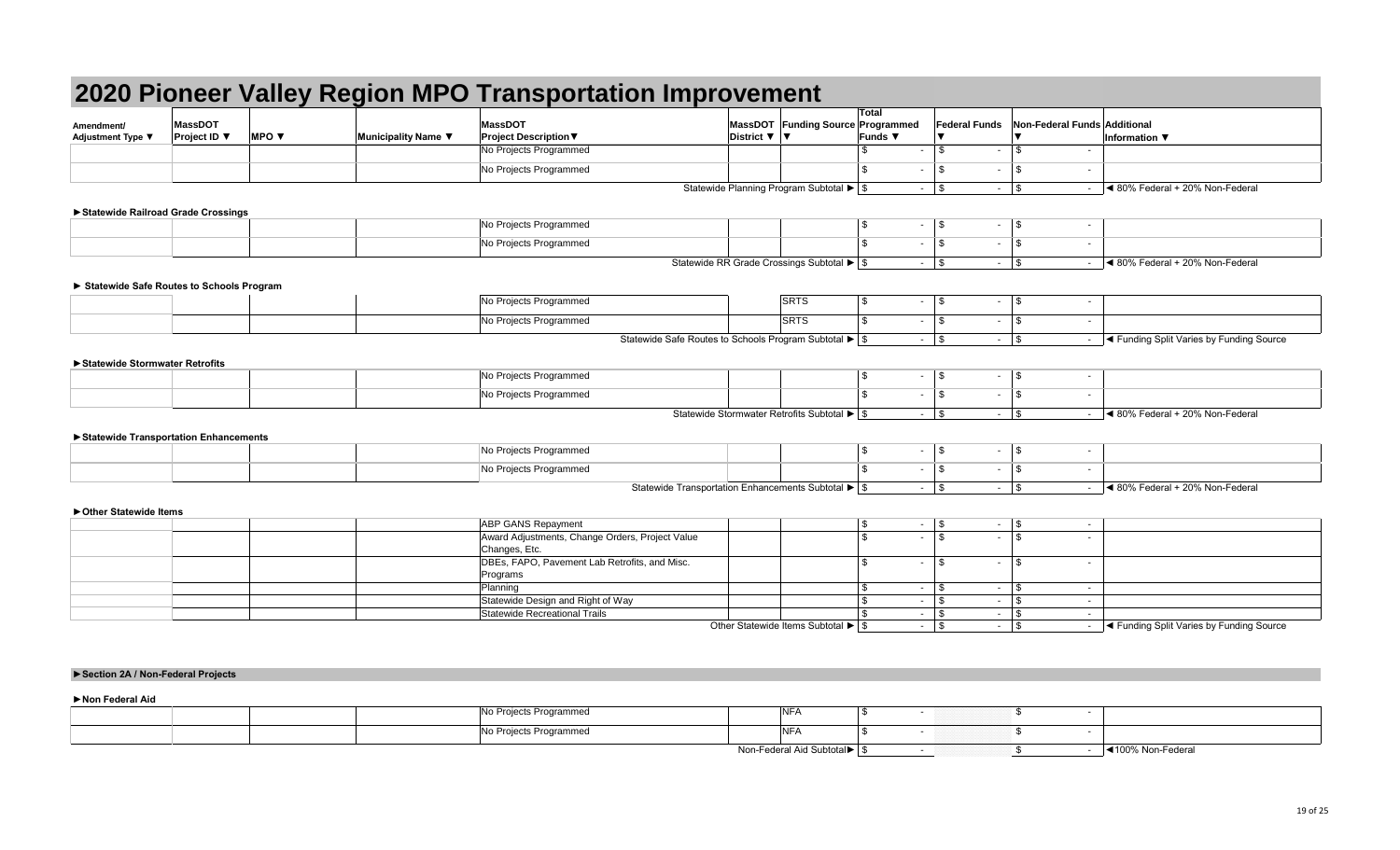|                                            |                                       |              |                                            | 2020 Pioneer Valley Region MPO Transportation Improvement |                              |                                                                  |                          |                       |                              |                                                   |
|--------------------------------------------|---------------------------------------|--------------|--------------------------------------------|-----------------------------------------------------------|------------------------------|------------------------------------------------------------------|--------------------------|-----------------------|------------------------------|---------------------------------------------------|
| Amendment/<br>Adjustment Type ▼            | <b>MassDOT</b><br><b>Project ID</b> ▼ | <b>MPO ▼</b> | Municipality Name ▼                        | <b>MassDOT</b><br><b>Project Description ▼</b>            | District $\nabla$   $\nabla$ | MassDOT Funding Source Programmed                                | Total<br><b>IFunds</b> ▼ | <b>Federal Funds</b>  | Non-Federal Funds Additional | Information $\blacktriangledown$                  |
| ▶ Section 2B / Non-Federal Bridge Projects |                                       |              |                                            |                                                           |                              |                                                                  |                          |                       |                              |                                                   |
| Section 2B / Non-Federal Bridge Projects   |                                       |              |                                            |                                                           |                              |                                                                  |                          |                       |                              |                                                   |
|                                            |                                       |              |                                            | No Projects Programmed                                    |                              | <b>NFA</b>                                                       |                          |                       |                              |                                                   |
|                                            |                                       |              |                                            | No Projects Programmed                                    |                              | <b>NFA</b>                                                       |                          |                       | $\sim$                       |                                                   |
|                                            |                                       |              |                                            | Section 2B / Non-Federal Bridge Projects Subtotal ▶ S     |                              |                                                                  |                          |                       |                              | ◀100% Non-Federal                                 |
|                                            |                                       |              |                                            |                                                           |                              |                                                                  | <b>TIP Section 1:</b>    | <b>TIP Section 2:</b> | <b>Total of All</b>          |                                                   |
|                                            |                                       |              | 2020 Pioneer Valley Region MPO TIP Summary |                                                           |                              |                                                                  |                          |                       | <b>Projects</b> ▼            |                                                   |
|                                            |                                       |              |                                            |                                                           |                              | Total $\blacktriangleright$ $\mid$ \$                            | 39,566,236 \$            | $\sim$                | l \$                         | 39,566,236   ◀ Total Spending in Region           |
|                                            |                                       |              |                                            |                                                           |                              | Federal Funds ►                                                  | \$.<br>31.709.287        |                       |                              | 31,709,287  ◀ Total Federal Spending in Region    |
|                                            |                                       |              |                                            |                                                           |                              | Non-Federal Funds $\blacktriangleright$ $\blacktriangleright$ \$ | 7,856,949 \$             | $\sim$                | l \$                         | 7,856,949  ◀ Total Non-Federal Spending in Region |
|                                            |                                       |              |                                            |                                                           |                              |                                                                  |                          |                       |                              |                                                   |

701 CMR 7.00 Use of Road Flaggers and Police Details on Public Works Projects / 701 CMR 7.00 (the Regulation) was promulgated and became law on October 3, 2008. Under this Regulation, the CMR is applicable to any Public wi and Police Detail Guidelines. By placing a project on the TIP, the Municipality acknowledges that 701 CMR 7.00 is applicable to its project and design and construction will be fully compliant with this Regulation. This inf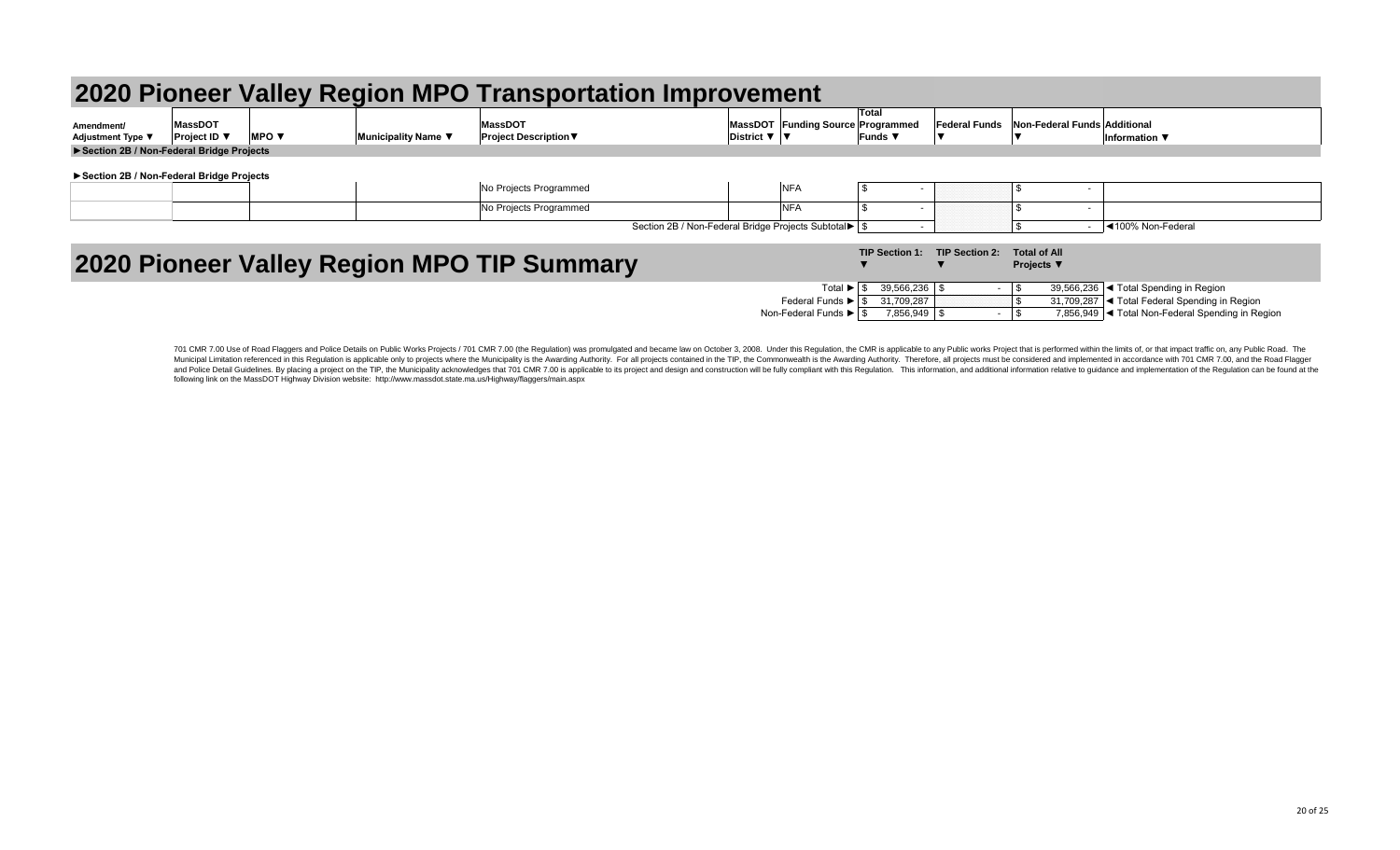#### **Amendment/ Adjustment Type ▼ MassDOT Project ID ▼ MPO ▼ Municipality Name ▼ MassDOT Project Description**▼ **MassDOT District** ▼ **Funding Source Programmed**  ▼ **Total Funds** ▼ **Federal Funds**  ▼ **Non-Federal Funds Additional**  ▼ No Projects Programmed **19. In the set of the set of the set of the set of the set of the set of the set of the set of the set of the set of the set of the set of the set of the set of the set of the set of the set of the** No Projects Programmed and the set of the set of the set of the set of the set of the set of the set of the set of the set of the set of the set of the set of the set of the set of the set of the set of the set of the set \$ - \$ - \$ - **607893** Pioneer Valley Northampton NORTHAMPTON- INTERSECTION IMPROVEMENTS @ ELM STREET, MAIN STREET, WEST STREET, STATE STREET & NEW SOUTH STREET 2 CMAQ \$ 2,320,000 \$ 1,856,000 \$ 464,000 No Projects Programmed and the set of the set of the set of the set of the set of the set of the set of the set of the set of the set of the set of the set of the set of the set of the set of the set of the set of the set  $CMAO Subtotal \triangleright S$  2,320,000 \$ 1,856,000 \$ No Projects Programmed and the set of the set of the set of the set of the set of the set of the set of the set of the set of the set of the set of the set of the set of the set of the set of the set of the set of the set No Projects Programmed and the set of the set of the set of the set of the set of the set of the set of the set of the set of the set of the set of the set of the set of the set of the set of the set of the set of the set \$ - \$ - \$ - 607502 Pioneer Valley Northampton NORTHAMPTON- INTERSECTION IMPROVEMENTS AT KING STREET, NORTH STREET & SUMMER STREET AND AT KING STREET & FINN STREET 2 STP \$ 4,060,000 \$ 3,248,000 \$ 812,000 604434 Pioneer Valley Chicopee CHICOPEE- RECONSTRUCTION & RELATED WORK ON FULLER ROAD, FROM MEMORIAL DR (RTE 33) TO SHAWINIGAN DR (2.0 MILES) 2 STP \$ 7,203,600 \$ 5,762,880 \$ 1,440,720 607430 Pioneer Valley Longmeadow LONGMEADOW- RESURFACING & RELATED WORK ON LONGMEADOW STREET (ROUTE 5), FROM THE 2 STP \$ 3,164,248 \$ 2,531,398 \$ 632,850 **2021 Pioneer Valley Region MPO Transportation Improvement Information ▼ ►Section 1A / Federal Aid Target Projects ►HSIP - Highway Safety Improvement Program** HSIP Subtotal ► ◄ 90% Federal + 10% Non-Federal **►CMAQ - Congestion Mitigation and Air Quality Improvement Program** 68 TEC Pre 25% CMAQ (YOE \$2,320,000)  $464.000$  < 80% Federal + 20% Non-Federal **►TAP - Transportation Alternatives Program** TAP Subtotal ► ◄ 80% Federal + 20% Non-Federal **►Non-CMAQ/HSIP/TAP (Other)** 64.5 TEC, Pre 25% STP (YOE \$3,920,000) 34.4 TEC 25/75% STP (YOE \$3,055,136) 47.6 Pre 25% STP (YOE \$6,955,000)

CT S.L. TO CONVERSE STREET (2.88 MILES)

\$ 14,427,848 \$ 11,542,278 \$ 2,885,570 Non-CMAQ/HSIP/TAP (Other) Subtotal ► ◄ 80% Federal + 20% Non-Federal

**►Section 1A / Fiscal Constraint Analysis**

| Total Federal Aid Target Funds Programmed ▶ S  | 16.747.848   \$ |  | 23,855,357   ◀Total Target                |  | 7,107,509 Target Funds Available    |
|------------------------------------------------|-----------------|--|-------------------------------------------|--|-------------------------------------|
| Total Non-CMAQ/HSIP/TAP (Other) Programmed ▶ S | 14.427.848 \$   |  | 19,318,103 $\blacktriangleleft$ Max. Non- |  | 4.890.255 Non-CMAQ/HSIP/TAP (Other) |
|                                                |                 |  | <b>CMAQ/HSIP/TAP</b>                      |  | Available                           |
| Total HSIP Programmed ▶ S                      | $\sim$          |  | 1.080.992  ◀ Min. HSIP                    |  | 1.080.992 HSIP Recommended Not Met  |
| Total CMAQ Programmed ▶ \$                     | 2,320,000       |  | 2,702,480   ◀ Min. CMAQ                   |  | 382.480 CMAQ Recommended Not Met    |
| Total TAP Programmed ▶ S                       | $\sim$          |  | 753.782 <b>4 Min. TAP</b>                 |  | 753,782 TAP Recommended Not Met     |

**Remaining HSIP, CMAQ, and TAP Funds** \$ 2,217,254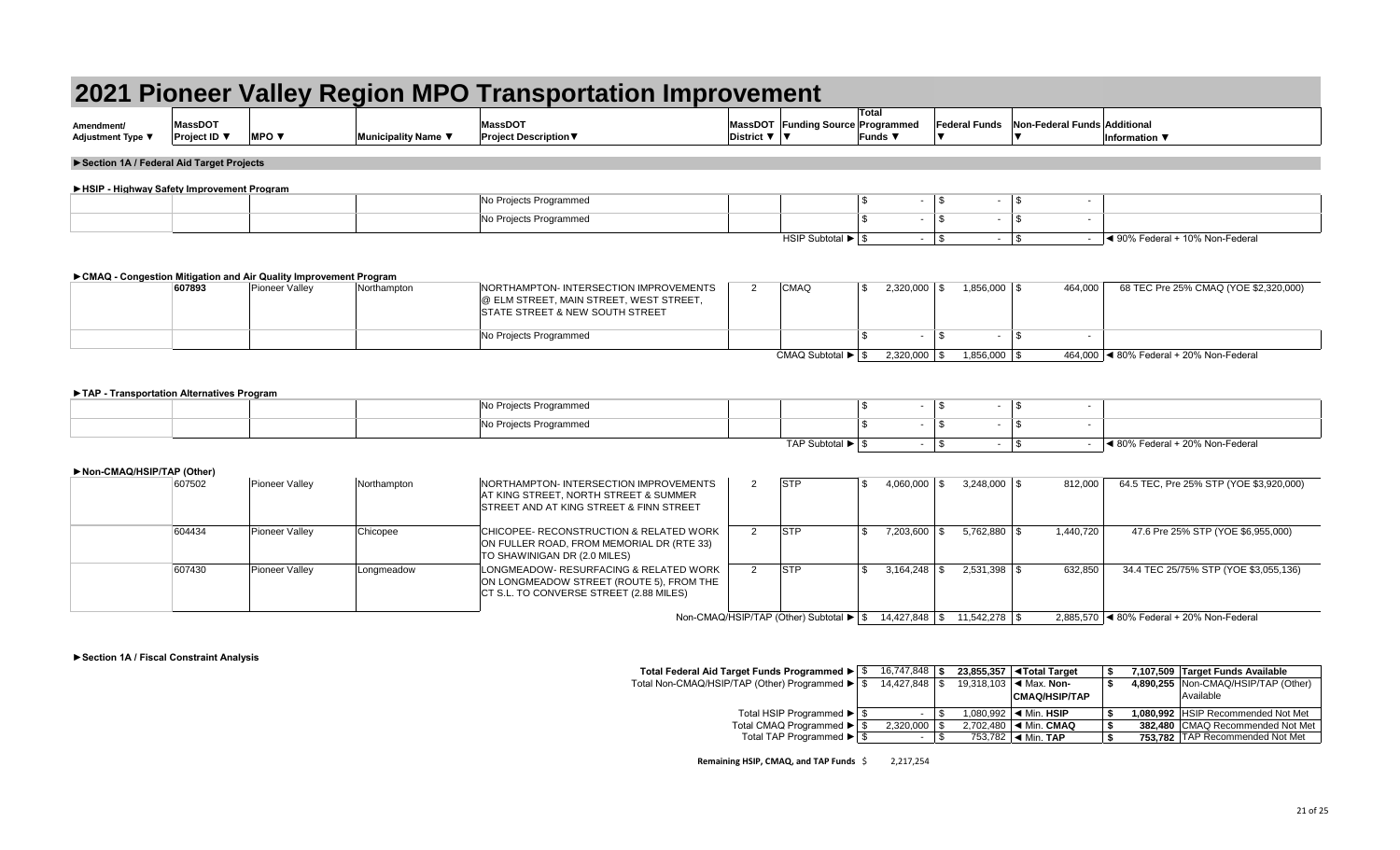| Amendment/<br>Adjustment Type ▼              | <b>MassDOT</b><br>Project ID ▼ | MPO V | Municipality Name ▼ | <b>MassDOT</b><br><b>Project Description ▼</b> | District $\blacktriangledown$ $\blacktriangledown$ | MassDOT Funding Source Programmed | <b>Total</b><br>Funds $\blacktriangledown$ | <b>Federal Funds</b>         | Non-Federal Funds Additional<br>$\blacksquare$ | Information ▼                   |
|----------------------------------------------|--------------------------------|-------|---------------------|------------------------------------------------|----------------------------------------------------|-----------------------------------|--------------------------------------------|------------------------------|------------------------------------------------|---------------------------------|
| Section 1B / Federal Aid Bridge Projects     |                                |       |                     |                                                |                                                    |                                   |                                            |                              |                                                |                                 |
| Statewide Systematic Maintenance Program     |                                |       |                     |                                                |                                                    |                                   |                                            |                              |                                                |                                 |
|                                              |                                |       |                     | No Projects Programmed                         |                                                    |                                   | \$                                         | $-$   \$<br>$\blacksquare$   | \$<br>$\sim$                                   |                                 |
|                                              |                                |       |                     | No Projects Programmed                         |                                                    |                                   | $\mathfrak{L}$                             | $\bullet$                    | \$<br>$\sim$                                   |                                 |
|                                              |                                |       |                     |                                                | Statewide Bridge Maintenance Program Subtotal ▶ S  |                                   |                                            | $-$ \$                       | $-$ \$                                         | ◀ 80% Federal + 20% Non-Federal |
| ▶ On System                                  |                                |       |                     |                                                |                                                    |                                   |                                            |                              |                                                |                                 |
|                                              |                                |       |                     | No Projects Programmed                         |                                                    |                                   | \$                                         | $\sim$                       | \$<br>$\sim$                                   |                                 |
|                                              |                                |       |                     | No Projects Programmed                         |                                                    |                                   | \$<br>$\sim$                               | \$<br>$\sim$                 | \$<br>$\overline{\phantom{a}}$                 |                                 |
|                                              |                                |       |                     |                                                |                                                    | On System Subtotal ▶ \$           | $\sim$                                     | $\overline{\mathbf{s}}$      | $ \sqrt{s}$                                    | ◀ 80% Federal + 20% Non-Federal |
| ▶ Off-System                                 |                                |       |                     |                                                |                                                    |                                   |                                            |                              |                                                |                                 |
|                                              |                                |       |                     | No Projects Programmed                         |                                                    |                                   | \$                                         | $\sqrt{3}$<br>$\blacksquare$ | \$                                             |                                 |
|                                              |                                |       |                     | No Projects Programmed                         |                                                    | Off-System Subtotal ▶ \$          | $\sim$                                     | $\sqrt{3}$<br>$\sim$<br>l \$ | \$                                             | ◀ 80% Federal + 20% Non-Federal |
|                                              |                                |       |                     |                                                |                                                    |                                   |                                            |                              |                                                |                                 |
| Statewide Bridge Inspection Program          |                                |       |                     |                                                |                                                    |                                   |                                            |                              |                                                |                                 |
|                                              |                                |       |                     | No Projects Programmed                         |                                                    |                                   | \$                                         | \$<br>$\blacksquare$         | \$<br>$\overline{\phantom{a}}$                 |                                 |
|                                              |                                |       |                     | No Projects Programmed                         |                                                    |                                   |                                            | \$<br>$\blacksquare$         | \$                                             |                                 |
|                                              |                                |       |                     |                                                | Statewide Bridge Inspection Program Subtotal ▶ \$  |                                   |                                            | $-1$                         | $-$ \$                                         | ◀ 80% Federal + 20% Non-Federal |
|                                              |                                |       |                     |                                                |                                                    |                                   |                                            |                              |                                                |                                 |
| Section 1C / Federal Aid Non-Target Projects |                                |       |                     |                                                |                                                    |                                   |                                            |                              |                                                |                                 |
| Other Federal Aid                            |                                |       |                     |                                                |                                                    |                                   |                                            |                              |                                                |                                 |
|                                              |                                |       |                     | No Projects Programmed                         |                                                    |                                   | \$                                         |                              | $\overline{\phantom{a}}$                       |                                 |
|                                              |                                |       |                     | No Projects Programmed                         |                                                    |                                   | $\mathcal{L}$<br>$\sim$                    | l \$<br>$\sim$               | \$<br>$\blacksquare$                           |                                 |
|                                              |                                |       |                     |                                                |                                                    |                                   |                                            |                              |                                                |                                 |

#### **►Regional Major Infrastructure**

|  | ects Programmed                              |                                        |  |  |                                 |
|--|----------------------------------------------|----------------------------------------|--|--|---------------------------------|
|  | Projects Programmed<br>$N_{\alpha}$<br>ו שיו |                                        |  |  |                                 |
|  |                                              | Pogional Major Infrastructure Subtotal |  |  | * 80% Federal + 20% Non-Federal |

#### **►Statewide Americans with Disability Act Implementation Plan**

| INU |
|-----|
|-----|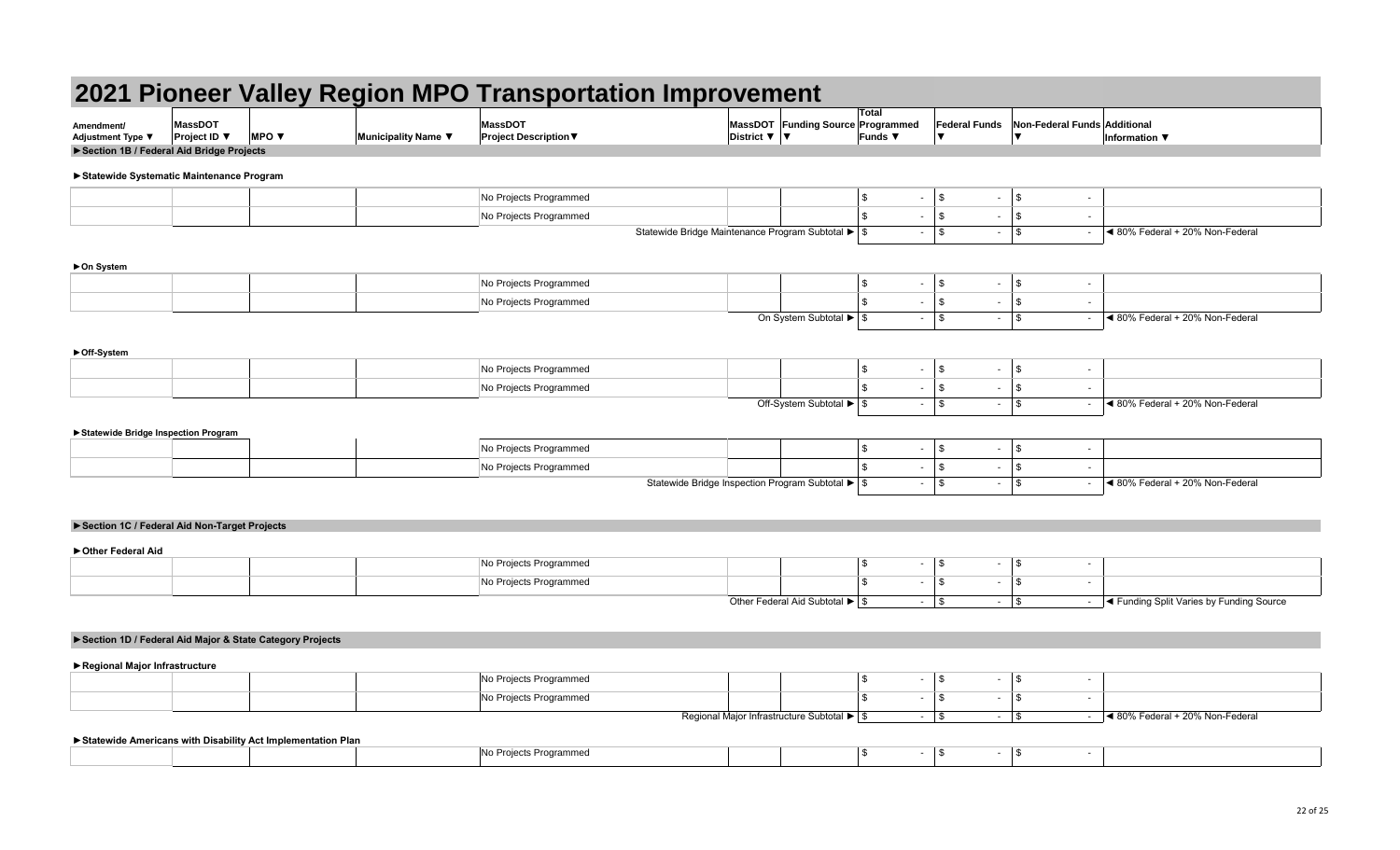|                                                 |                                |                                                        |                     | 2021 Pioneer Valley Region MPO Transportation Improvement                                                 |                |                                                  |                                       |                                                  |                                        |                                                    |
|-------------------------------------------------|--------------------------------|--------------------------------------------------------|---------------------|-----------------------------------------------------------------------------------------------------------|----------------|--------------------------------------------------|---------------------------------------|--------------------------------------------------|----------------------------------------|----------------------------------------------------|
| Amendment/<br>Adjustment Type ▼                 | <b>MassDOT</b><br>Project ID ▼ | <b>MPO ▼</b>                                           | Municipality Name ▼ | <b>MassDOT</b><br><b>Project Description ▼</b>                                                            | District ▼ ▼   | <b>MassDOT</b> Funding Source                    | Total<br>Programmed<br><b>Funds ▼</b> | <b>Federal Funds</b><br>$\overline{\phantom{a}}$ | Non-Federal Funds Additional           | <b>Information ▼</b>                               |
|                                                 |                                |                                                        |                     | No Projects Programmed                                                                                    |                |                                                  | \$<br>$\blacksquare$                  | \$<br>$\sim$                                     | l \$                                   |                                                    |
|                                                 |                                |                                                        |                     |                                                                                                           |                | Statewide ADA Implementation Plan Subtotal ▶ \$  | $\sim$                                | $\sqrt{3}$<br>$-$ \$                             | $\sim$                                 | ◀ 80% Federal + 20% Non-Federal                    |
| Statewide Congestion Mitigation and Air Quality |                                |                                                        |                     |                                                                                                           |                |                                                  |                                       |                                                  |                                        |                                                    |
|                                                 | 608157                         | Pioneer Valley                                         | Springfield         | SPRINGFIELD- MCKNIGHT COMMUNITY TRAIL<br>CONSTRUCTION, FROM ARMORY STREET TO<br>HAYDEN AVENUE (1.5 MILES) | $\overline{2}$ | <b>CMAQ</b>                                      | $3,968,300$ \$<br>\$                  | $3,174,640$ \$                                   | 793,660                                |                                                    |
|                                                 |                                |                                                        |                     |                                                                                                           |                |                                                  | \$<br>$\sim$                          | l \$<br>$\sim$                                   | l \$<br>$\overline{\phantom{a}}$       |                                                    |
|                                                 |                                |                                                        |                     |                                                                                                           |                | Statewide CMAQ Subtotal ▶ S                      | $3,968,300$ \$                        | $3,174,640$ \$                                   |                                        | 793,660 < 80% Federal + 20% Non-Federal            |
| Statewide HSIP Program                          |                                |                                                        |                     |                                                                                                           |                |                                                  |                                       |                                                  |                                        |                                                    |
|                                                 |                                |                                                        |                     | No Projects Programmed                                                                                    |                |                                                  | \$<br>$\sim$                          | $\sqrt{3}$<br>$\sim$                             | $\sqrt{S}$<br>$\blacksquare$           |                                                    |
|                                                 |                                |                                                        |                     | No Projects Programmed                                                                                    |                |                                                  | \$<br>$\sim$                          | \$<br>$\sim$                                     | \$<br>$\sim$                           |                                                    |
|                                                 |                                |                                                        |                     |                                                                                                           |                | Statewide HSIP Program Subtotal ▶ \$             | $\sim$                                | $\sqrt{3}$<br>$-$ \$                             | $\sim$                                 | ■ 90% Federal + 10% Non-Federal                    |
|                                                 |                                |                                                        |                     |                                                                                                           |                |                                                  |                                       |                                                  |                                        |                                                    |
| Statewide Infrastructure Program                |                                |                                                        |                     | No Projects Programmed                                                                                    |                |                                                  | \$                                    | \$                                               | $\sqrt{3}$                             |                                                    |
|                                                 |                                |                                                        |                     |                                                                                                           |                |                                                  | $\sim$                                | $\blacksquare$                                   | $\blacksquare$                         |                                                    |
|                                                 |                                |                                                        |                     | No Projects Programmed                                                                                    |                |                                                  | \$<br>$\sim$                          | $\sqrt{3}$<br>$\sim$                             | $\sqrt{S}$<br>$\sim$                   |                                                    |
|                                                 |                                |                                                        |                     |                                                                                                           |                | Statewide Infrastructure Program Subtotal ▶ \$   |                                       | $-$ \$<br>$-$ \$                                 |                                        | $-$ 4 80% Federal + 20% Non-Federal                |
| Statewide Interstate Maintenance Program        |                                |                                                        |                     |                                                                                                           |                |                                                  |                                       |                                                  |                                        |                                                    |
|                                                 |                                |                                                        |                     | No Projects Programmed                                                                                    |                |                                                  | \$<br>$\sim$                          | $\sqrt{3}$<br>$\sim$                             | $\sqrt{3}$<br>$\blacksquare$           |                                                    |
|                                                 |                                |                                                        |                     | No Projects Programmed                                                                                    |                |                                                  | \$<br>$\sim$                          | l \$<br>$\sim$                                   | $\sqrt{3}$<br>$\sim$                   |                                                    |
|                                                 |                                |                                                        |                     | Statewide Interstate Maintenance Program Subtotal ▶ \$                                                    |                |                                                  |                                       | $-$ \$<br>$-$   \$                               | $\sim$                                 | $\blacktriangleleft$ 90% Federal + 10% Non-Federal |
| ▶ Statewide Intelligent Transportation Systems  |                                |                                                        |                     |                                                                                                           |                |                                                  |                                       |                                                  |                                        |                                                    |
|                                                 |                                |                                                        |                     | No Projects Programmed                                                                                    |                |                                                  | \$<br>$\sim$                          | $\sqrt{3}$<br>$\sim$                             | $\sqrt{3}$<br>$\sim$                   |                                                    |
|                                                 |                                |                                                        |                     | No Projects Programmed                                                                                    |                |                                                  | $\mathfrak{L}$<br>$\sim$              | \$<br>$\sim$                                     | $\sqrt{3}$<br>$\sim$                   |                                                    |
|                                                 |                                |                                                        |                     |                                                                                                           |                | Statewide ITS Subtotal ▶ \$                      |                                       | $-1$ \$<br>$-$ \$                                |                                        | $-$ 4 80% Federal + 20% Non-Federal                |
| Statewide National Freight Program              |                                |                                                        |                     |                                                                                                           |                |                                                  |                                       |                                                  |                                        |                                                    |
|                                                 |                                |                                                        |                     | No Projects Programmed                                                                                    |                |                                                  | \$<br>$\sim$                          | $\sqrt{3}$<br>$\sim$                             | $\vert$ \$<br>$\sim$                   |                                                    |
|                                                 |                                |                                                        |                     | No Projects Programmed                                                                                    |                |                                                  | $\overline{\mathbf{s}}$<br>$\sim$     | l \$<br>$\sim$                                   | $\sqrt{3}$<br>$\sim$                   |                                                    |
|                                                 |                                |                                                        |                     |                                                                                                           |                | Statewide National Freight Program Subtotal ▶ \$ |                                       | $-$   \$<br>$-$ \$                               | $\sim$                                 | $\blacktriangleleft$ 80% Federal + 20% Non-Federal |
|                                                 |                                | Statewide National Highway System Preservation Program |                     |                                                                                                           |                |                                                  |                                       |                                                  |                                        |                                                    |
|                                                 |                                |                                                        |                     | No Projects Programmed                                                                                    |                |                                                  | \$<br>$\sim$                          | $\sqrt{3}$<br>$\sim$                             | $\vert$ \$<br>$\sim$                   |                                                    |
|                                                 |                                |                                                        |                     | No Projects Programmed                                                                                    |                |                                                  | $\mathfrak{L}$<br>$\sim$              | l \$<br>$\sim$                                   | $\vert$ \$<br>$\sim$                   |                                                    |
|                                                 |                                |                                                        |                     | Statewide NHS Preservation Program Subtotal ▶   \$                                                        |                |                                                  | $\sim$                                | $\vert$ \$<br>$ \sqrt{3}$                        | $\sim$                                 | ◀ 80% Federal + 20% Non-Federal                    |
| ▶ Statewide Planning Program                    |                                |                                                        |                     |                                                                                                           |                |                                                  |                                       |                                                  |                                        |                                                    |
|                                                 |                                |                                                        |                     | No Projects Programmed                                                                                    |                |                                                  | \$<br>$\sim$                          | l \$<br>$\sim$                                   | $\vert$ \$<br>$\overline{\phantom{a}}$ |                                                    |
|                                                 |                                |                                                        |                     |                                                                                                           |                |                                                  |                                       |                                                  |                                        |                                                    |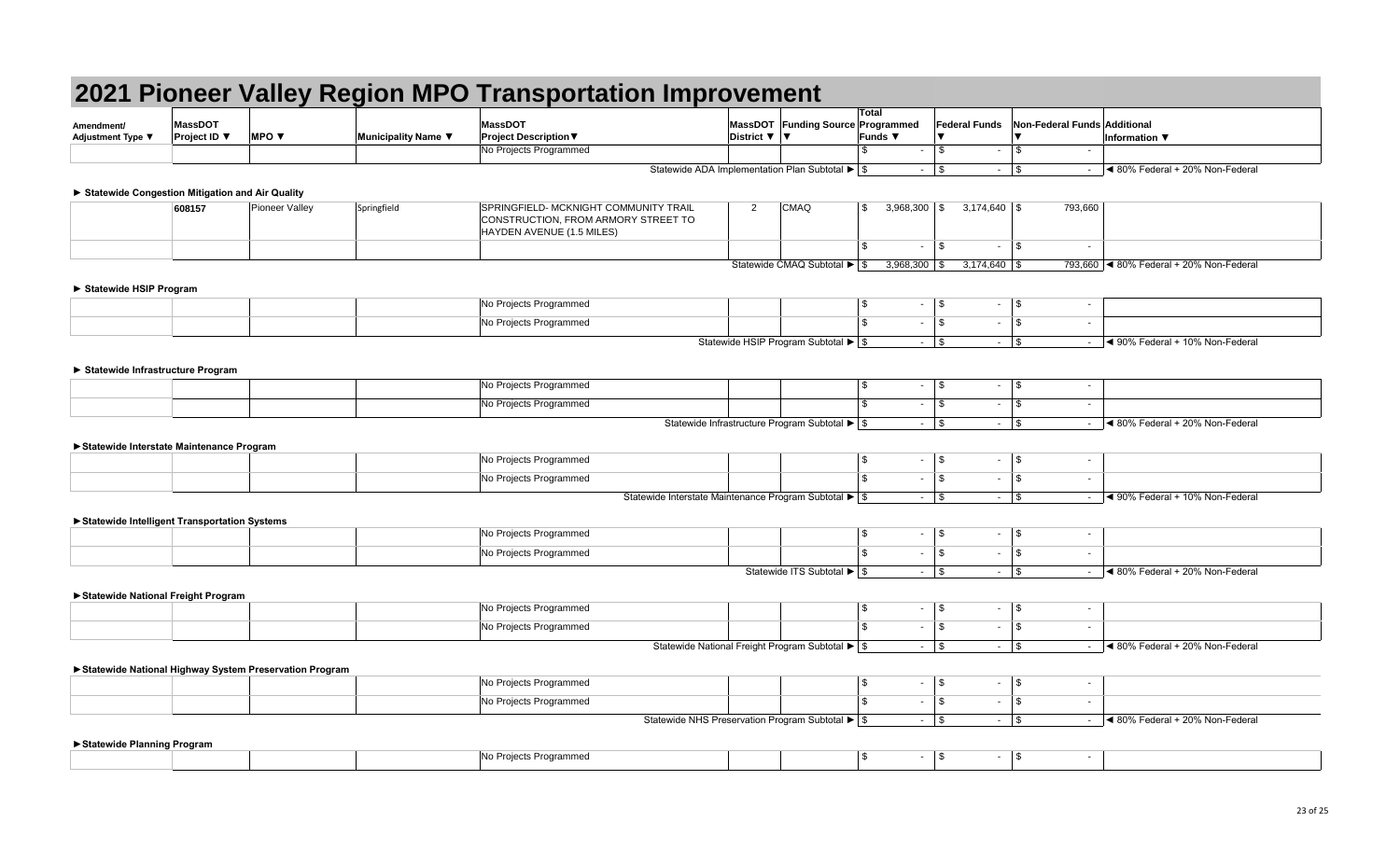| Amendment/                               | <b>MassDOT</b>      |                                 |                     | <b>MassDOT</b>                                         |              | MassDOT Funding Source Programmed            | Total                            | <b>Federal Funds</b>  | Non-Federal Funds Additional                      |                                     |
|------------------------------------------|---------------------|---------------------------------|---------------------|--------------------------------------------------------|--------------|----------------------------------------------|----------------------------------|-----------------------|---------------------------------------------------|-------------------------------------|
| Adjustment Type ▼                        | <b>Project ID</b> ▼ | <b>MPO</b> $\blacktriangledown$ | Municipality Name ▼ | <b>Project Description ▼</b>                           | District ▼ ▼ |                                              | <b>Funds</b> ▼                   |                       |                                                   | Information ▼                       |
|                                          |                     |                                 |                     | No Projects Programmed                                 |              |                                              | $\overline{\phantom{a}}$         | l \$                  | \$                                                |                                     |
|                                          |                     |                                 |                     |                                                        |              | Statewide Planning Program Subtotal ▶ \$     |                                  |                       | $ \sqrt{3}$                                       | $-$ 4 80% Federal + 20% Non-Federal |
|                                          |                     |                                 |                     |                                                        |              |                                              |                                  |                       |                                                   |                                     |
| Statewide Railroad Grade Crossings       |                     |                                 |                     |                                                        |              |                                              |                                  |                       |                                                   |                                     |
|                                          |                     |                                 |                     | No Projects Programmed                                 |              |                                              | \$                               | $ \sqrt{3}$           | $ \sqrt{3}$<br>$\blacksquare$                     |                                     |
|                                          |                     |                                 |                     | No Projects Programmed                                 |              |                                              | \$                               | $-$ \$                | l \$                                              |                                     |
|                                          |                     |                                 |                     |                                                        |              | Statewide RR Grade Crossings Subtotal ▶ \$   |                                  | $ \sqrt{3}$           | $-$ \$                                            | $-$ 4 80% Federal + 20% Non-Federal |
|                                          |                     |                                 |                     |                                                        |              |                                              |                                  |                       |                                                   |                                     |
| Statewide Safe Routes to Schools Program |                     |                                 |                     |                                                        |              |                                              |                                  |                       |                                                   |                                     |
|                                          |                     |                                 |                     | No Projects Programmed                                 |              | <b>SRTS</b>                                  | \$                               | $-$ \$                | $-1$ \$<br>$\blacksquare$                         |                                     |
|                                          |                     |                                 |                     | No Projects Programmed                                 |              | <b>SRTS</b>                                  | \$                               | $-$ \$                | $-1$ \$<br>$\sim$                                 |                                     |
|                                          |                     |                                 |                     |                                                        |              |                                              |                                  |                       |                                                   |                                     |
|                                          |                     |                                 |                     | Statewide Safe Routes to Schools Program Subtotal ▶ \$ |              |                                              |                                  | $ \vert$ \$           | $-1$ \$                                           |                                     |
| ▶ Statewide Stormwater Retrofits         |                     |                                 |                     |                                                        |              |                                              |                                  |                       |                                                   |                                     |
|                                          |                     |                                 |                     | No Projects Programmed                                 |              |                                              | \$                               | $-$ \$                | $-1$ \$<br>$\blacksquare$                         |                                     |
|                                          |                     |                                 |                     | No Projects Programmed                                 |              |                                              | \$                               | $\sim$ 10 $\pm$       | l \$<br>$\blacksquare$                            |                                     |
|                                          |                     |                                 |                     |                                                        |              |                                              |                                  |                       |                                                   |                                     |
|                                          |                     |                                 |                     |                                                        |              | Statewide Stormwater Retrofits Subtotal ▶ \$ |                                  | $ \vert$ \$           | $-1$ \$                                           | $-$ 4 80% Federal + 20% Non-Federal |
| Statewide Transportation Enhancements    |                     |                                 |                     |                                                        |              |                                              |                                  |                       |                                                   |                                     |
|                                          |                     |                                 |                     | No Projects Programmed                                 |              |                                              | \$                               | $-$ \$                | $ \sqrt{3}$<br>$\overline{\phantom{a}}$           |                                     |
|                                          |                     |                                 |                     |                                                        |              |                                              |                                  |                       |                                                   |                                     |
|                                          |                     |                                 |                     | No Projects Programmed                                 |              |                                              | $\mathfrak{L}$<br>$\blacksquare$ | $\vert$ \$<br>$\sim$  | $\sqrt{3}$<br>$\overline{\phantom{a}}$            |                                     |
|                                          |                     |                                 |                     | Statewide Transportation Enhancements Subtotal ▶ \$    |              |                                              |                                  | $-1$ \$               | $-1$ \$                                           | $-$ 4 80% Federal + 20% Non-Federal |
|                                          |                     |                                 |                     |                                                        |              |                                              |                                  |                       |                                                   |                                     |
| ▶ Other Statewide Items                  |                     |                                 |                     | <b>ABP GANS Repayment</b>                              |              |                                              | \$                               |                       |                                                   |                                     |
|                                          |                     |                                 |                     | Award Adjustments, Change Orders, Project Value        |              |                                              | $\mathfrak{L}$                   | $-1$ \$               | $ \sqrt{ }$<br>$\sim$<br>$-1$ s<br>$\blacksquare$ |                                     |
|                                          |                     |                                 |                     | Changes, Etc.                                          |              |                                              |                                  |                       |                                                   |                                     |
|                                          |                     |                                 |                     | DBEs, FAPO, Pavement Lab Retrofits, and Misc.          |              |                                              | \$                               | $-$ \$<br>$\sim$      | l \$<br>$\blacksquare$                            |                                     |
|                                          |                     |                                 |                     | Programs                                               |              |                                              |                                  |                       |                                                   |                                     |
|                                          |                     |                                 |                     | Planning                                               |              |                                              | \$                               | $-1$ \$               | $-1$ \$<br>$\sim$                                 |                                     |
|                                          |                     |                                 |                     | Statewide Design and Right of Way                      |              |                                              | \$                               | $ \sqrt{3}$<br>$\sim$ | l \$<br>$\sim$                                    |                                     |
|                                          |                     |                                 |                     | Statewide Recreational Trails                          |              |                                              |                                  | $-$ \$                | $ \sqrt{ }$                                       |                                     |

### **►Section 2A / Non-Federal Projects**

#### **►Non Federal Aid**

|  | $N_A E$<br>No Projects Programmed |       | <b>NFA</b>                                                                    |  |                   |
|--|-----------------------------------|-------|-------------------------------------------------------------------------------|--|-------------------|
|  | No Projects Programmed            |       | <b>NFA</b>                                                                    |  |                   |
|  |                                   | Non-F | <b>Carlo and Aid Cubtatal K</b><br>$\cdot$ Alg Subtotal $\blacktriangleright$ |  | ◀100% Non-Federal |

### **►Section 2B / Non-Federal Bridge Projects**